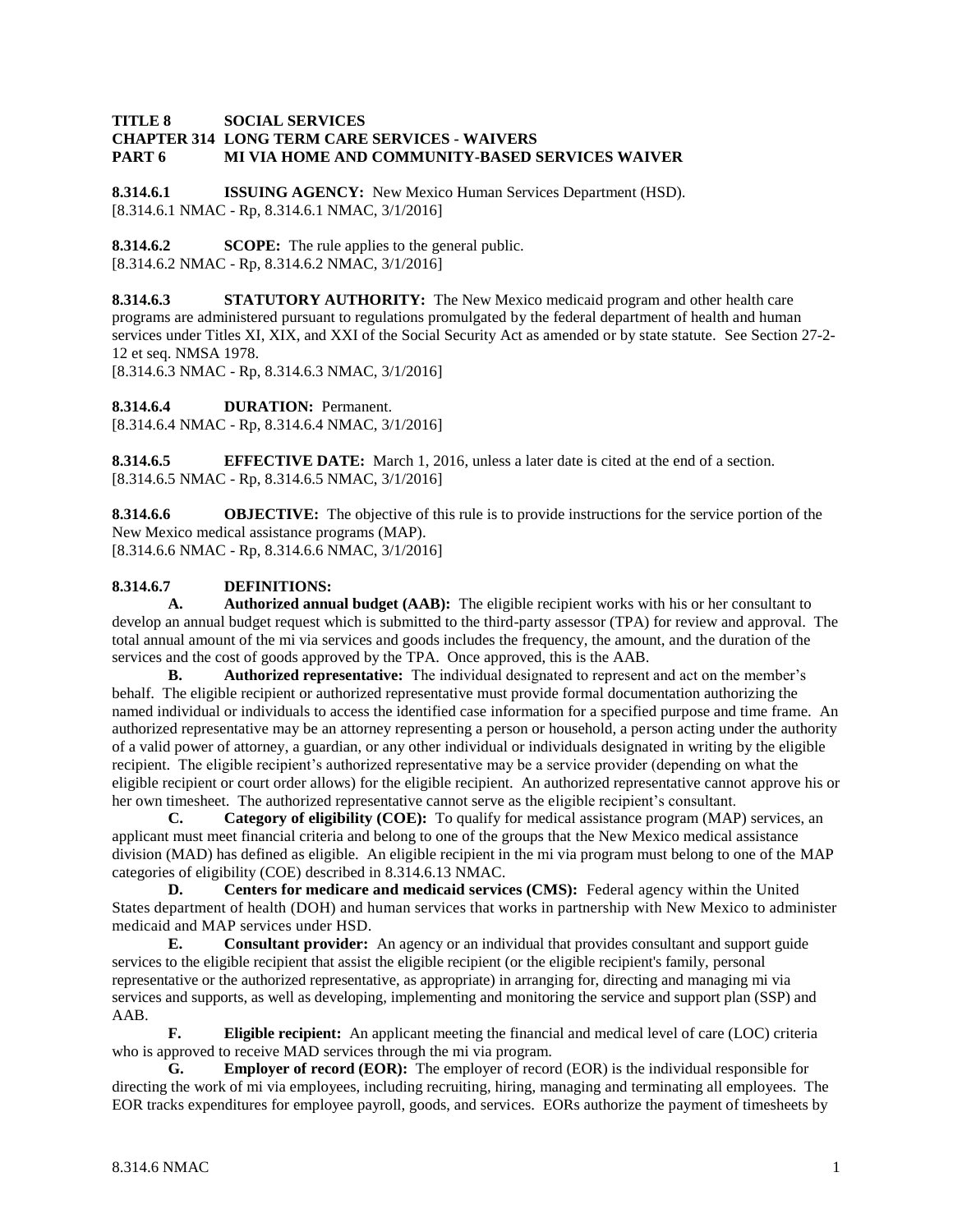the financial management agency (FMA). An eligible recipient is required to have an EOR when he or she utilizes employees for mi via services. An eligible recipient may be his or her own EOR unless the eligible recipient is a minor, or has [an authorized representative] a plenary or limited guardianship or conservatorship over financial matters in place. If the recipient is his or her own EOR and delegates any EOR responsibilities through a power of attorney (POA) or other legal instrument, the delegee must be designated as the EOR. An eligible recipient may also designate an individual of his or her choice to serve as the EOR, subject to the EOR meeting the qualifications specified in this rule. A POA or other legal instrument, may not be used to assign the responsibilities of an EOR, in part or in full, to another individual and may not be used to circumvent the requirements of the EOR as designated in this rule.

**H. Financial management agency (FMA):** Contractor that helps implement the AAB by paying the eligible recipient's service providers and tracking expenses.

**I. Home and community-based services (HCBS) waiver:** A set of MAD services that provides alternatives to long-term care services in institutional settings, such as the mi via waiver program. CMS waives certain statutory requirements of the Social Security Act to allow HSD to provide an array of community-based options through these waiver programs.

**J. Individual budgetary allotment (IBA):** The maximum budget allotment available to an eligible recipient, determined by his or her age established level of care (LOC). Based on this maximum amount, the eligible recipient will develop a plan to meet his or her assessed functional, medical and habilitative needs to enable the eligible recipient to remain in his or her community.

**K. Intermediate care facilities for individuals with intellectual disabilities (ICF/IID):** Facilities that are licensed and certified by the New Mexico DOH to provide room and board, continuous active treatment and other services for eligible recipients with a primary diagnosis of intellectually disabled.

**L. Legally responsible individual (LRI):** A person who has a duty under state law to care for another person. This category typically includes: the parent (biological, legal, or adoptive) of a minor child, or a guardian who must provide care to an eligible recipient under 18 years of age or the spouse of an eligible recipient.

**M. Level of care (LOC):** The level of care an eligible recipient must meet to be eligible for the mi via program.

**N. Mi via:** Mi via is the name of the Section 1915 (c) MAD self-directed HCBS waiver program through which an eligible recipient has the option to access services to allow him or her to remain in the community.

**O. Personal representative:** The eligible recipient may select an individual to act as his or her personal representative for the purpose of offering support and assisting the eligible recipient understand his or her mi via services. The eligible recipient does not need a legal relationship with his or her personal representative. The personal representative will not have the authority to direct the member's mi via waiver services or make decisions on behalf of the eligible recipient. Directing services remains the sole responsibility of the eligible recipient or his or her authorized representative. The personal representative cannot serve as the eligible recipient's consultant and cannot approve his or her specific timesheet.

**P. Reconsideration:** An eligible recipient who disagrees with a clinical or medical utilization review decision or action may submit a written request to the third-party assessor for reconsideration of its decision. The eligible recipient or his or her authorized representative may submit the request for a reconsideration through the consultant or the consultant agency or may submit the request directly to MAD.

**Q. Self-direction:** The process applied to the service delivery system wherein the eligible recipient identifies, accesses and manages the services (among the MAD approved mi via waiver services and goods) that meet his or her assessed therapeutic, rehabilitative, habilitative, health or safety needs to support the eligible recipient to remain in his or her community.

**R. Service and support plan (SSP):** A plan that includes mi via services that meet the eligible recipient's needs that include: the projected amount, the frequency and the duration of the services; the type of provider who will furnish each service; other services the eligible recipient will access; and the eligible recipient's available supports that will compliment mi via services in meeting his or her needs.

**S. Support guide:** A function of the consultant provider that directly assists the eligible recipient in implementing the SSP to ensure access to mi via services and supports and to enhance success with self-direction. Support guide services provide assistance to the eligible recipient with employer or vendor functions or with other aspects of implementing his or her SSP.

**T. Third-party assessor (TPA):** The MAD contractor who determines and re-determines LOC and medical eligibility for mi via services. The TPA also reviews the eligible recipient's SSP and approves an AAB for the eligible recipient. The TPA performs utilization management duties of all mi via services.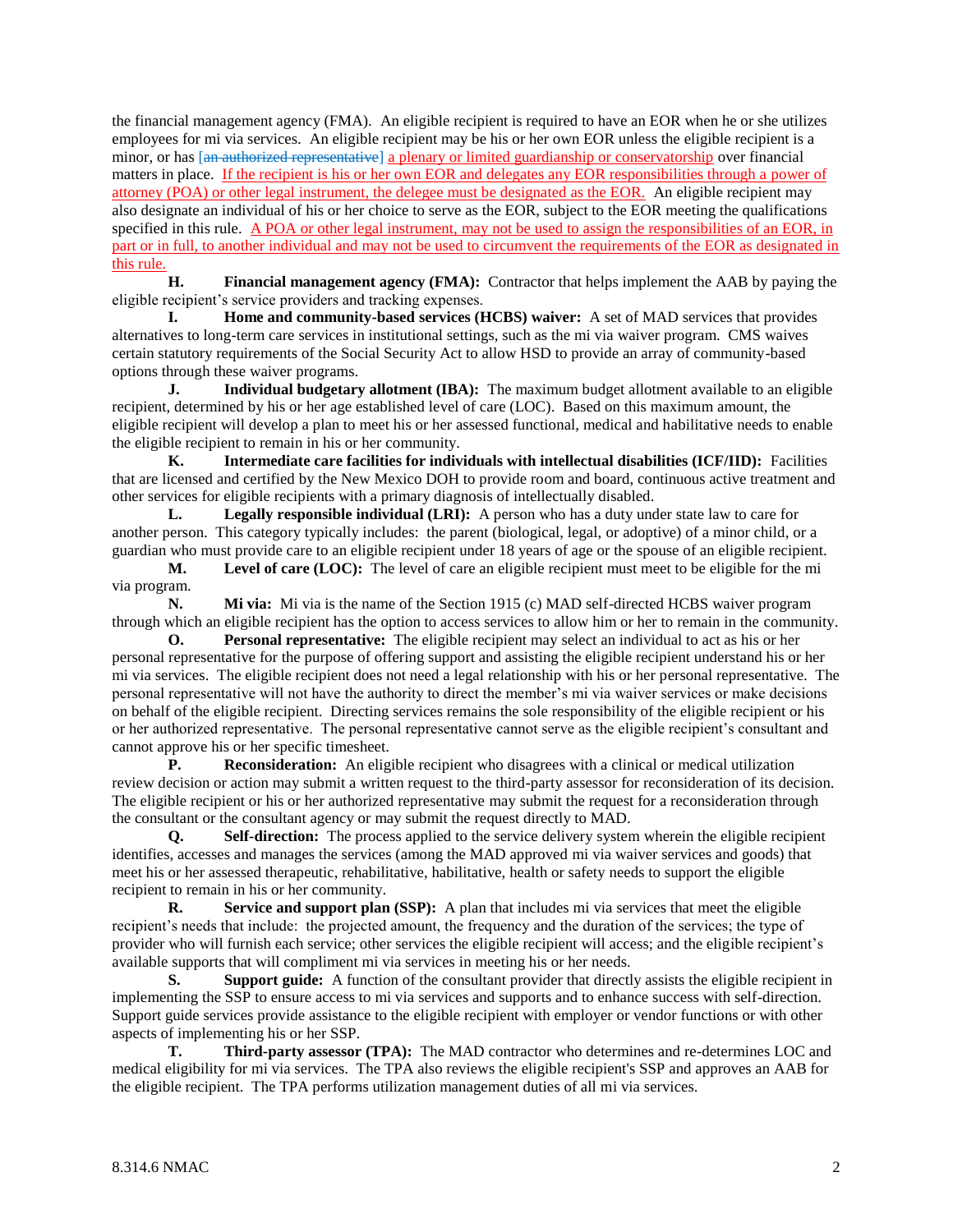**U. Waiver:** A program in which the CMS has waived certain statutory requirements of the Social Security Act to allow states to provide an array of HCBS options through MAD as an alternative to providing longterm care services in an institutional setting.

[8.314.6.7 NMAC - Rp, 8.314.6.7 NMAC, 3/1/2016; A, xx/xx/xxxx]

**8.314.6.8 [MISSION STATEMENT:** To reduce the impact of poverty on people living in New Mexico by providing support services that help families break the cycle of dependency on public assistance.] **[RESERVED]** [8.314.6.8 NMAC - Rp, 8.314.6.8 NMAC, 3/1/2016; A, xx/xx/xxxx]

## **8.314.6.9 MI VIA HOME AND COMMUNITY-BASED SERVICES WAIVER:**

**A.** New Mexico's medicaid self-directed waiver program known as mi via is intended to provide a community-based alternative to institutional care that allows an eligible recipient to have control over services and supports. Mi via provides self-directed home and community-based services to eligible recipients who are living with developmental disabilities (DD), or medically fragile (MF) conditions. (See 42 CFR 441.300.)

**B.** The mi via program is for an eligible recipient who meets the LOC otherwise provided in an

ICF/IID.

- 
- **(1)** DOH, at the direction of MAD, is responsible for the daily administration of the mi via

program.

**(2)** Enrollment in mi via is limited to the number of federally authorized unduplicated eligible recipients and funding appropriated by the New Mexico legislature for this purpose. [8.314.6.9 NMAC - Rp, 8.314.6.9 NMAC, 3/1/2016]

**8.314.6.10 MI VIA CONTRACTED ENTITIES AND PROVIDERS SUPPORTING SELF-DIRECTED SERVICES:** Services are to be provided in the least restrictive manner. HSD does not allow for the use of any restraints, restrictive interventions, or seclusions to an eligible mi via recipient. The following resources and services have been established to assist eligible recipients to self-direct services. These include the following:

**A. Consultant services:** Consultant services are direct services intended to educate, guide and assist the eligible recipient to make informed planning decisions about services and supports, to develop a SSP that is based on the eligible recipient's assessed disability-related needs and to assist the eligible recipient with quality assurance related to the SSP and AAB.

**B. Third-party assessor:** The TPA or MAD's designee is responsible for determining medical eligibility through a LOC assessment, assigning the applicable IBA, approving the SSP and authorizing an eligible recipient's annual budget in accordance with 8.314.6 NMAC and the mi via service standards. The TPA:

**(1)** determines medical eligibility using the LOC criteria in 8.314.6.13 NMAC; determinations are done initially for an eligible recipient who is newly enrolled in the mi via program and thereafter at least annually for currently enrolled mi via eligible recipients; the LOC assessment is done in person with the eligible recipient in his or her home, a location agreed upon by the [participant] recipient and TPA and approved by HSD, or in an inpatient setting; the TPA may re-evaluate the LOC more often than annually if there is an indication that the eligible recipient's medical condition or LOC has changed;

**(2)** applies the information from the LOC documentation and the following assessments: long-term care assessment abstract (ICF/IID), the comprehensive individual assessment (CIA), or other MAD approved assessment tools, as appropriate for the COE, to assign the IBA for the eligible recipient that is medically eligible; and

**(3)** reviews and approves the SSP and the annual budget request resulting in an AAB, at least annually or more often if there is a change in the eligible recipient's circumstances, in accordance with 8.314.6 NMAC and mi via service standards.

**C. Financial management agent (FMA):** The FMA acts as the intermediary between the eligible recipient and the MAD payment system and assists the eligible recipient or the EOR with employer-related responsibilities. The FMA pays employees and vendors based upon an approved SSP and AAB. The FMA assures there is eligible recipient and program compliance with state and federal employment requirements, monitors, and makes available to the eligible recipient the reports related to utilization of services and budget expenditures. Based on the eligible recipient's approved individual SSP and AAB, the FMA must:

services;

**(1)** verify that the recipient is eligible for MAD services prior to making payment for

**(2)** receive and verify that all required employee and vendor documentation and qualifications are in compliance with 8.314.6 NMAC and mi via service standards;

**(3)** establish an accounting for each eligible recipient's AAB;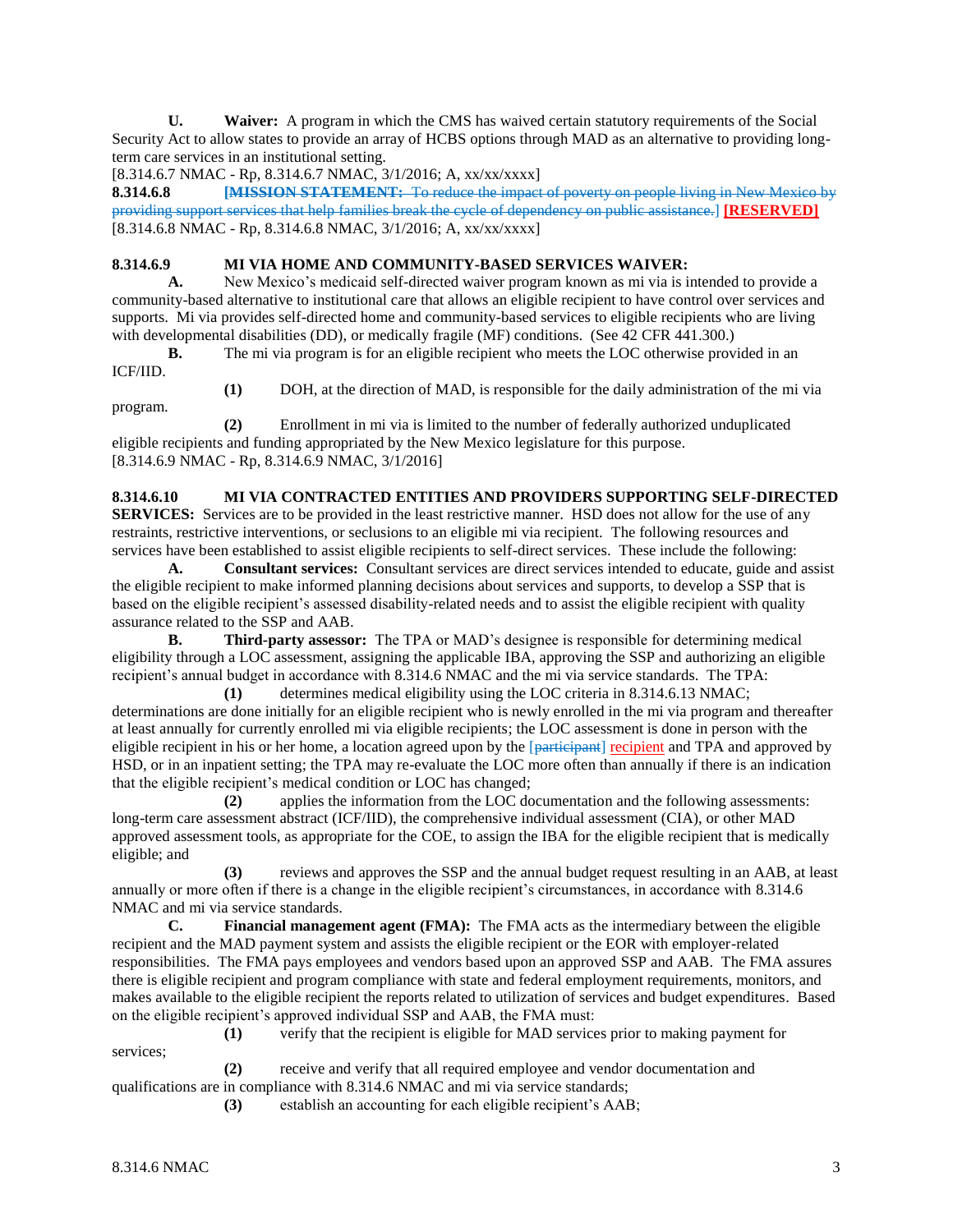**(4)** process and pay invoices for goods, services, and supports approved in the SSP and the AAB and supported by required documentation;

**(5)** process all payroll functions on behalf of the eligible recipient and EORs including:

**(a)** collect and process timesheets of employees;

**(b)** process payroll, withholding, filing, and payment of applicable federal, state and local employment-related taxes and insurance; and

**(c)** track and report disbursements and balances of the eligible recipient's AAB and provide a monthly report of expenditures and budget status to the eligible recipient and his or her consultant, and quarterly and annual documentation of expenditures to MAD;

**(6)** receive and verify employee and vendor agreements, including collecting required provider qualifications;

**(7)** monitor hours billed for services provided by the LRI and the total amounts billed for all goods and services during the month;

**(8)** answer inquiries from the eligible recipient and solve problems related to the FMA's responsibilities; and

**(9)** report to the consultant provider, MAD and DOH any concerns related to the health and safety of an eligible recipient or if the eligible recipient is not following the approved SSP and AAB. [8.314.6.10 NMAC - Rp, 8.314.6.10 NMAC, 3/1/2016; A, xx/xx/xxxx]

## **8.314.6.11 QUALIFICATIONS FOR ELIGIBLE INDIVIDUAL EMPLOYEES, INDEPENDENT PROVIDERS, PROVIDER AGENCIES, AND VENDORS:**

**A. Requirements for individual employees, independent providers, provider agencies and vendors:** In order to be approved as an individual employee, an independent provider, including non-licensed homemaker or direct support worker, a provider agency, (excluding consultant providers which are covered in a different subsection) or a vendor, including those that provide professional services, each individual or entity must meet the general and service specific qualifications set forth in this rule initially and continually meet licensure requirements as applicable, and submit an employee or vendor enrollment packet, specific to the provider or vendor type, for approval to the FMA. The provider agency is responsible to ensure that all agency employees meet the required qualifications. In order to be an authorized provider for the mi via program and receive payment for delivered services, the provider must complete and sign an employee or vendor provider agreement and all required tax documents. Individual employees may not provide more than 40 hours of services in a consecutive seven-day work week. The provider must have credentials verified by the eligible recipient or the EOR and the FMA.

**(1)** Prior to rendering services to an eligible mi via recipient as an independent contractor for homemaker or direct support worker, respite, community direct support, employment supports, and in-home living support provider, an individual seeking to provide these services must[ $\frac{1}{2}$ ] complete and submit a nature of services questionnaire to the FMA. The FMA will determine, based on the nature of services questionnaire if the relationship is that of an employee or an independent contractor.

[**(a)** obtain an internal revenue service (IRS)-SS8 letter determining the worker's status as an independent contractor or as an employee; and

**(b)** provide to the FMA and consultant agency the IRS SS-8 letter; if the IRS SS-8 letter either determines or informs the worker that he or she meets the status of an independent contractor, the consultant agency must submit the SSP changes to the TPA; once the SSP is approved the independent contractor may begin the enrollment process with the FMA.]

**(2)** An authorized consultant provider must have a MAD approved provider participation agreement (PPA) and the appropriate approved DOH developmental disabilities division (DDSD) agreement.

# **B. General qualifications:**

**(1)** Individual employees, independent providers, including non-licensed homemaker/direct support workers who are employed by a mi via eligible recipient to provide direct services shall:

- **(a)** be at least 18 years of age;
- **(b)** be qualified to perform the service and demonstrate capacity to perform required

tasks;

- **(c)** be able to communicate successfully with the eligible recipient;
- **(d)** prior to the initial hire and every three years after initial hire pass a nationwide

caregiver criminal history screening pursuant to Section 29-17-2 et seq. NMSA 1978 and 7.1.9 NMAC and an abuse registry screen pursuant to Section 27-7a-1 et seq. NMSA 1978 and 8.11.6 NMAC; additionally employees must pass the employee abuse registry (EAR) pursuant to 7.1.12 NMAC, certified nurse aide registry pursuant to 16-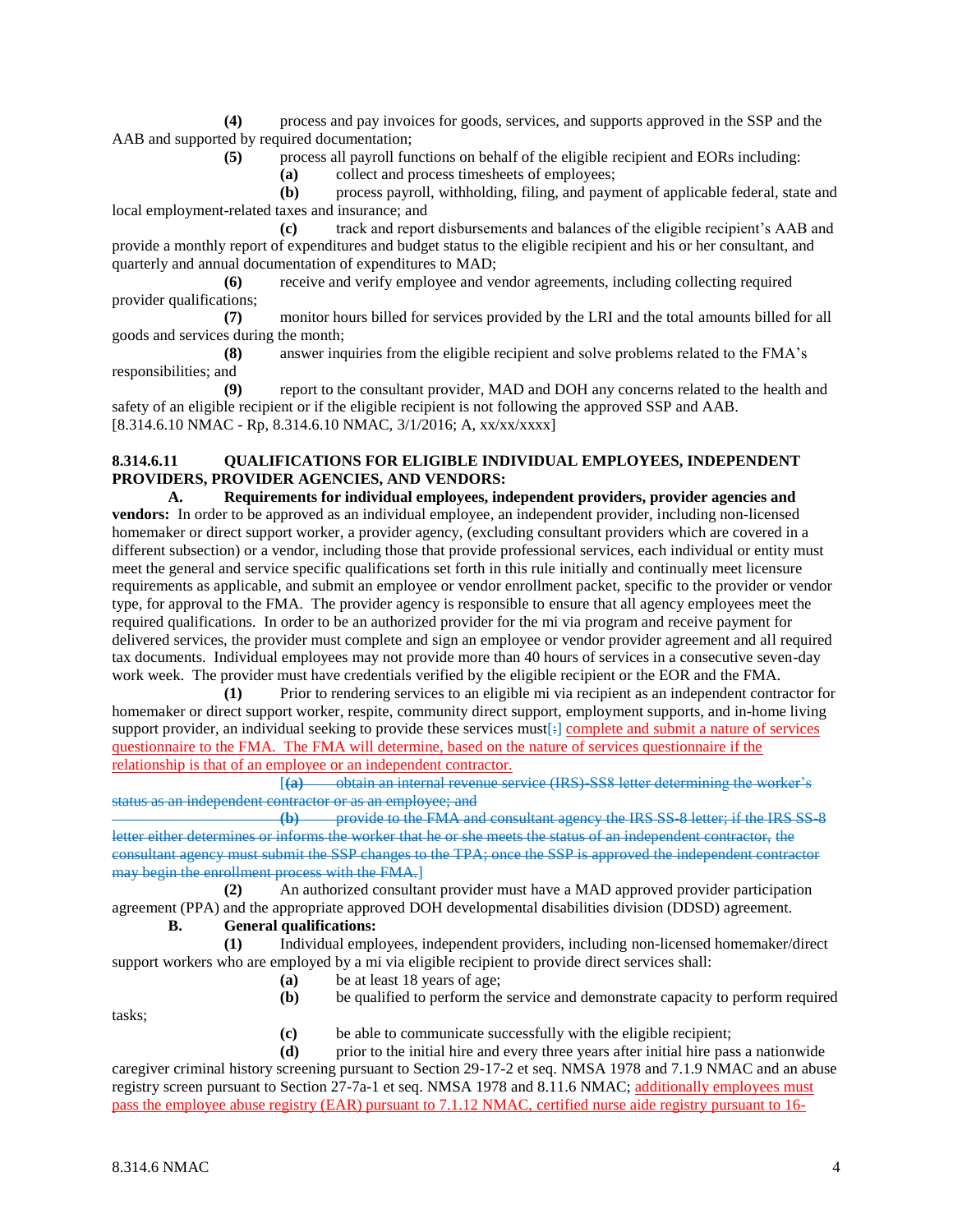#### 12.20 NMAC, office of inspector exclusion list pursuant to section 1128B9f) of the Social Security Act; and the national sex offender registry pursuant to 6201 as federal authority for active programs.

**(e)** complete training on critical incident, abuse, neglect, and exploitation reporting;

**(f)** complete training specific to the eligible recipient's needs; an assessment of

training needs is determined by the eligible recipient or his or her authorized representative; the eligible recipient is also responsible for providing and arranging for employee training and supervising employee performance; training expenses for paid employees cannot be paid for with the eligible recipient's AAB; and

**(g)** meet any other service specific qualifications, as specified in this rule and its service standards.

**(2)** Vendors, including those providing professional services shall meet the following

qualifications:

- **(a)** shall be qualified to provide the service;
- **(b)** shall possess a valid business license, if applicable;

**(c)** meet financial solvency, maintain and adhere to training requirements, record management, quality assurance policy and procedures, if applicable;

**(d)** be in good standing with and comply with his or her New Mexico practice board or other certification or licensing required to render mi via services in New Mexico; and

- **(e)** must not have a DOH current adverse action against them.
- **(f)** assure that employees of the vendor:
	- **(i)** are at least 18 years of age;
	- **(ii)** are qualified to perform the service and demonstrate capacity to

perform required tasks;

- **(iii)** are able to communicate successfully with the eligible recipient;
- **(iv)** pass a nationwide caregiver criminal history screening pursuant to

Section 29-17-2 et seq. NMSA 1978 and 7.1.9 NMAC and an abuse registry screen pursuant to Section 27-7a-1 et seq. NMSA 1978 and 8.11.6 NMAC;

reporting;

**(v)** complete training on critical incident, abuse, neglect, and exploitation

**(vi)** complete training specific to the eligible recipient's needs; an assessment of training needs is determined by the eligible recipient or his or her authorized representative; the eligible recipient is also responsible for providing and arranging for employee training and supervising employee performance; training expenses for paid employees cannot be paid for with the eligible recipient's AAB; and

**(g)** meet any other service specific qualifications, as specified in this rule and its service standards.

**(3)** Qualified and approved relatives, authorized representatives or personal representatives may be hired as employees and paid for the provision of mi via services (except consultant and support guides, customized community group supports services, transportation services for a minor, and [related goods] individual directed goods and services). The services must be identified in the eligible recipient's approved SSP and AAB, and the EOR is responsible for verifying that services have been rendered by completing, signing, and submitting documentation, including the timesheet, to the FMA. These services must be provided within the limits of the approved SSP and AAB and may not be paid in excess of 40 hours in a consecutive seven-day work week. LRIs, authorized representatives, personal representatives or relatives may not be both a paid employee for the eligible recipient and serve as the eligible recipient's EOR. An authorized or personal representative who is also an employee may not approve his or her own timesheet.

**(4)** A LRI may be hired and paid for provision of mi via services (except transportation services when requested for a minor, a consultant and support guide, and customized community group supports services, and related goods) under extraordinary circumstances (i) in order to assure the health and welfare of the eligible recipient and (ii) to avoid institutionalization when approved by DOH. MAD must be able to receive federal financial participation (FFP) for the services.

**(a)** Extraordinary circumstances include the inability of the LRI to find other qualified, suitable caregivers when the LRI would otherwise be absent from the home and, thus, the caregiver must stay at home to ensure the eligible recipient's health and safety.

**(b)** LRIs may not be paid for any services that they would ordinarily perform in the household for individuals of the same age who do not have a disability or chronic illness.

**(c)** Services provided by LRIs must: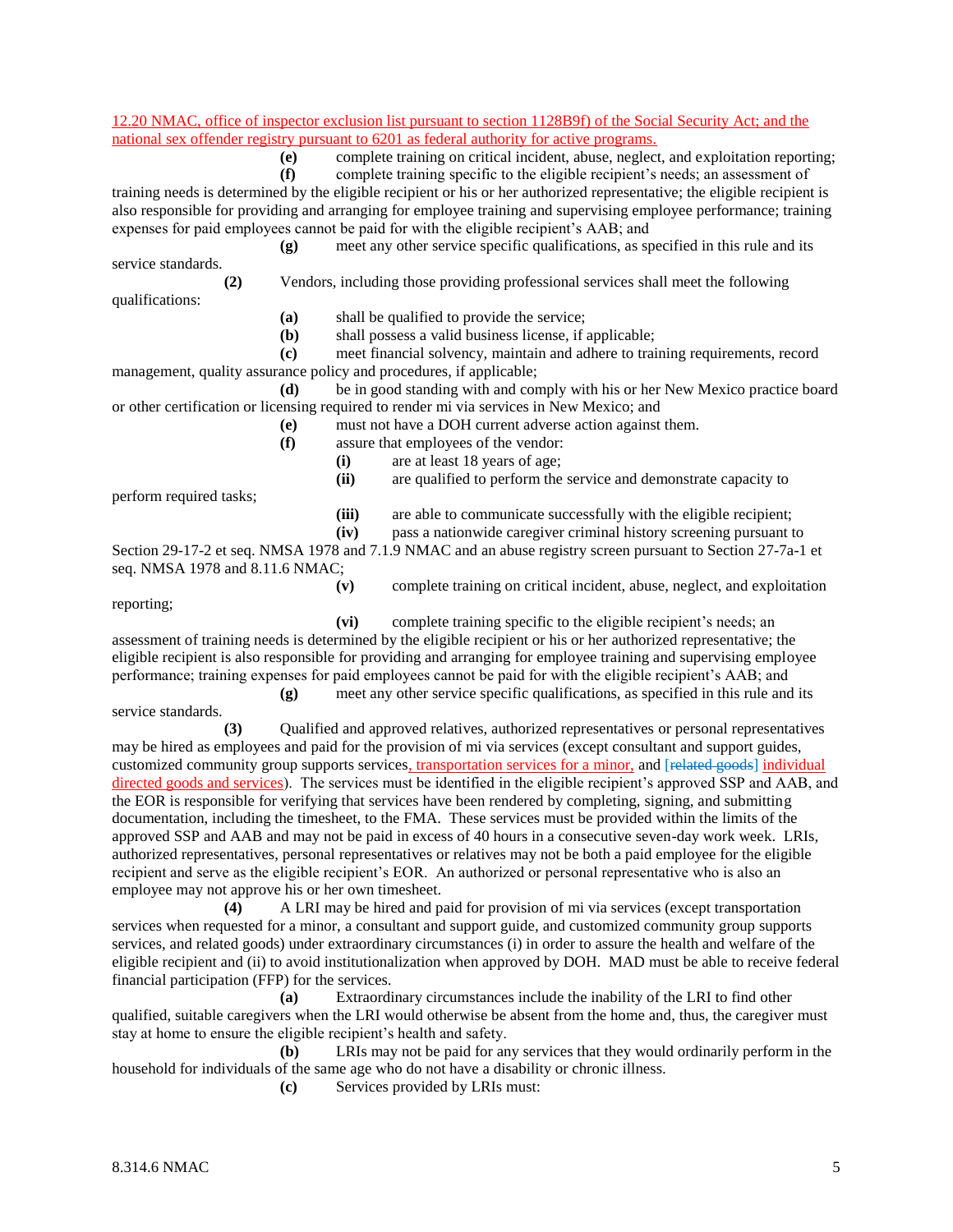**(i)** meet the definition of a service or support and be specified in the eligible recipient's approved SSP and AAB; **(ii)** be provided by a parent or spouse who meets the provider

qualifications and training standards specified in the mi via rule for that service; and **(iii)** be paid at a rate that does not exceed that which would otherwise be

paid to a provider of a similar service, and be approved by the TPA.

**(d)** A LRI who is a service provider must comply with the following:

**(i)** a parent, parents in combination, legal guardian of a minor, or a spouse of the eligible recipient, may not provide more than 40 hours of services in a consecutive seven-day work week; for parents or legal guardians of the eligible recipient, 40 hours is the total amount of service regardless of the number of eligible recipients under the age of 21 who receive services through the mi via program;

**(ii)** planned work schedules must be identified in the approved SSP and AAB, and variations to the schedule must be reported to the eligible recipient's consultant and noted and supplied to the FMA when billing; and

**(iii)** timesheets and other required documentation must be maintained and submitted to the FMA for hours paid.

**(e)** An eligible recipient must be offered a choice of providers. There must be written approval from DOH when a provider is chosen who is:

> **(i)** a parent or legal guardian of an eligible recipient who is a minor; or **(ii)** the eligible recipient's spouse.

**(f)** This written approval must be documented in the SSP.

**(g)** The FMA monitors, on a monthly basis, hours billed for services provided by the LRI and the total amounts billed for all goods and services during the month.

**(5)** Once enrolled, providers, vendors and contractors receive a packet of information from the eligible recipient or FMA, including billing instructions, and other pertinent materials. Mi via eligible recipients or EOR's or authorized representatives are responsible for ensuring that providers, vendors and contractors have received these materials and for updating them as new materials are received from MAD and DOH. MAD makes available on its website, and in hard copy format, information necessary to participate in medical assistance programs administered by HSD or its authorized agents, including program rules, billing instructions, utilization review instructions, and other pertinent materials. DOH makes available on its website information, instructions and guidance on its administrative requirements for the mi via program. When enrolled, an eligible recipient or his or her authorized representative, or the provider, vendor or contractor receives instruction on how to access these documents. It is the responsibility of the eligible recipient or authorized representative, or the provider, vendor, or contractor to access these instructions or ask for paper copies to be provided, to understand the information provided and to comply with the requirements. The eligible recipient or authorized representative, or the provider, vendor, or contractor must contact HSD or its authorized agents to request hard copies of any program rules manuals, billing and utilization review instructions, and other pertinent materials and to obtain answers to questions on or not covered by these materials.

**(a)** No employee of any type may be paid in excess of 40 hours within the established consecutive seven day work week for any one eligible recipient or EOR.

**(b)** No provider agency is permitted to perform both LOC assessments and provide any services for the eligible recipients.

**(c)** Providers may market their services, but are prohibited from soliciting eligible recipients under any circumstances such as offering an eligible recipient or his or her authorized representative gratuities in the form of entertainment, gifts, financial compensation to alter that eligible recipient's selection of provider agencies, service agreements, medication, supplies, goods or services.

**(d)** Those signing a payment request form for vendor services rendered to an eligible recipient may not serve as an employee, contractor or subcontractor of that vendor for that eligible recipient. An eligible recipient who does not have an authorized representative providing oversight of the eligible recipient's financial matters may sign off on the payment request form.

**(6)** The EOR is the individual responsible for directing the work of the eligible recipient's employees. An eligible recipient is required to have an EOR when utilizing employees. The EOR may be the eligible recipient or a designated qualified individual. A recipient through the use of the mi via EOR questionnaire will determine if an individual meets the requirements to serve as an EOR. The recipient's consultant will provide him or her with the questionnaire. The questionnaire shall be completed by the recipient with assistance from the consultant upon request. The consultant shall maintain a copy of the completed questionnaire in the recipient's file.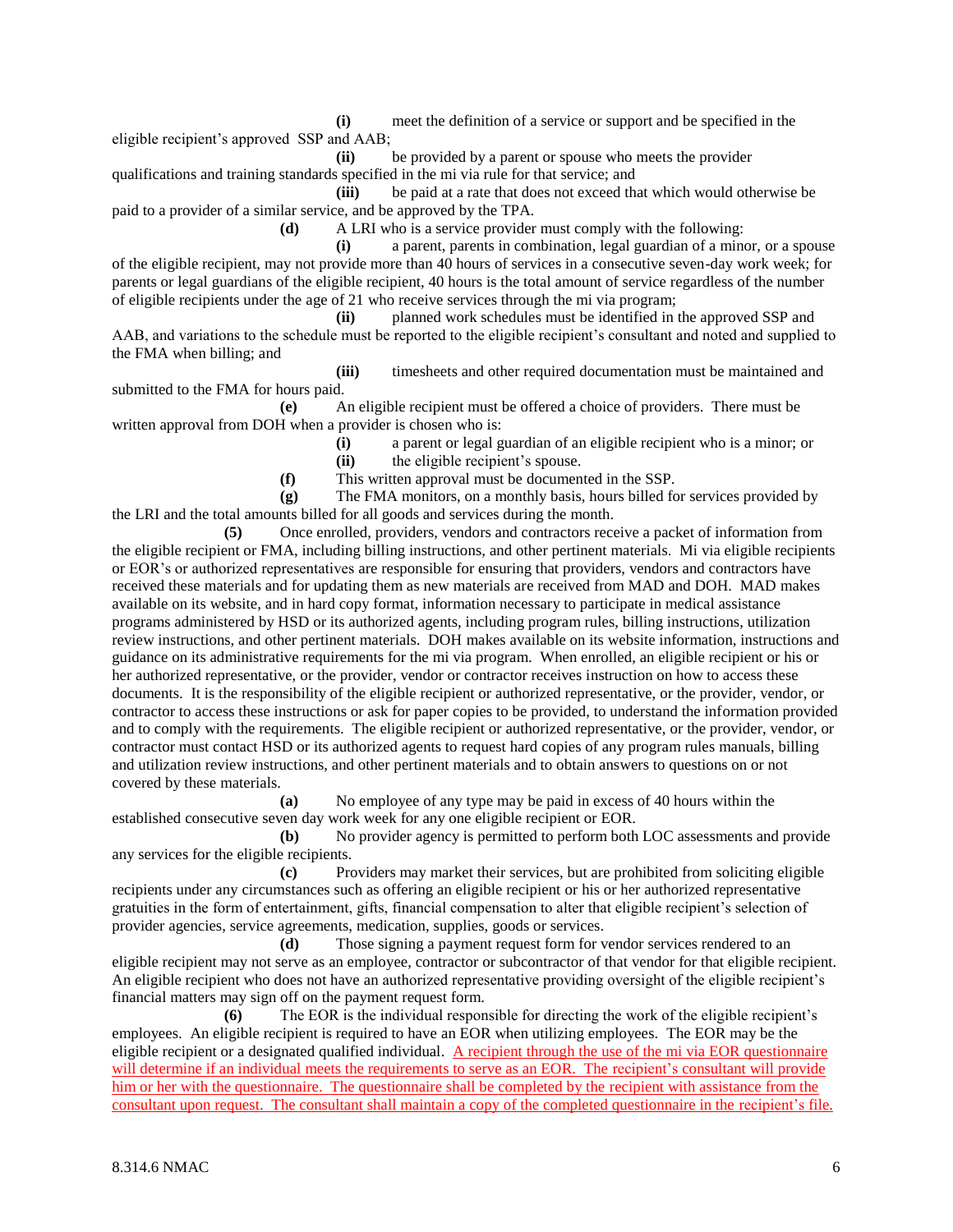When utilizing both vendors and employees, an EOR is required for oversight of employees and to sign payment request forms for vendors. The EOR must be documented with the FMA, whether the EOR is the eligible recipient or a designated qualified individual. A POA or other legal instrument, may not be used to assign the responsibilities of an EOR, in part or in full, to another individual and may not be used to circumvent the requirements of the EOR as designated in this rule.

**(a)** An eligible recipient that has [an authorized representative] a plenary or limited guardianship or conservatorship over the eligible recipient's financial matters may not be his or her own EOR nor sign payment vendor request forms for vendors.

**(b)** A person under the age of 18 years may not be an EOR.

**(c)** An EOR who lives outside New Mexico shall reside within 100 miles of the New Mexico state border. Any out of state EOR residing beyond this radius who has been approved prior to the effective date of this rule may continue to serve as the EOR.

**(d)** The eligible recipient's provider may not also be his or her EOR nor sign payment vendor request forms for vendors.

**(e)** An EOR whose performance compromises the health, safety or welfare of the eligible recipient, may have his or her status as an EOR terminated.

**(f)** An EOR may not be paid for any other services utilized by the eligible recipient for whom he or she is the EOR, whether as an employee of the eligible recipient, a vendor, or an employee or contactor, or subcontractor of an agency. An EOR makes important determinations about what is in the best interest of the eligible recipient, and should not have any conflict of interest. An EOR assists in the management of the eligible recipient's budget and should have no personal benefit connected to the services requested or approved on the budget.

**(g)** An EOR is not required if an eligible recipient is utilizing only vendors for services; however, an EOR can be identified by an eligible recipient to assist with the use of vendors. In some instances an EOR for vendor services may be required by MAD. A recipient utilizing vendors only who selects not to have an EOR will submit documentation to the FMA identifying an authorized signer who will be responsible for signing payment request forms. [Those signing a payment request form] The authorized signer for vendor services rendered to an eligible recipient may not serve as an employee, contractor or subcontractor of that vendor for that eligible recipient. An eligible recipient who does not have [an authorized representative] a plenary or limited guardianship or conservatorship providing oversight of the eligible recipient's financial matters may [sign off on] be his or her own authorized signer for the payment request form. If the recipient is his or her own authorized signer and delegates the responsibilities of the authorized signer through a POA or other legal instrument, the delegee must be designated as the authorized signer. A POA may not be used to assign the responsibilities of the authorized signer, in part or in full, to another individual and may not be used to circumvent the requirements of the authorized signer as designated in this rule.

**(h)** An EOR, or authorized signer, is required to complete and provide documents to the FMA according to the timelines and rules established by the state. Documents include, but are not limited to: vendor and employee enrollment agreements, vendor information forms, criminal background check forms, timesheets, payment request forms, invoices, and other documents needed by the FMA to enroll and process payment to employees and vendors. The mi via program requires that employee timesheets be submitted online unless the recipient has an approved exception from HSD.

**C. Service specific qualifications for consultant services providers:** In addition to general requirements, a consultant provider shall ensure that all individuals hired or contracted to provide consultant services meet the criteria specified in this section and comply with all applicable NMAC MAD rules and mi via service standards.

**(1)** Consultant providers shall:

**(a)** possess a minimum of a bachelor's degree in social work, psychology, human services, counseling, nursing, special education or a closely related field, and have one year of supervised experience working with people living with disabilities; or

**(b)** have a minimum of six years of direct experience related to the delivery of social services to people living with disabilities; and

- **(c)** be employed by an enrolled mi via consultant provider agency; and
- **(d)** complete all required mi via program orientation and training courses; and
- **(e)** be at least 21 years of age.

**(2)** Consultant providers may also use non-professional staff to carry out support guide functions. Support guides provide more intensive supports, as detailed in the service section of these rules. Support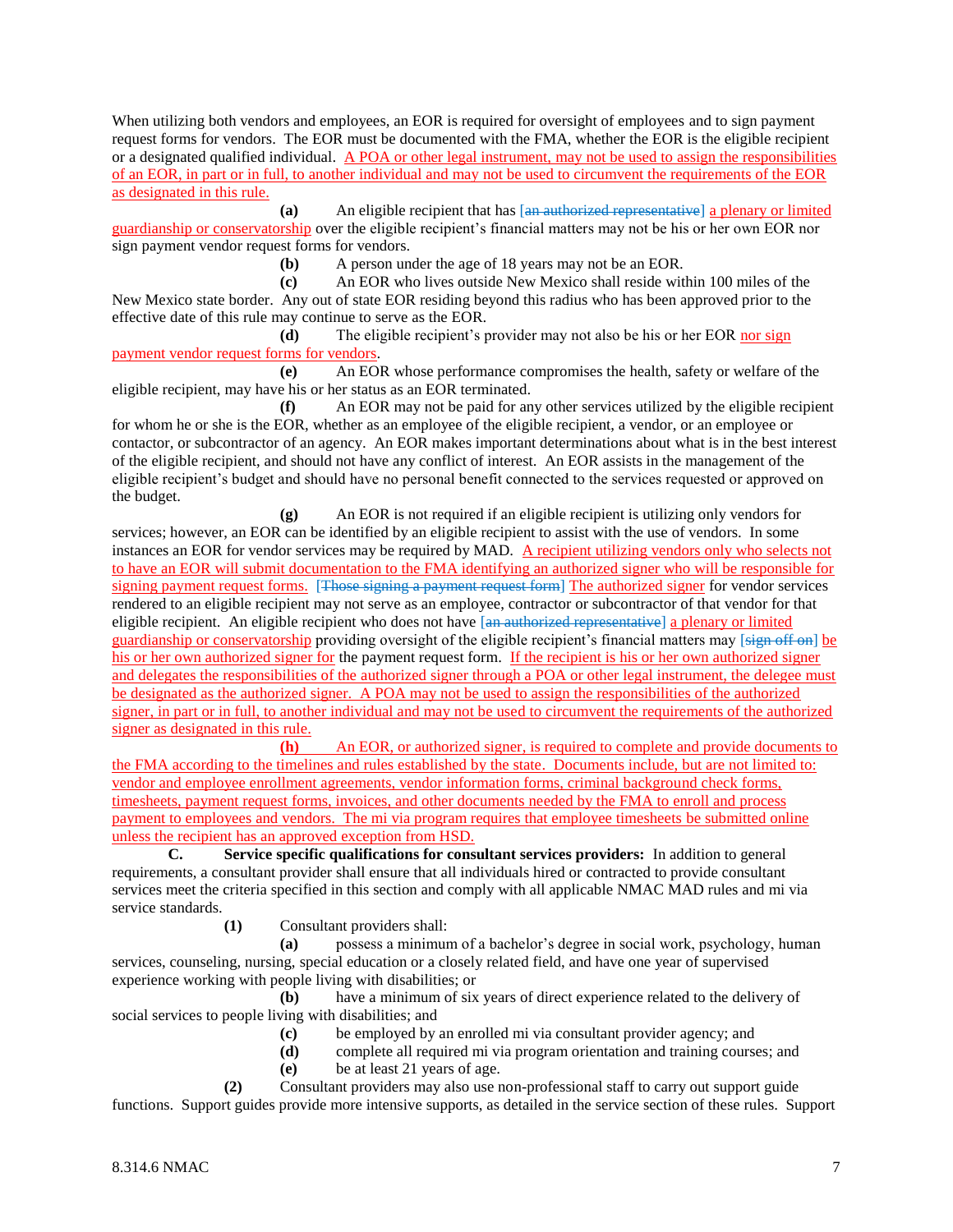guides help the eligible recipient more effectively self-direct services when there is an identified need for this type of assistance. Consultant providers shall ensure that non-professional support staff:

**(a)** are supervised by a qualified consultant as specified in this rule;

**(b)** have experience working with people living with disabilities;

**(c)** demonstrate the capacity to meet the eligible recipient's assessed needs related to the implementation of the SSP;

**(d)** possess knowledge of local resources, community events, formal and informal community organizations and networks;

**(e)** are able to accommodate a varied, flexible and on-call type of work schedule in order to meet the needs of the eligible recipient; and

- **(f)** complete training on self-direction and incident reporting; and
- **(g)** be at least 18 years of age.

**D. Service specific qualifications for personal plan facilitation providers:** In addition to general MAD requirements, a personal plan facilitator agency must hold a current business license, and meet financial solvency, training, records management, and quality assurance rules and requirements. Personal plan facilitators must possess the following qualifications in addition to the general qualifications:

**(1)** have at least one year of experience working with persons with disabilities; and

**(2)** be trained and mentored in the planning tool(s) used; and

**(3)** have at least one year experience in providing the personal plan facilitation service.

**E. Service specific qualification for living supports providers:** In addition to general MAD requirements, the following types of providers must meet additional qualifications specific to the type of services provided.

**(1) Qualifications of homemaker direct support service providers:** Provider agencies must be homemaker agencies certified by the MAD or its designee or a home health agency holding a New Mexico home health agency license. A homemaker and home health agency must hold a current business license when applicable, and meet financial solvency, training, records management, and quality assurance rules and requirements.

**(2) Qualifications of home health aide service providers:** Home health or homemaker agencies must hold a New Mexico current home health agency, rural health clinic, or federally qualified health center license. Home health aides must have successfully completed a home health aide training program, as described in 42 CFR 484.36(a)(1) and (2) or have successfully completed a home health aide training program pursuant to 7.28.2.30 NMAC. Home health aides must also be supervised by a registered nurse (RN) licensed in New Mexico. Such supervision must occur at least once every 60 calendar days in the eligible recipient's home, and shall be in accordance with the New Mexico Nurse Practice Act and be specific to the eligible recipient's SSP.

**(3) Qualifications of in-home living supports providers:** Provider agencies must hold a current business license, and meet financial solvency, training, records management, and quality assurance rules and requirements. In-home living agency staff and its direct staff rendering the service must have one year of experience working with people with disabilities. In-home living support agencies must assure appropriate staff for a 24 hour response capability to address scheduled or unpredictable needs related to health, safety, or security in order to meet the needs of the recipient. In-home living support agencies are not fiscal intermediaries and cannot bill nor be paid for work that the recipient or EOR are responsible for as required by Paragraph (6) of Subsection B of 8.314.6.11 NMAC and the mi via service standards.

**F. Service specific qualifications for community membership support providers:** In addition to general MAD requirements, the following types of providers must meet additional qualifications specific to the type of services provided. An agency providing community membership services must hold a current business license, and meet financial solvency, training, records management, and quality assurance rules and requirements.

## **(1) Qualifications of supported employment providers:**

- **(a)** A job developer, whether an agency or individual provider, must:
	- **(i)** be at least 21 years of age;
	- **(ii)** pass criminal background check and abuse registry screen;
	- **(iii)** have experience developing and using job and task analyses;
	- **(iv)** have experience working with the division of vocational rehabilitation

(DVR), a traditional DD waiver employment provider, an independent living center or other organization that provides employment supports or services for people with disabilities and be trained on the purposes, functions and general practices of entities such as the department of workforce solutions navigators, one-stop career centers, business leadership network, chamber of commerce, job accommodation network, small business development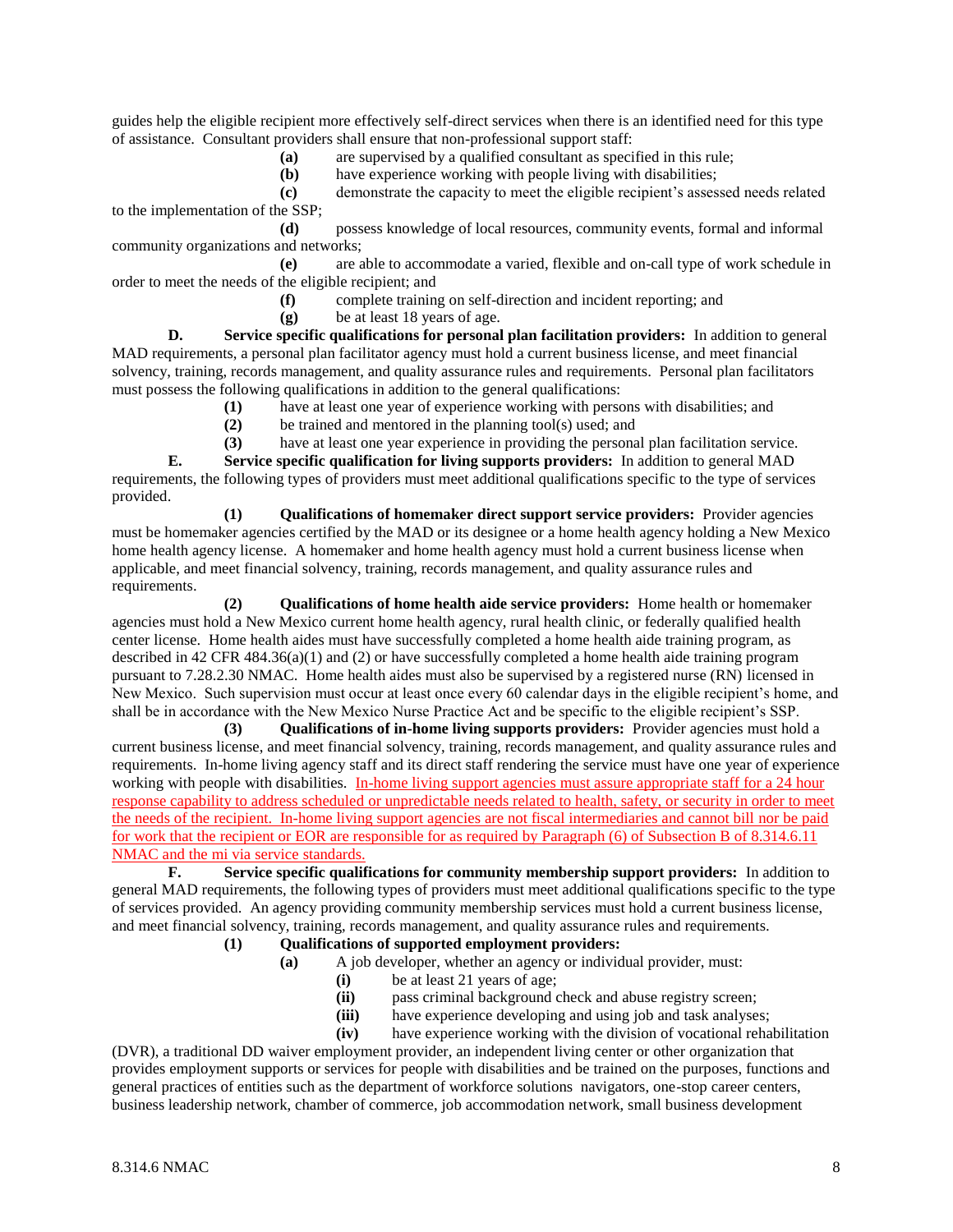centers, local businesses, retired executives, DDSD resources, and have substantial knowledge of the Americans with Disabilities Act (ADA); and

- **(v)** complete training on critical incident, abuse, neglect, and exploitation.
- **(b)** Job coaches whether an agency or individual provider, must:
	- **(i)** be at least 18 years of age;
	- **(ii)** have a high school diploma or GED;
	- **(iii)** pass criminal background check and abuse registry screen;
	- **(iv)** be qualified to perform the service;
	- **(v)** have experience with providing employment supports and training

methods;

- **(vi)** be knowledgeable about business and employment resources;
- **(vii)** have the ability to successfully communicate with the employer and

with the eligible recipient and his or her coworkers to develop and encourage natural supports on the job; and **(viii)** complete training on critical incident, abuse, neglect, and exploitation.

**(2) Qualifications of customized community group supports providers:** Agencies providing community group support services must hold a current business license, and meet financial solvency, training, records management, and quality assurance rules and requirements. Providers, whether an agency staff or an individual provider must meet the following qualifications:

- **(i)** must be at least 18 years of age;
- **(ii)** pass criminal background check and abuse registry screen;
- **(iii)** demonstrate capacity to perform required tasks;
- **(iv)** complete training on critical incident, abuse, neglect, and exploitation

reporting; and

**(v)** have the ability to successfully communicate with the eligible recipient.

**G. Service specific qualifications for providers of health and wellness supports:** In addition to the general MAD qualifications, the following types of providers must meet additional qualifications specific to the type of services provided.

**(1) Qualifications of extended state plan skilled therapy providers for adults:** Physical and occupational therapists, speech/language pathologists, physical therapy assistants and occupational therapy assistants must possess a therapy license in their respective field from the New Mexico regulation and licensing department (RLD). Speech clinical fellows must possess a clinical fellow license from the New Mexico RLD.

**(2) Qualifications of behavior support consultation providers:** Behavior support consultation provider agencies shall have a current business license issued by the state, county or city government, if required. Behavior support consultation provider agencies shall comply with all applicable federal, state, and rules and procedures regarding behavior consultation. Providers of behavior support consultation services must possess qualifications in at least one of the following areas:

- **(a)** a licensed psychiatrist by his or her New Mexico practice board;
- **(b)** a regulation and licensing department (RLD) licensed clinical psychologist;
- **(c)** a RLD licensed psychologist associate, (masters or Ph.D. level);
- **(d)** a RLD licensed independent social worker (LISW);
- **(e)** a RLD licensed master social worker (LMSW);
- **(f)** a RLD licensed professional clinical counselor (LPCC);

**(g)** a licensed clinical nurse specialist (CNS) or a certified nurse practitioner (CNP) who is certified in psychiatric nursing by a national nursing organization who can furnish services to adults or children as his or her certification permits;

- **(h)** a RLD licensed marriage and family therapist (LMFT); or
- **(i)** a RLD licensed practicing art therapist (LPAT) by RLD.

**(3) Qualifications of nutritional counseling providers:** Nutritional counseling providers must maintain a current registration as dietitians by the commission on dietetic registration of the American dietetic association and licensed by the RLD, (Nutrition and Dietetics Practice Act Section 61-7A-7 et seq. NMSA 1978).

**(4) Qualifications of private duty nursing providers for adults:** Direct nursing services are provided by individuals who are currently licensed as registered or practical nurses by the New Mexico state board of nursing, (Sections 61-3-14 and 61-3-18 NMSA 1978).

**(5) Qualifications of specialized therapy providers:** For each type of specialized therapy providers, the provider must hold the appropriate New Mexico licensure or certification for the services he or she renders to an eligible recipient: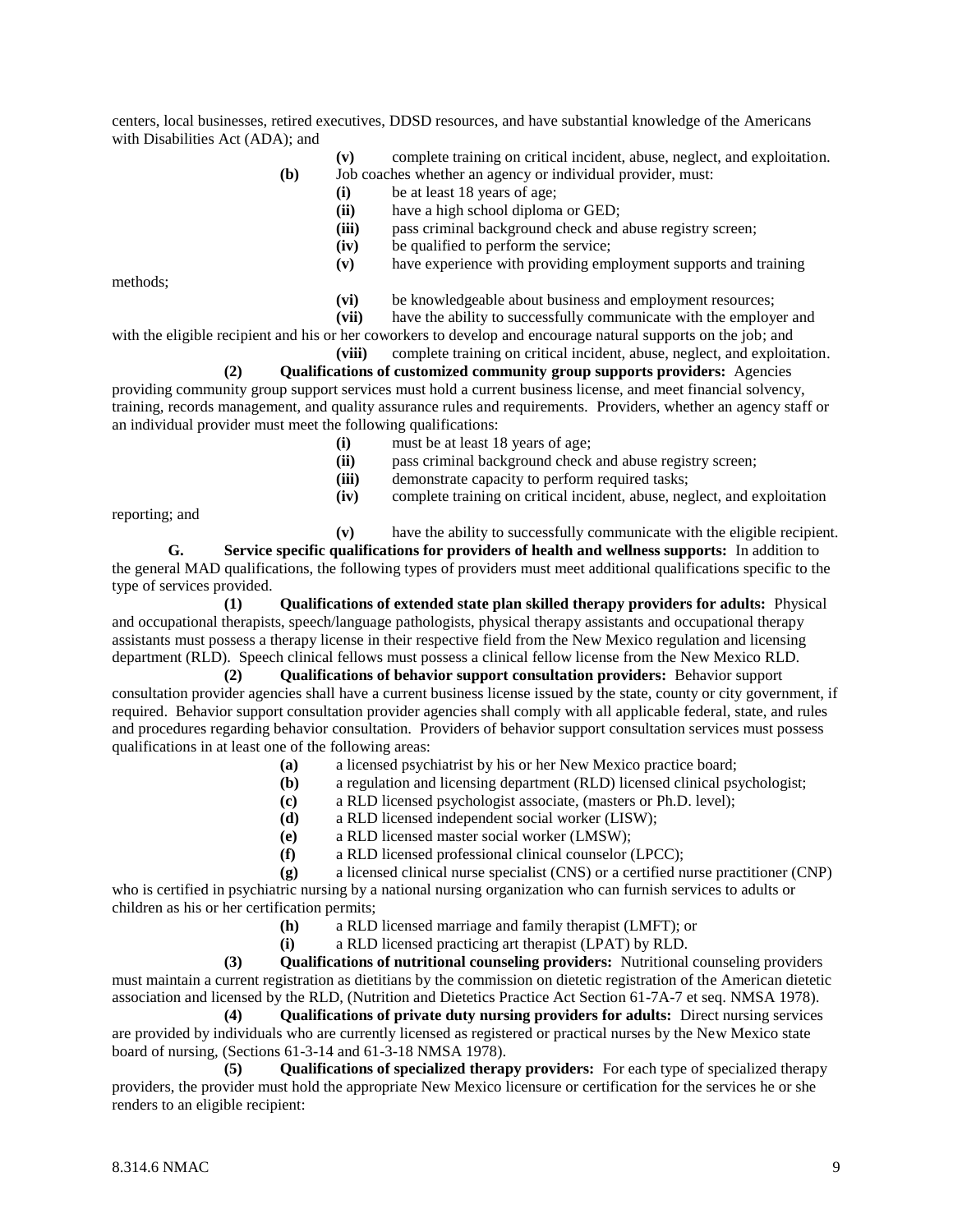**(a)** a RLD license in acupuncture and oriental medicine;

**(b)** a license or certification with the appropriate specialized training and clinical experience and supervision whose scope of practice includes biofeedback;

**(c)** a RLD license in chiropractic medicine;

**(d)** a license or certification for which he or she has appropriate specialized training and clinical experience and whose scope of practice includes cognitive rehabilitation therapy;

**(e)** a RLD license in a physical therapy, or occupational therapy, or speech therapy and whose scope of practice includes hippotherapy with the appropriate specialized training and experience;

- **(f)** a RLD license in massage therapy;
- **(g)** a RLD license in naprapathic medicine;

**(h)** a master's or a higher level behavioral health degree with specialized play therapy training, clinical experience and supervision and whose RLD license's scope of practice includes play therapy; and

**(i)** a native American healer who is recognized as a traditional healer within his or

her community.

**H. Service specific qualifications for other supports providers:** In addition to the general MAD qualifications, the following types of providers must meet additional qualifications specific to the type of services provided.

### **(1) Qualifications of transportation providers:**

**(a)** Individual transportation providers must: **(i)** possess a valid New Mexico driver's license with the appropriate

classification;

**(ii)** complete training on critical incident, abuse, neglect and exploitation

reporting procedures; and

**(iii)** have a current insurance policy and vehicle registration.

**(b)** Transportation vendors must hold a current business license and tax

identification number. Each agency will ensure any vehicle used to transport an eligible recipient is equipped with an up-to-date first aid kit. Each agency will ensure transportation drivers meet the following qualifications:

**(i)** holds a valid New Mexico driver's license of the appropriate classification to transport an eligible recipient;

**(ii)** holds a current vehicle insurance policy meeting New Mexico's insurance mandates in place for the vehicle used to transport an eligible recipient; and

**(iii)** holds a New Mexico vehicle registration for the vehicle used to transport an eligible recipient.

**(2)** Q**ualifications of emergency response providers:** Emergency response providers must comply with all laws, rules and regulations of the state of New Mexico.

**(3) Qualifications of respite providers:** Respite services may be provided by eligible individual respite providers; RN or practical nurses (LPN); or respite provider agencies. Individual RN or LPN providers must be licensed by the New Mexico board of nursing as an RN or LPN. Respite provider agencies must hold a current business license, and meet financial solvency, training, records management and quality assurance rules and requirements.

**(4) Qualifications of [related goods] individual directed goods and services vendors:** [Related goods] Individual directed goods and services vendors must hold a current business license and tax identification for New Mexico and the federal government. Vendors for individual directed goods and services are retail stores, community health centers, or medical supply stores.

**(5) Qualifications of environmental modifications providers:** Environmental modification providers must possess an appropriate plumbing, electrician, contractor or other appropriate New Mexico licensure.

[8.314.6.11 NMAC - Rp, 8.314.6.11 NMAC, 3/1/2016; A, xx/xx/xxxx]

**8.314.6.12 RECORDKEEPING AND DOCUMENTATION RESPONSIBILITIES:** Service providers and vendors who furnish goods and services to mi via eligible recipients are reimbursed by the FMA and must comply with all applicable NMAC MAD rules and service standards. The FMA, consultants and service providers must maintain records, which are sufficient to fully disclose the extent and nature of the goods and services provided to the eligible recipients, as detailed in applicable NMAC MAD provider rules and comply with random and targeted audits conducted by MAD and DOH or their audit agents. MAD or its designee will seek recoupment of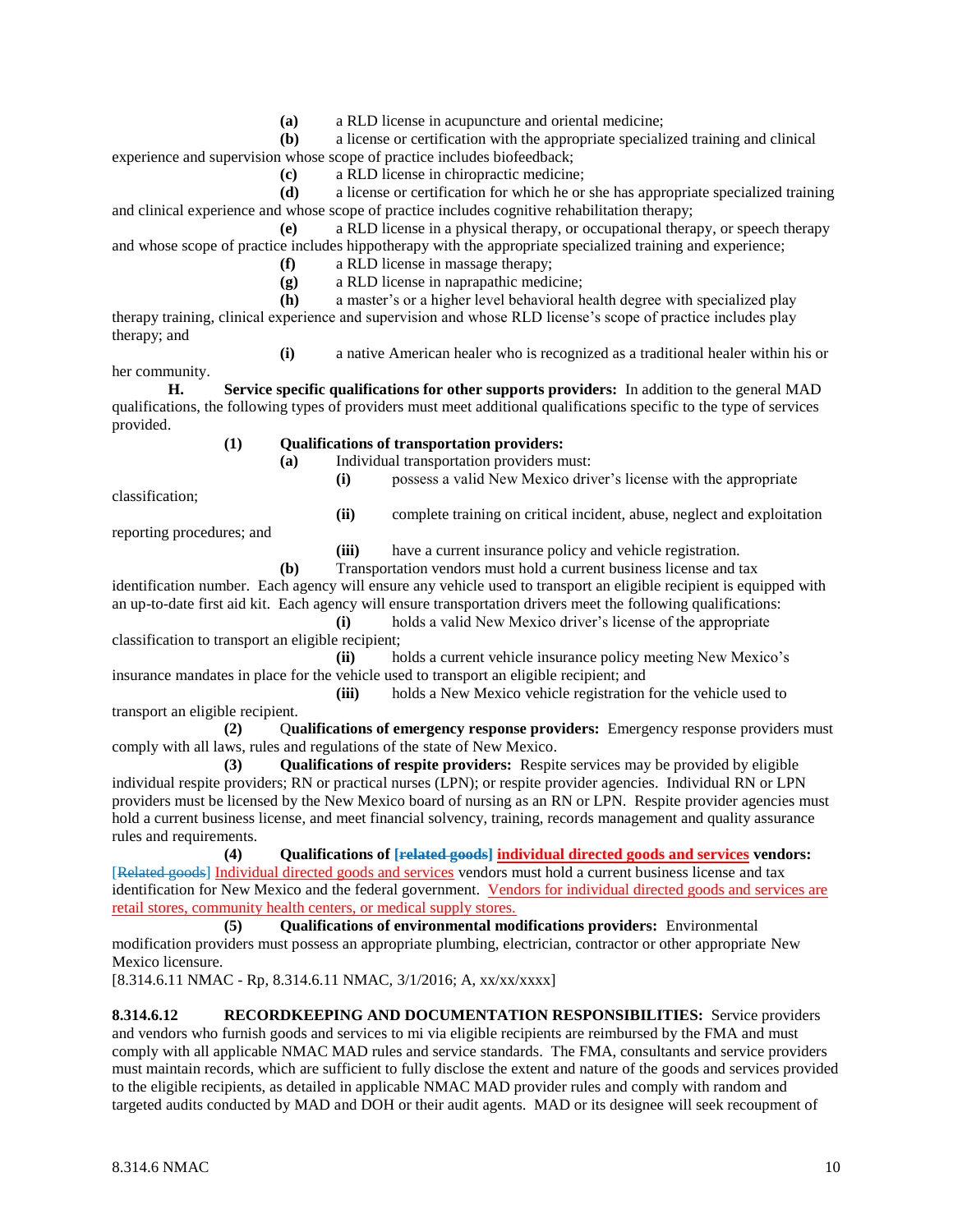funds from service providers when audits show inappropriate billing for services. Mi via vendors who furnish goods and services to mi via eligible recipients and bill the FMA must comply with all MAD PPA requirements and NMAC MAD rules and requirements, including but not limited to 8.310.2 NMAC and 8.321.2 NMAC and 8.302.1 NMAC.

[8.314.6.12 NMAC - Rp, 8.314.6.12 NMAC, 3/1/2016]

## **8.314.6.13 ELIGIBILITY REQUIREMENTS FOR RECIPIENT ENROLLMENT IN MI VIA:**

Enrollment in the mi via program is contingent upon the applicant meeting the eligibility requirements as described in this rule, the availability of funding as appropriated by the New Mexico legislature, and the number of federally authorized unduplicated eligible recipients. When sufficient funding as well as waiver positions are available, DOH will offer the opportunity to eligible recipients to select mi via. Once an allocation has been offered to the applicant, he or she must meet certain medical and financial criteria in order to qualify for mi via enrollment located in 8.290.400 NMAC. The eligible recipient must meet the LOC required for admittance to an ICF-IID. After initial eligibility has been established for a recipient, on-going eligibility must be determined on an annual basis. [8.314.6.13 NMAC - Rp, 8.314.6.13 NMAC, 3/1/2016]

**8.314.6.14 ELIGIBLE RECIPIENT AND EOR RESPONSIBILITIES:** Mi via eligible recipients have certain responsibilities to participate in the program. Failure to comply with these responsibilities or other program rules and service standards can result in termination from the program. The eligible recipient and EOR, or authorized signer if the recipient has vendors only, have the following responsibilities:

**A.** To maintain eligibility the recipient must complete required documentation demonstrating medical and financial eligibility both upon application and annually at recertification, meet in person with the TPA for a comprehensive LOC assessment in the eligible recipient's home, or in a location approved by the state and seek assistance with the application and the recertification process as needed from a mi via consultant.

**B.** To participate in the mi via program, the eligible recipient must:

**(1)** comply with applicable NMAC rules to include this rule, mi via service standards and requirements that govern the program;

**(2)** collaborate with the consultant to determine support needs related to the activities of selfdirection;

**(3)** collaborate with the consultant to develop an SSP using the IBA in accordance with applicable NMAC rules to include this rule and service standards;

**(4)** use mi via program funds appropriately by only requesting and purchasing goods and services covered by the mi via program in accordance with program rules which are identified in the eligible recipient's approved SSP;

**(5)** comply with the approved SSP and not exceed the AAB;

**(a)** if the eligible recipient does not adequately allocate the resources contained in the AAB resulting in a premature depletion of the AAB amount during an SSP year due to mismanagement or failure to properly track expenditures, the failure to properly allocate does not substantiate a claim for a budget increase (i.e., if all of the AAB is expended within the first three months of the SSP year, it is not justification for an increase in the budget for the SSP year);

**(b)** revisions to the AAB may occur within the SSP year, and the eligible recipient is responsible for assuring that all expenditures are in compliance with the most current AAB in effect;

**(i)** the SSP must be amended first to reflect a change in the eligible recipient's needs or circumstances before any revisions to the AAB can be requested;

**(ii)** other than for critical health and safety reasons, budget revisions may not be submitted to the TPA for review within the last 60 calendar days of the budget year;

**(c)** no mi via program funds can be used to purchase goods or services prior to TPA approval of the SSP and annual budget request;

**(d)** any funds not utilized within the SSP and AAB year cannot be carried over into the following year;

**(6)** access consultant services based upon identified need(s) in order to carry out the approved SSP;

**(7)** collaborate with the consultant to appropriately document service delivery and maintain those documents for evidence of services received;

**(8)** report concerns or problems with any part of the mi via program to the consultant or if the concern or problem is with the consultant, to DOH;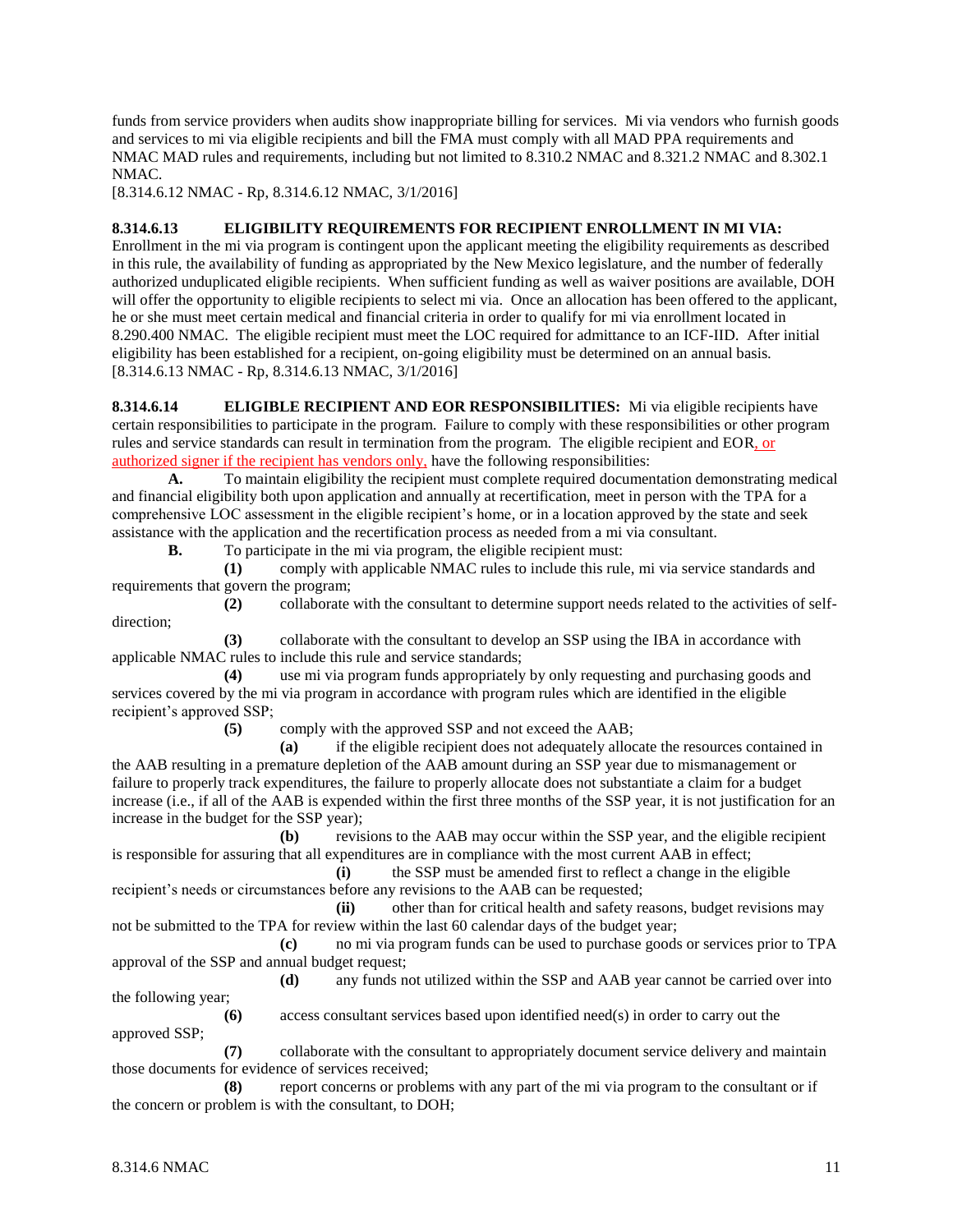**(9)** work with the TPA agent by attending scheduled meetings, in the eligible recipient's home if necessary and providing documentation as requested;

**(10)** respond to requests for additional documentation and information from the consultant provider, FMA, and the TPA within the required deadlines;

**(11)** report to the local HSD income support division (ISD) office within 10 calendar days any change in circumstances, including a change in address, which might affect eligibility for the program; changes in address or other contact information must also be reported to the consultant provider and the FMA within 10 calendar days;

**(12)** report to the TPA and consultant provider if hospitalized for more than three consecutive nights so that an appropriate LOC can be obtained;

- **(13)** keep track of all budget expenditures and assure that all expenditures are within the AAB;
- **(14)** have monthly contact and meet face-to-face quarterly with the consultant; and

**(15)** have an EOR if utilizing employees for services; the eligible recipient may be his or her own EOR unless the eligible recipient is a minor, or he or she has [an authorized representative designated] a plenary or limited guardianship or conservatorship over financial matters; an eligible recipient may also designate an individual of his or her choice to serve as the EOR, subject to the EOR meeting the qualifications specified in this rule. If the recipient is using vendors only and selects not to have an EOR then the recipient will identify an authorized signer for payment request forms; the eligible recipient may be his or her own authorized signer unless the eligible recipient is a minor, or he or she has a plenary or limited guardianship or conservatorship over financial matters. If the recipient is his or her own EOR, or authorized signer, and delegates any of these responsibilities through a POA or other legal instrument, the delegee must be designated as the EOR or authorized signer. A POA may not be used to assign the responsibilities of an EOR or authorized signer, in part or in full, to another individual and may not be used to circumvent the requirements of the EOR or authorized signer as designated in this rule.

**C.** Additional responsibilities of the eligible recipient or EOR, or authorized signer, are detailed below:

**(1)** Submit all required documents to the FMA according to the timelines and rules established by the state to meet employer-related responsibilities. This includes, but is not limited to, documents for payment to employees and vendors and payment of taxes and other financial obligations within required timelines. The EOR is responsible for submitting mi via employee timesheets online unless the recipient has an approved exception from HSD.

- **(2)** Report any incidents of abuse, neglect or exploitation to the appropriate state agency.
- **(3)** Arrange for the delivery of services, supports and goods.
- **(4)** Hire, manage, and terminate employees.
- **(5)** Maintain records and documentation for at least six years from first date of service and

ongoing.

**D. Voluntary termination:** An eligible recipient has a choice of receiving services through the nonself-directed waiver or through the mi via HCBS waiver. If the eligible recipient wishes to change to the non-selfdirected HCBS waiver, a waiver change must occur in accordance with the mi via NMAC rule and mi via service standards. Transitions can only occur at the first of a month.

**E. Involuntary termination:** A mi via eligible recipient may be terminated involuntarily by MAD and DOH and offered services through a non-self-directed waiver or the medicaid state plan under the following circumstances.

**(1)** The eligible recipient refuses to comply with this rule and mi via service standards after receiving focused technical assistance on multiple occasions, support from the program staff, consultant, or FMA, which is supported by documentation of the efforts to assist the eligible recipient.

**(2)** The eligible recipient is in immediate risk to his or her health or safety by continued selfdirection of services, e.g., the eligible recipient is in imminent risk of death or serious bodily injury related to participation in the mi via program. Examples include but are not limited to the following.

**(a)** The eligible recipient refuses to include and maintain services in his or her SSP and AAB that would address health and safety issues identified in his or her medical assessment or challenges the assessment after repeated and focused technical assistance and support from program staff, consultant, or FMA.

**(b)** The eligible recipient is experiencing significant health or safety needs, and, after a referral to the state contractor for level of risk determination and assistance, refuses to incorporate the contractor's recommendations into his or her SSP and AAB.

**(c)** The eligible recipient exhibits behaviors which endanger himself or herself or others.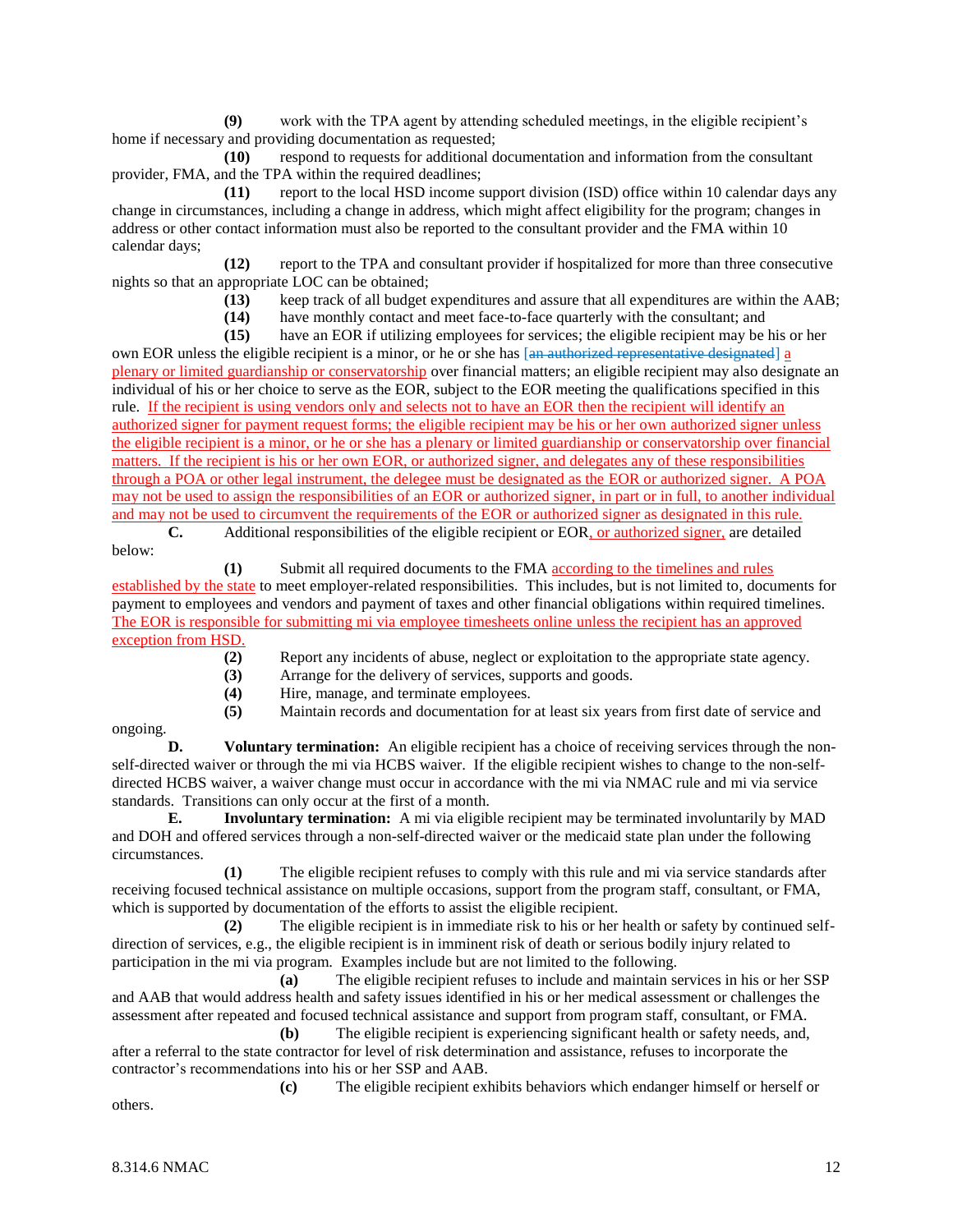**(3)** The eligible recipient misuses mi via funds following repeated and focused technical assistance and support from the consultant or FMA, which is supported by documentation.

**(4)** The eligible recipient commits medicaid fraud.

**(5)** When DOH is notified the eligible recipient continues to utilize either an employee or a vendor, or both who have consistently been substantiated against for abuse, neglect, exploitation while providing mi via services after notification of this on multiple occasions by DOH.

**(6)** The eligible recipient who is involuntarily terminated from the mi via program will be offered a non self-directed waiver alternative. If transfer to another waiver is authorized and accepted by the eligible recipient, he or she will continue to receive the services and supports from mi via until the day before the new waiver services start. This will ensure that no break in service occurs. The mi via consultant and the case manager in the new waiver will work closely together with the eligible recipient to ensure that the eligible recipient's health and safety is maintained.

[8.314.6.14 NMAC - Rp, 8.314.6.14 NMAC, 3/1/2016; A, xx/xx/xxxx]

**8.314.6.15 SERVICE DESCRIPTIONS AND COVERAGE CRITERIA:** The services covered by the mi via program are intended to provide a community-based alternative to institutional care for an eligible recipient that allows greater choice, direction and control over services and supports in a self-directed environment. Mi via services must specifically address a therapeutic, rehabilitative, habilitative, health or safety need that results from the eligible recipient's qualifying condition. The mi via program is the payor of last resort. The coverage of mi via services must be in accordance with 8.314.6 NMAC and mi via service standards. Waiver [participants] recipients in all living arrangements are assessed individually and service plan development is individualized. The TPA will assess the service plans of [participants] recipients living in the same residence to determine whether or not there are services that are common to more than one [participant] recipient living in the same household in order to determine whether one or more employees may be needed to ensure that individual different cognitive, clinical, and habilitative needs are met. Mi via services must be provided in integrated settings and facilitate full access to the community; ensure the individual receives services in the community to the same degree of access as those individuals not receiving HCBS services; maximize independence in making life choices; be chosen by the individual in consultation with the guardian as applicable; ensure the right to privacy, dignity, respect, and freedom from coercion and restraint; optimize individual initiative, autonomy and independence in making life choices; provide an opportunity to seek competitive employment; and facilitate choice of service and who provides them.

**A. General requirements regarding mi via covered services.** To be considered a covered service under the mi via program, the following criteria must be met. Services, supports and goods must:

**(1)** directly address the eligible recipient's qualifying condition or disability;

**(2)** meet the eligible recipient's clinical, functional, medical or habilitative needs;

**(3)** be designed and delivered to advance the desired outcomes in the eligible recipient's service and support plan; and

**(4)** support the eligible recipient to remain in the community and reduce the risk of institutionalization.

**B. Consultant pre-eligibility and enrollment services:** Consultant pre-eligibility and enrollment services are intended to provide information, support, guidance, and assistance to an individual during the medicaid financial and medical eligibility process. The level of support provided is based upon the unique needs of the individual. When an opportunity to be considered for mi via program services is offered to an individual, he or she must complete a primary freedom of choice form. The purpose of this form is for the individual to select a consultant provider. The chosen consultant provider offers pre-eligibility and enrollment services as well as ongoing consultant services. Once the individual is determined to be eligible for mi via services, the consultant service provider will continue to render consultant services to the newly enrolled eligible recipient as set forth in the consultant service standards.

**C. Consultant services:** Consultant services are required for all mi via eligible recipients to educate, guide, and assist the eligible recipients to make informed planning decisions about services and supports. The consultant helps the eligible recipient develop the SSP based on his or her assessed needs. The consultant assists the eligible recipient with implementation and quality assurance related to the SSP and AAB. Consultant services help the eligible recipient identify supports, services and goods that meet his or her needs, meet the mi via requirements and are covered mi via services. Consultant services provide support to eligible recipients to maximize their ability to self-direct their mi via services.

**(1) Contact requirements:** Consultant providers shall make contact with the eligible recipient in person or by telephone at least monthly for a routine follow-up. Consultant providers shall meet face-to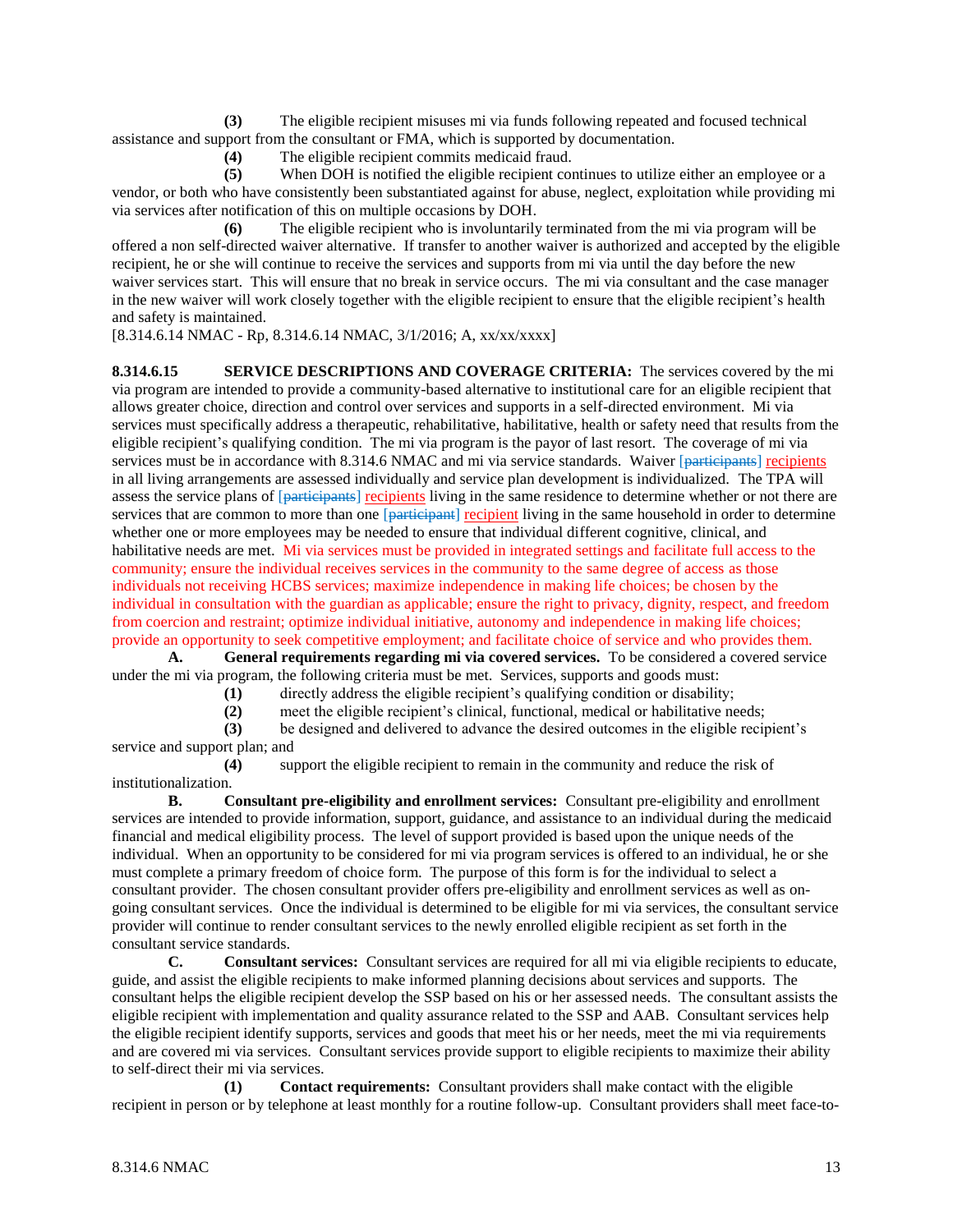face with the eligible recipient at least quarterly; one visit must be conducted in the eligible recipient's home at least annually. During monthly contact the consultant:

**(a)** reviews the eligible recipient's access to services and whether they were

furnished per the SSP;

- **(b)** reviews the eligible recipient's exercise of free choice of provider;
- **(c)** reviews whether services are meeting the eligible recipient's needs;
- **(d)** reviews whether the eligible recipient is receiving access to non-waiver services

per the SSP;

**(e)** reviews activities conducted by the support guide, if utilized;

- **(f)** documents changes in status;
- **(g)** monitors the use and effectiveness of the emergency back-up plan;

**(h)** documents and provides follow up, if necessary, if challenging events occur that prevent the implementation of the SSP;

**(i)** assesses for suspected abuse, neglect, or exploitation and report accordingly; if not reported, takes remedial action to ensure correct reporting;

- **(j)** documents progress of any time sensitive activities outlined in the SSP;
- **(k)** determines if health and safety issues are being addressed appropriately; and
- **(l)** discusses budget utilization concerns.

**(2)** Quarterly visits will be conducted for the following purposes:

- **(a)** review and document progress on implementation of the SSP;
- **(b)** document usage and effectiveness of the emergency backup plan;

**(c)** review SSP and budget spending patterns (over and under-utilization);

**(d)** assess quality of services, supports and functionality of goods in accordance

with the quality assurance section of the SSP and any applicable sections of the mi via rules and service standards;

**(e)** document the eligible recipient's access to related goods identified in the SSP;

**(f)** review any incidents or events that have impacted the eligible recipient's health, welfare or ability to fully access and utilize support as identified in the SSP; and

**(g)** other concerns or challenges, including but not limited to complaints, eligibility issues, and health and safety issues, raised by the eligible recipient, authorized representative or personal representative.

**(3) Change of consultants:** Consultants are responsible for assisting eligible recipients to transition to another consultant provider when requested. Transition from one consultant provider to another can only occur at the first of the month.

**(4) Critical incident management responsibilities and reporting requirements:** The consultant provider shall report incidents of abuse, neglect, exploitation, suspicious injury, environmental hazards, and eligible recipient death as directed by the appropriate state agency(ies). The consultant provider shall provide training to eligible recipients EOR, authorized representatives or other designated individuals regarding recognizing and reporting critical incidents. Critical incidents include abuse, neglect, exploitation, suspicious injury, environmental hazards and eligible recipient deaths. The consultant provider shall maintain a critical incident management system to identify, report, and address critical incidents. The consultant provider is responsible for follow-up and assisting the eligible recipient to help ensure health and safety when a critical incident has occurred. Critical incident reporting requirements for mi via eligible recipients who have been designated with an ICF/IID LOC, critical incidents should be directed in the following manner.

**(a)** DOH triages, and investigates all reports of alleged abuse, neglect, exploitation, suspicious injury, environmental hazards, and eligible recipient deaths for mi via services and eligible recipients to include expected and unexpected deaths. The reporting of these critical incidents is mandated for all those providing mi via services pursuant to 7.1.14 NMAC. Any critical incidents must be reported to the children, youth and families department (CYFD) child protective services (CPS) or the DOH division of health improvement (DHI) incident management bureau (IMB) for eligible recipients under 18 years. For eligible recipient's 18 years and older, IMB is contacted to report any critical incidents. The reporter must then fax DHI the abuse, neglect and exploitation or report of death form within 24 hours of a verbal report. If the reporter has internet access, the report form shall be submitted via DHI's website. Anyone may report an incident; however, the person with the most direct knowledge of the incident is the individual who is required to report the incident.

**(b)** With respect to mi via services provided by any employee, contractor, vendor or other community-based waiver service agency having a provider agreement with DOH, any suspected abuse, neglect, exploitation, suspicious injury, environmental hazard, eligible recipient death must be reported to the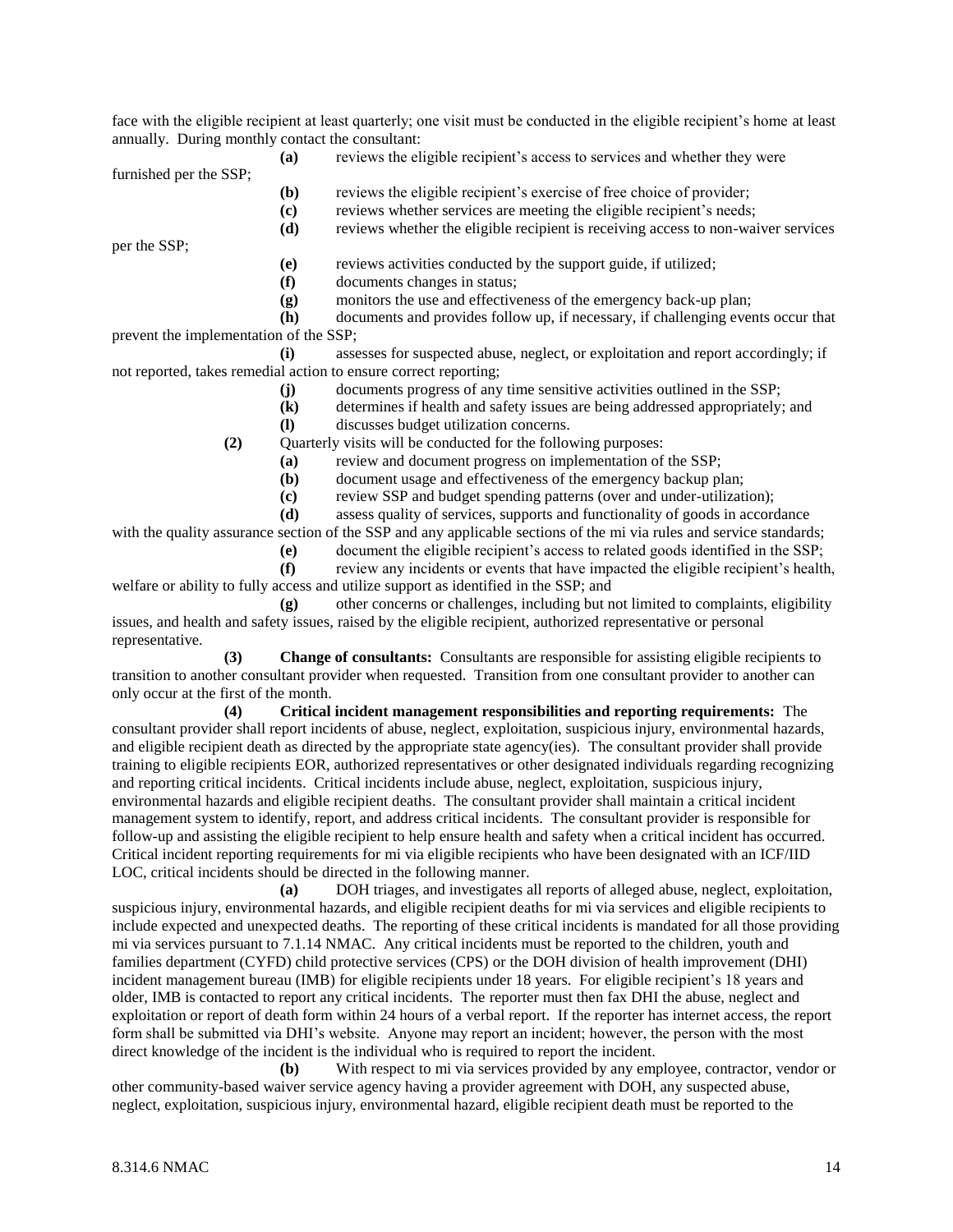CYFD/CPS or DOH/DHI/IMB for the eligible recipient under 18 years or to IMB for eligible recipients age 18 years or older. See Sections 27-7-14 through 27-7-31 NMSA 1978 (Adult Protective Services Act) and in Sections 32A-4-1 through 32A-4-34 NMSA 1978 (Child Abuse and Neglect Act).

**(5) Conflict of interest:** An eligible recipient's consultant may not serve as the eligible recipient's EOR, authorized representative or personal representative for whom he or she is the consultant. A consultant may not be paid for any other services utilized by the eligible recipient for whom he or she is the consultant, whether as an employee of the eligible recipient, a vendor, an employee or subcontractor of an agency. A consultant may not provide any other paid mi via services to an eligible recipient unless the recipient is receiving consultant services from another agency. The consultant agency may not provide any other direct services for an eligible recipient that has an approved SSP, an approved budget, and is actively receiving services in the mi via program. The consultant agency may not employ as a consultant any immediate family member or guardian for an eligible recipient of the mi via program that is served by the consultant agency. A consultant agency may not provide guardianship services to an eligible recipient receiving consultant services from that same agency. The consultant agency may not provide any direct support services through any other type of 1915 (c) Home and Community Based Waiver Program. An affiliated agency is a direct service agency providing mi via services or consultant agency services that has a marital, blood, business interests or holds financial interest in providing direct care for individuals receiving HCBS services. Affiliated agencies must not hold a business or financial interest in any entity that is paid to provide direct care for any individuals receiving HCBS services. Any direct service agency or consultant agency that has been referred to the DOH internal review committee (IRC) or is on a moratorium will not be approved to provide mi via services.

**D. Personal plan facilitation:** Personal plan facilitation supports planning activities that may be used by the eligible recipient to develop his or her SSP as well as identify other sources of support outside the SSP process. This service is available to an eligible recipient one time per budget year.

**(1)** In the scope of personal planning facilitation, the personal plan facilitator will:

**(a)** meet with the eligible recipient and his or her family (or authorized representative, or personal representative as appropriate) prior to the personal planning session to discuss the process, to determine who the eligible recipient wishes to invite, and determine the most convenient date, time and location; this meeting preparation shall include an explanation of the techniques the facilitator is proposing to use or options if the facilitator is trained in multiple techniques; the preparation shall also include a discussion of the role the eligible recipient prefers to play at the planning session, which may include co-facilitation of all or part of the session;

- **(b)** arrange for participation of invitees and location;
- **(c)** conduct the personal planning session;

**(d)** document the results of the personal planning session and provide a copy to the eligible recipient, his or her authorized representative, or personal representative, the consultant and any other parties the eligible recipient would like to receive a copy.

- **(2)** Elements of this report shall include:
	- **(a)** recommended services to be included in the SSP;
	- **(b)** services from sources other than MAD to aid the eligible recipient;
	- **(c)** long-term goals the eligible recipient wishes to pursue;

**(d)** potential resources, especially natural supports within the eligible recipient's community that can help the eligible recipient to pursue his or her desired outcomes(s)/goal(s); and

**(e)** a list of any follow-up actions to take, including timelines.

**(3)** Provide session attendees, including the eligible recipient, with an opportunity to provide feedback regarding the effectiveness of the session.<br> **E.** Living supports: Living supports

**E. Living supports:** Living supports are provided in the individual's own home or in the community and may not be provided in residential facilities or agency owned homes.

**(1) Homemaker direct support services:** Homemaker direct support services are provided on an episodic or continuing basis to assist an eligible recipient 21 years and older with activities of daily living, performance of general household tasks, and enable the eligible recipient to accomplish tasks he or she would normally do for himself or herself if he or she did not have a disability. Homemaker direct support services are provided in the eligible recipient's own home and in the community, depending on the eligible recipient's needs. The eligible recipient identifies the homemaker direct support worker's training needs, and, if the eligible recipient is unable to do the training for him or herself, the eligible recipient arranges for the needed training. Services are not intended to replace supports available from a primary caregiver. Personal care services are covered under the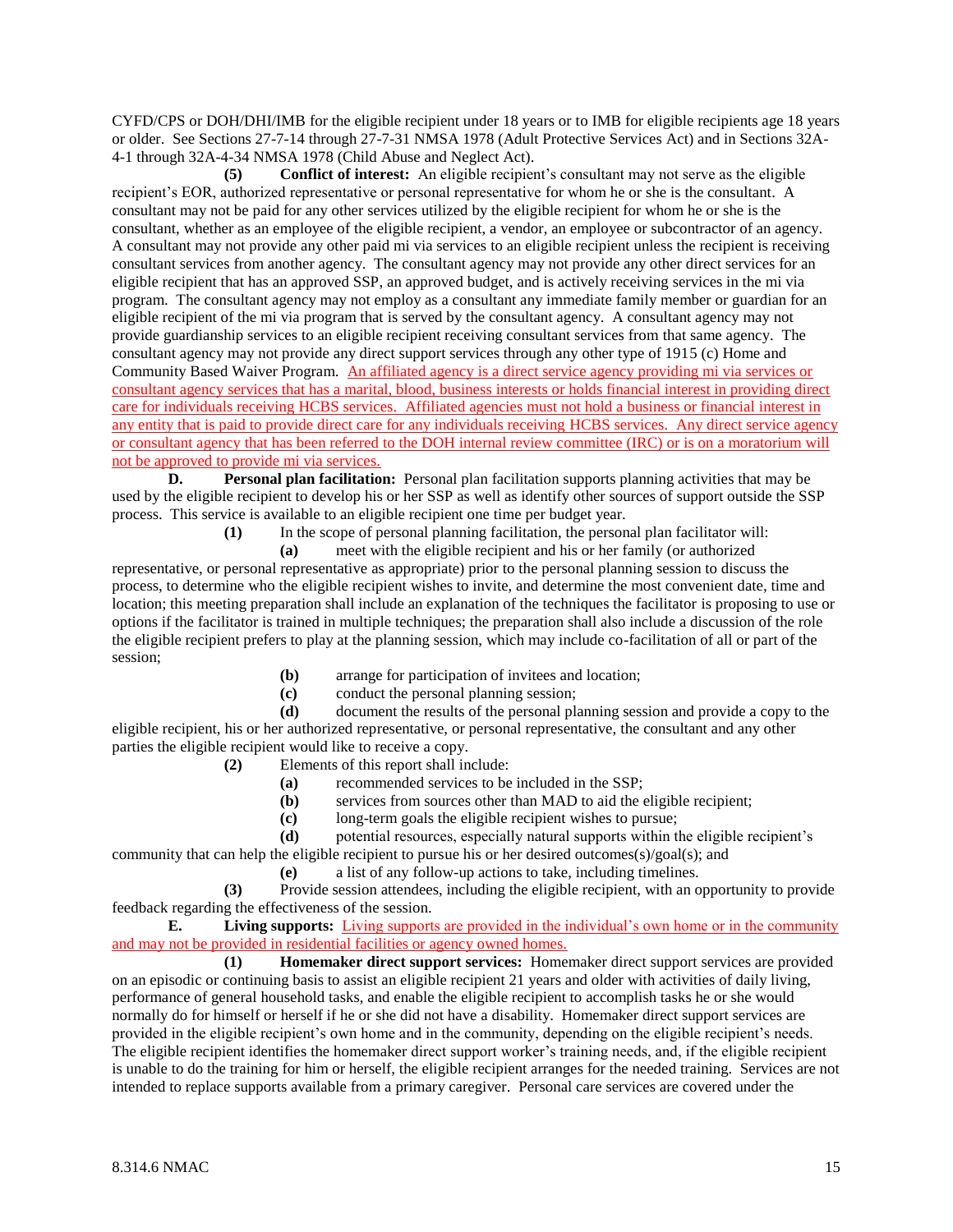medicaid state plan as enhanced early and periodic screening, diagnostic and treatment (EPSDT) benefits for mi via eligible recipients under 21 years of age and are not to be included in an eligible recipient's AAB.

**(2) Home health aide services:** Home health aide services provide total care or assist an eligible recipient 21 years and older in all activities of daily living. Home health aide services assist the eligible recipient in a manner that will promote an improved quality of life and a safe environment for the eligible recipient. Home health aide services can be provided in the eligible recipient's own home and outside the eligible recipient's home. [The medicaid state plan home health aide services are intermittent and are provided primarily on a shortterm basis. Mi via home health aide services are hourly services for eligible recipients who need this service on a more long-term basis.] Home health aide services under the waiver differ in nature, scope, supervisory arrangements, or provider type from home health aide services in the state plan. Home health aide services under the waiver provide total care or assistance to a recipient in all activities of daily living in a manner that will promote an improved quality of life and a safe environment to support the recipient's independence and health needs in the home and in the community. Home health aide services can be provided on a long-term basis for the recipient's habilitative supports whereas, state plan home health aide services address acute conditions; the purpose of which is curative and restorative, with the goal of assisting the recipient to return to an optimum level of functioning and to facilitate timely discharge of the recipient to self-care or to care by his/her family. Home health aide services are not duplicative of homemaker services. Home health aides may provide basic non-invasive nursing assistant skills within the scope of their practice. Homemakers do not have this ability to perform such tasks. Home health aides are supervised by a RN. Supervision must occur at least once every 60 calendar days in the eligible recipient's home and be in accordance with the New Mexico Nurse Practice Act, Section 61-3-4 et seq. NMSA 1978.

**(3) In-home living supports:** In-home living supports are related to the eligible recipient's qualifying condition or disability and enable him or her to live in his or her apartment or house. Services must be provided in the home or apartment owned or leased by the eligible recipient or in the eligible recipient's home, not to include homes or apartments owned by agency providers. Service coordination and nursing services are not included in this service.

**(a)** These services and supports are provided in the eligible recipient's own home and are individually designed to instruct or enhance home living skills as well as address health and safety.

**(b)** In-home living supports include assistance with activities of daily living and assistance with the acquisition, restoration, or retention of independent living skills. This service is provided on a regular basis at least four or more hours per day one or more days per week and may be up to 24 hours per day as specified in the eligible recipient's SSP.

**(c)** Eligible recipients receiving in-home living supports may not use homemaker and direct support home health aide services or respite because they duplicate in-home living supports.

## **F. Community membership supports:**

**(1) Community direct support:** Community direct support providers deliver support to the eligible recipient to identify, develop and maintain community connections and access social and educational options. This service does not include formal educational (including home schooling and tutoring related activities), or vocational services related to traditional academic subjects or vocational training.

**(a)** The community direct support provider may be a skilled independent contractor or a hired employee depending on the level of support needed by the eligible recipient to access the community.

**(b)** The community direct support provider may instruct and model social behavior necessary for the eligible recipient to interact with community members or in groups, provide assistance in ancillary tasks related to community membership, provide attendant care and help the eligible recipient schedule, organize and meet expectations related to chosen community activities.

- **(c)** Community direct support services include:
	- **(i)** provide assistance to the eligible recipient outside of his or her

residence;

**(ii)** promote the development of social relationships and build connections within local communities;

**(iii)** support the eligible recipient in having frequent opportunities to expand roles in the community to increase and enhance natural supports, networks, friendships and build a sense of belonging; and

**(iv)** assist in the development of skills and behaviors that strengthen the eligible recipient's connection with his or her community.

**(d)** The skills to assist someone in a community setting may be different than those for assisting an eligible recipient at home. The provider will: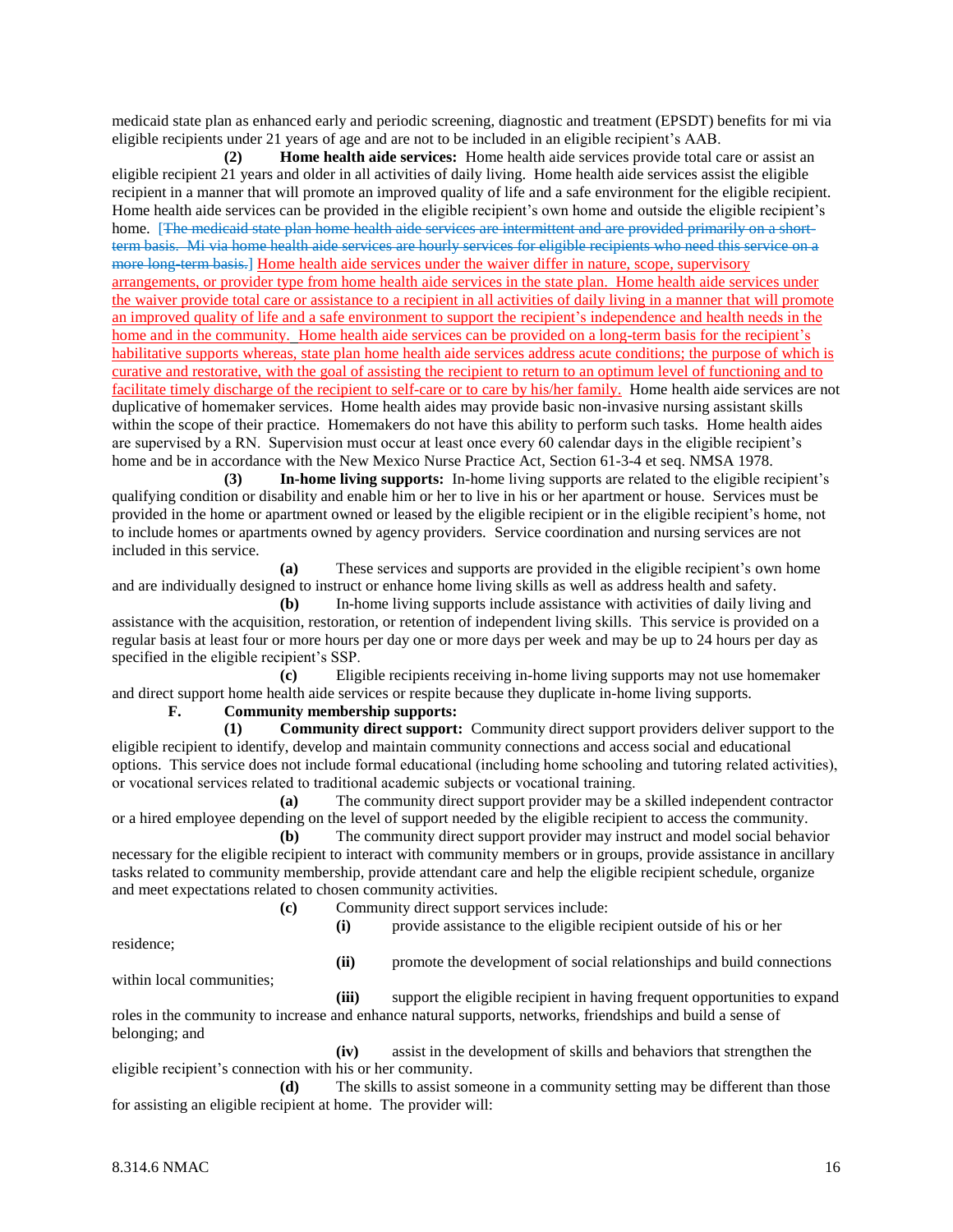**(i)** demonstrate knowledge of the local community and resources within that community that are identified by the eligible recipient on the SSP; and

**(ii)** be aware of the eligible recipient's barriers to communicating and maintaining health and safety while in the community setting.

**(2) Employment supports:** The objective of employment supports services is to provide assistance that will result in community employment jobs for an eligible recipient which increases economic independence, self-reliance, social connections and the ability to grow within his or her career. Employment supports services are geared to place and support an eligible recipient with disabilities in competitive, integrated employment settings with non-disabled co-workers within the general workforce; or assist the eligible recipient in business ownership. Employment supports include job development and job coaching supports after available vocational rehabilitation supports have been exhausted, including programs funded under Section 110 of the Rehabilitation Act of 1973 or the Individuals with Disabilities Education Act (IDEA) to an eligible recipient. Employment Services are to be individualized to meet the needs of the [participant] recipient and not the needs of a group.

**(a)** Job development is a service provided to an eligible recipient by a skilled individual. The service has several components:

**(i)** conducting situational and or vocational assessments;

**(ii)** developing and identifying community based job opportunities that are in line with the eligible recipient's skills and interests;

**(iii)** supporting the eligible recipient in gainful skills or knowledge to advocate for his or herself in the workplace;

**(iv)** promoting career exploration for the eligible recipient based on interests within various careers through job sampling, job trials or other assessments as needed;

**(v)** arranging for or providing benefits counseling;

**(vi)** facilitating job accommodations and use of assistive technology such as communication devices for the eligible recipient's use;

**(vii)** providing job site analysis (matching workplace needs with those of the eligible recipient); and

**(viii)** assisting the eligible recipient in gaining or increasing job seeking skills (interview skills, resume writing, work ethics, etc.).

**(b)** The job coach provides the following services:

**(i)** training the eligible recipient to perform specific work tasks on the job;

**(ii)** vocational skill development to the eligible recipient;

**(iii)** employer consultation specific to the eligible recipient;

**(iv)** eligible recipient co-worker training;

**(v)** job site analysis for an eligible recipient;

**(vi)** education of the eligible recipient and co-workers on rights and

responsibilities;

**(vii)** assistance with or utilization of community resources to develop a business plan if the eligible recipient elects to start his or her own business;

**(viii)** conduct market analysis and establish the infrastructure to support a business specific for the eligible recipient; and

**(ix)** increasing the eligible recipient's capacity to engage in meaningful and productive interpersonal interactions co-workers, supervisors and customers.

**(c)** Employment supports will be provided by staff at current or potential work sites. When employment services are provided at a work site where persons without disabilities are employed, payment is made only for the adaptations; supervision and training required by the eligible recipient receiving mi via services as a result of his or her disabilities but does not include payment for the supervisory activities rendered as a normal part of the business setting. Federal financial participation (FFP) is not claimed for incentive payments, subsidies, or unrelated vocational training expenses such as the following:

**(i)** incentive payments made to an employer to encourage or subsidize the employer's participation in a supported employment program;

**(ii)** payments that are passed through to users of supported employment programs; or

**(iii)** payments for training that is not directly related to the eligible recipient's supported employment program; and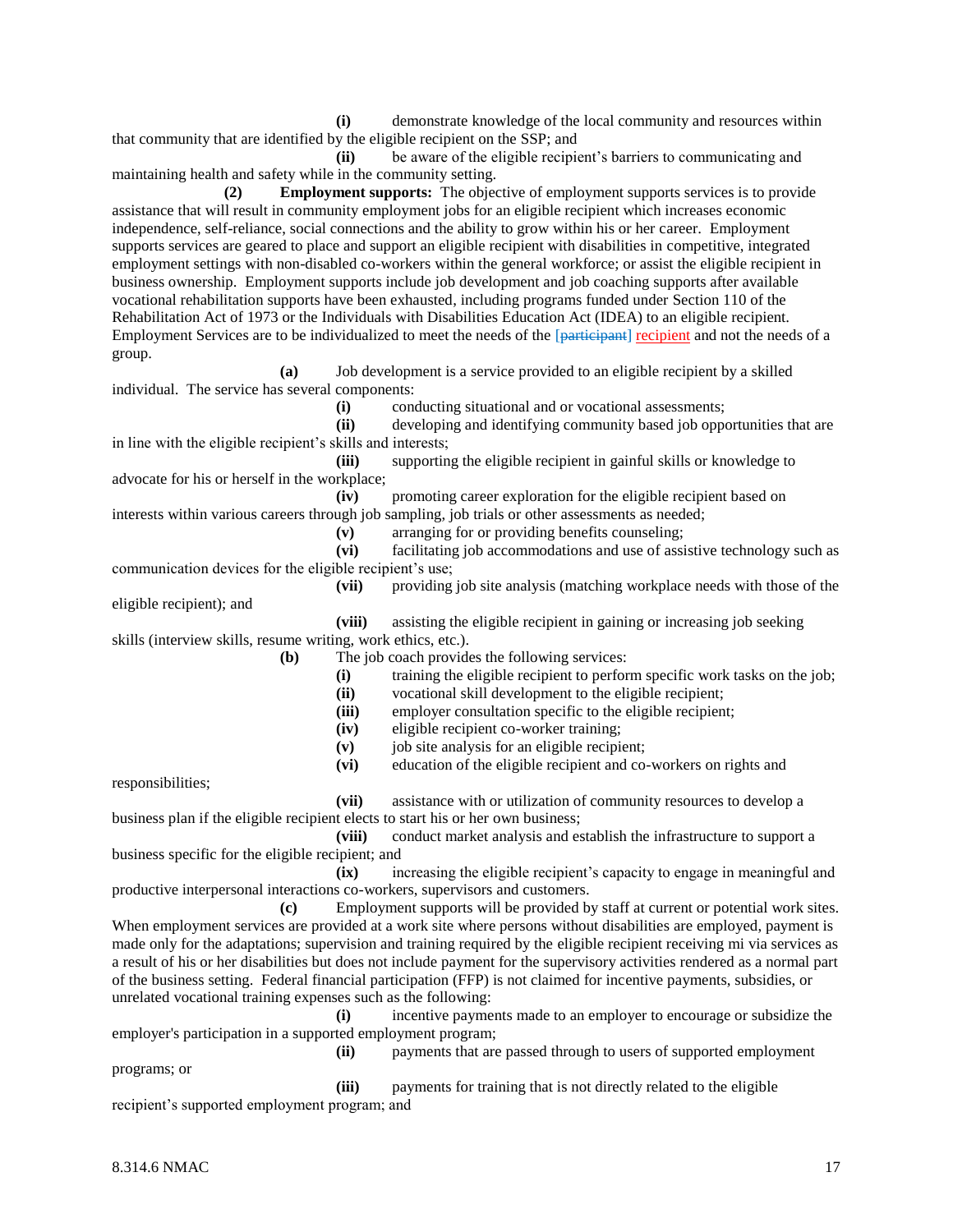**(iv)** FFP cannot be claimed to defray expenses associated with an eligible recipient's start-up or operation of his or her business.

**(3) Customized community group supports:** Customized community group supports can include participation in congregate community day programs and community centers that offer functional meaningful activities that assist with acquisition, retention, or improvement in self-help, socialization and adaptive skills for an eligible recipient. Customized community group supports may include adult day habilitation programs, and other day support models. Customized community group supports are provided in integrated community settings such as day programs and community centers which can take place in non-institutional and non-residential settings. These services are available at least four or more hours per day one or more days per week. Service hours and days are specified in the eligible recipient's SSP.

#### **G. Health and wellness:**

**(1) Extended skilled therapy for eligible recipients 21 years and older:** Extended skilled therapy for adults may include physical therapy, occupational therapy or speech language therapy when skilled therapy services under the medicaid state plan are exhausted or are not a covered benefit. Eligible recipients 21 years and older in the mi via program access therapy services under the state medicaid plan for acute and temporary conditions that are expected to improve significantly in a reasonable and generally predictable period of time. Therapy services provided to eligible recipients 21 years and older in the mi via program focus on improving functional independence, health maintenance, community integration, socialization, and exercise, or enhance support and normalization of family relationships.

**(a) Physical therapy:** Diagnosis and management of movement dysfunction and the enhancement of physical and functional abilities. Physical therapy addresses the restoration, maintenance and promotion of optimal physical function, wellness and quality of life related to movement and health. Physical therapy activities do the following:

|             | (i)<br>(ii) | increase, maintain or reduce the loss of functional skills;<br>treat a specific condition clinically related to the eligible recipient's |
|-------------|-------------|------------------------------------------------------------------------------------------------------------------------------------------|
| disability; | (iii)       | support the eligible recipient's health and safety needs; or                                                                             |
|             | (iv)        | identify, implement, and train on therapeutic strategies to support the                                                                  |
|             |             | oligilla reginient and his or har family ar support staff consistent with the eligible reginient's CCD desired outcome                   |

eligible recipient and his or her family or support staff consistent with the eligible recipient's SSP desired outcomes and goals.

**(b) Occupational therapy:** Diagnosis, assessment, and management of functional limitations intended to assist the eligible recipient to regain, maintain, develop, and build skills that are important for independence, functioning, and health. Occupational therapy services typically include:

|                                      | (i)    | customized treatment programs to improve the eligible recipient's           |
|--------------------------------------|--------|-----------------------------------------------------------------------------|
| ability to perform daily activities; |        |                                                                             |
|                                      | (ii)   | comprehensive home and job site evaluations with adaptation                 |
| recommendations;                     |        |                                                                             |
|                                      | (iii)  | skills assessments and treatment;                                           |
|                                      | (iv)   | assistive technology recommendations and usage training;                    |
|                                      | (v)    | guidance to family members and caregivers;                                  |
|                                      | (vi)   | increasing or maintaining functional skills or reducing the loss of         |
| functional skills;                   |        |                                                                             |
|                                      | (vii)  | treating specific conditions clinically related to the eligible recipient's |
| developmental disability;            |        |                                                                             |
|                                      | (viii) | support for the eligible recipient's health and safety needs; and           |
|                                      | (ix)   | identifying, implementing, and training therapeutic strategies to support   |

the eligible recipient and his or her family or support staff consistent with the eligible recipient's SSP desired outcomes and goals.

**(c) Speech and language pathology:** Diagnosis, counseling and instruction related to the development and disorders of communication including speech fluency, voice, verbal and written language, auditory comprehension, cognition, swallowing dysfunction, oral pharyngeal or laryngeal, and sensor motor competencies. Speech language pathology is also used when an eligible recipient requires the use of an augmentative communication device. Based upon therapy goals, services may be delivered in an integrated natural setting, clinical setting or in a group. Services are intended to:

**(i)** improve or maintain the eligible recipient's capacity for successful communication or to lessen the effects of the loss of communication skills; or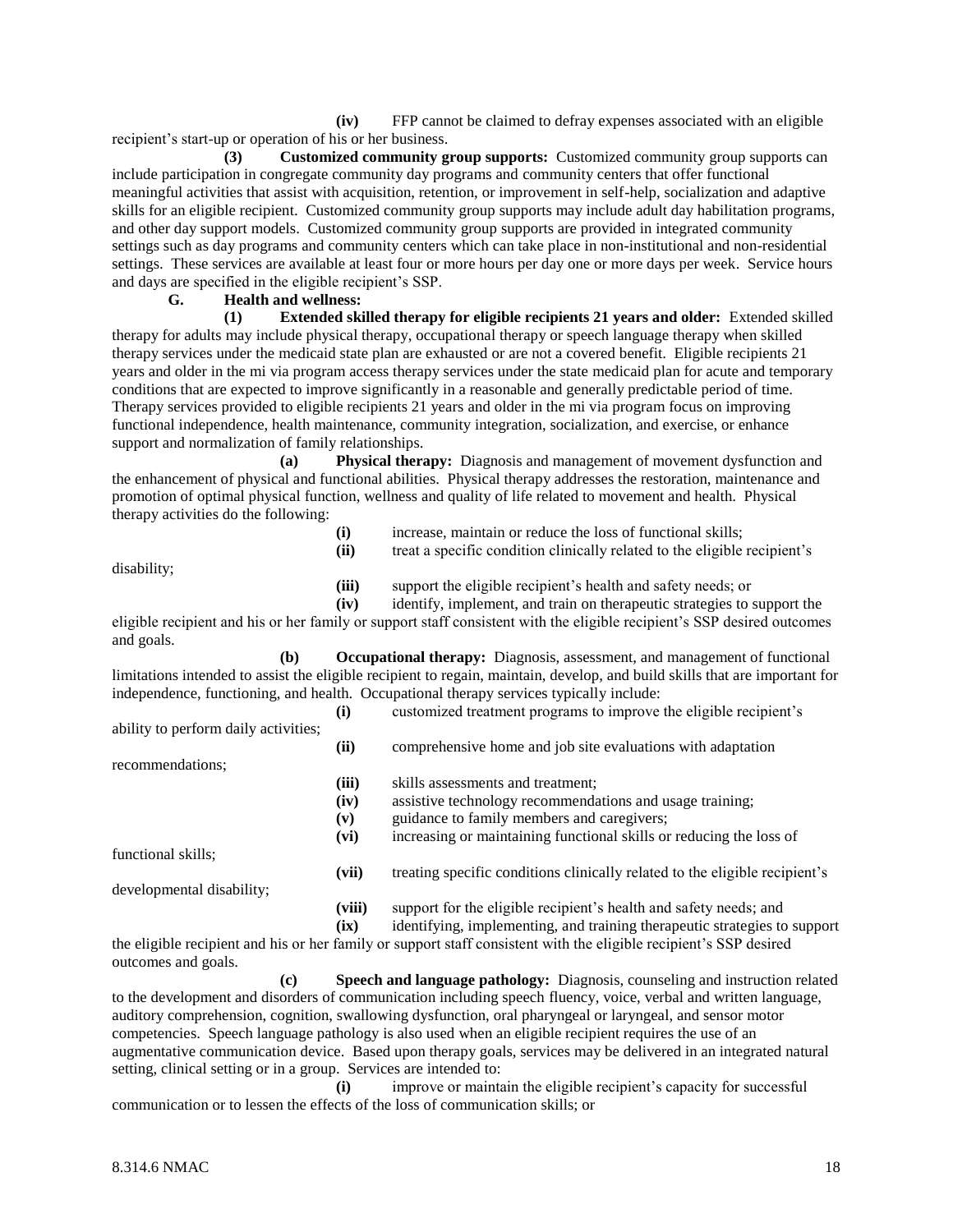**(ii)** improve or maintain the eligible recipient's ability to eat foods, drink liquids, and manage oral secretions with minimal risk of aspiration or other potential injuries or illness related to swallowing disorders;

communication devices;

**(iii)** provide consultation on usage and training for augmentative

**(iv)** identify, implement and train therapeutic strategies to support the eligible recipient and his or her family or support staff consistent with the eligible recipient's SSP desired outcomes and goals.

**(d) Behavior support consultation:** Behavior support consultation services consist of functional support assessments, positive behavior support plan that is part of the eligible recipient's treatment plan development, and training and support coordination for the eligible recipient's related to behaviors that compromise the eligible recipient's quality of life. Based on the eligible recipient's SSP, services are delivered in an integrated, natural setting, or in a clinical setting. Behavior support consultation:

**(i)** informs and guides the eligible recipient's service and support employees or vendors toward understanding the contributing factors to the eligible recipient's behavior;

**(ii)** identifies support strategies to ameliorate contributing factors with the intention of enhancing functional capacities, adding to the provider's competency to predict, prevent and respond to interfering behavior and potentially reducing interfering behavior(s);

**(iii)** supports effective implementation based on a functional assessment and support plans;

**(iv)** collaborates with medical and ancillary therapies to promote coherent and coordinated services addressing behavioral issues, and to limit the need for psychotherapeutic medications; and **(v)** monitors and adapts support strategies based on the response of the

eligible recipient and his or her service and support providers in order for services to be provided in the least restrictive manner; HSD does not allow the use of any restraints, restrictive interventions, or seclusion to an eligible recipient.

**(e) Nutritional counseling:** Nutritional counseling services include assessment of the eligible recipient's nutritional needs, development or revision of the eligible recipient's nutritional plan, counseling and nutritional intervention and observation and technical assistance related to implementation of the nutritional plan.

**(f) Private duty nursing for adults:** Private duty nursing for eligible recipients 21 years or older includes activities, procedures, and treatment for the eligible recipient's physical condition, physical illness or chronic disability. Services include medication management, administration and teaching, aspiration precautions, feeding tube management, gastrostomy and jejunostomy care, skin care, weight management, urinary catheter management, bowel and bladder care, wound care, health education, health screening, infection control, environmental management for safety, nutrition management, oxygen management, seizure management and precautions, anxiety reduction, staff supervision, behavior and self-care assistance.

**(2) Specialized therapies:** Specialized therapies are non-experimental therapies or techniques that have been proven effective for certain conditions. Experimental or investigational procedures, technologies or therapies and those services covered as a medicaid state plan benefit are excluded. Services in this category include the following therapies:

**(a) Acupuncture:** Acupuncture is a distinct system of primary health care with the goal of prevention, cure, or correction of any disease, illness, injury, pain or other physical or behavioral health condition by controlling and regulating the flow and balance of energy, form and function to restore and maintain physical health and increased mental clarity. Acupuncture may provide effective pain control, decreased symptoms of stress, improved circulation and a stronger immune system, as well as other benefits. See 16.2.1 NMAC.

**(b) Biofeedback:** Biofeedback uses visual, auditory or other monitors to provide eligible recipients with physiological information of which they are normally unaware. This technique enables an eligible recipient to learn how to change physiological, psychological and behavioral responses for the purposes of improving emotional, behavioral, and cognitive health performance. The use of biofeedback may assist in strengthening or gaining conscious control over the above processes in order to self-regulate. Biofeedback therapy is also useful for muscle re-education of specific muscle groups or for treating pathological muscle abnormalities of spasticity, incapacitating muscle spasm, or weakness.

**(c) Chiropractic:** Chiropractic care is designed to locate and remove interference with the transmissions or expression of nerve forces in the human body by the correction of misalignments or subluxations of the vertebral column and pelvis, for the purpose of restoring and maintaining health for treatment of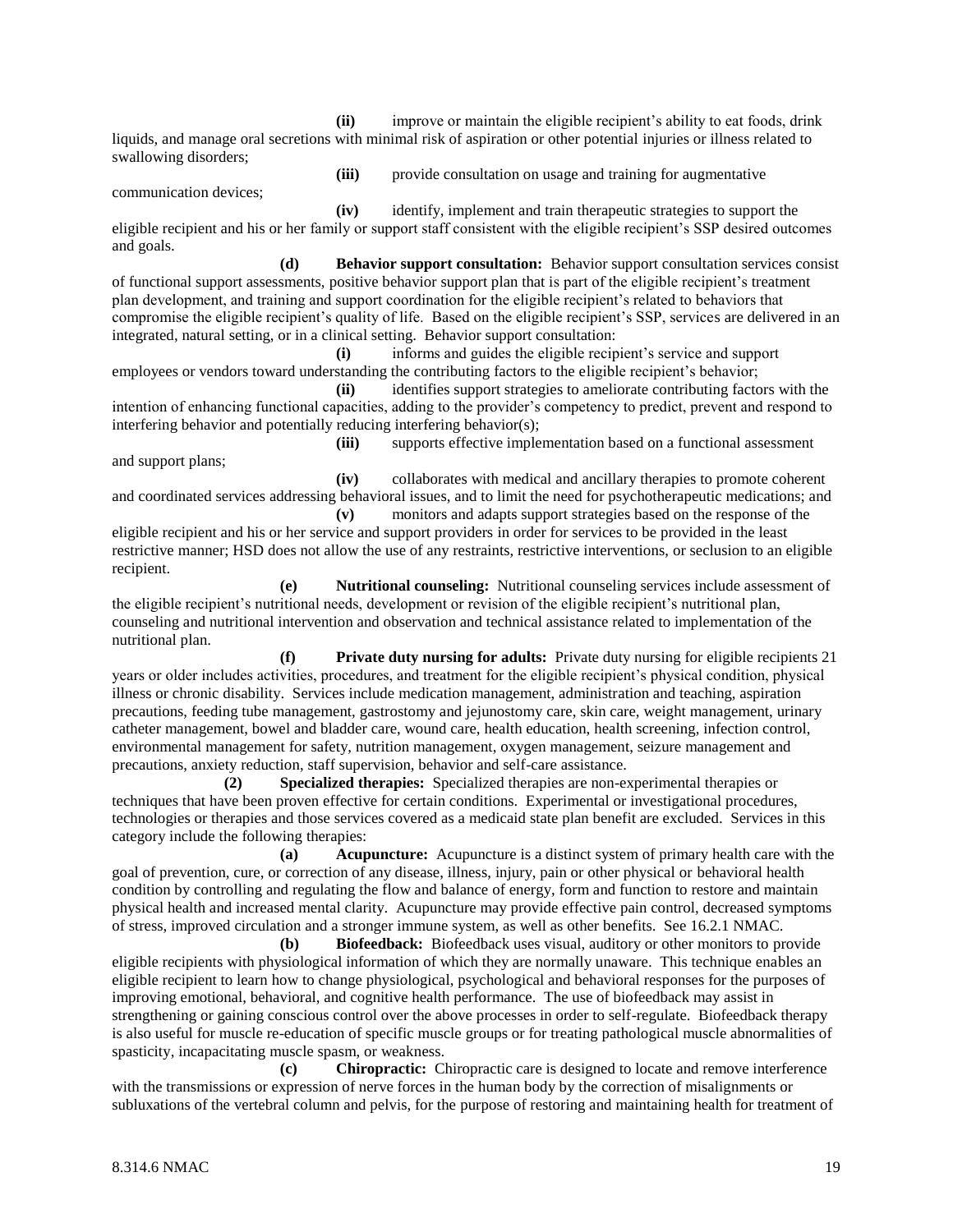human disease primarily by, but not limited to, adjustment and manipulation of the human structure. Chiropractic therapy may positively affect neurological function, improve certain reflexes and sensations, increase range of motion, and lead to improved general health. See 16.4.1 NMAC.

**(d) Cognitive rehabilitation therapy:** Cognitive rehabilitation therapy services are designed to improve cognitive functioning by reinforcing, strengthening, or reestablishing previously learned patterns of behavior, or establishing new patterns of cognitive activity or compensatory mechanisms for impaired neurological systems. Treatments may be focused on improving a particular cognitive domain such as attention, memory, language, or executive functions. Alternatively, treatments may be skill-based, aimed at improving performance of activities of daily living. The overall goal is to restore function in a cognitive domain or set of domains or to teach compensatory strategies to overcome an eligible recipient's specific cognitive problems.

**(e) Hippotherapy:** Hippotherapy is a physical, occupational, and speech-language therapy treatment strategy that utilizes equine movement as part of an integrated intervention program to achieve functional outcomes. Hippotherapy applies multidimensional movement of a horse for an eligible recipient with movement dysfunction and may increase mobility and range of motion, decrease contractures and aid in normalizing muscle tone. Hippotherapy requires that the eligible recipient use cognitive functioning, especially for sequencing and memory. An eligible recipient with attention deficits and behavior problems are redirecting attention and behaviors by focusing on the activity. Hippotherapy involves therapeutic exercise, neuromuscular education, kinetic activities, therapeutic activities, sensory integration activities, and individual speech therapy. The activities may also help improve respiratory function and assist with improved breathing and speech production. Hippotherapy must be performed by a RLD licensed physical therapist, occupational therapist, or speech therapist.

**(f) Massage therapy:** Massage therapy is the assessment and treatment of soft tissues and their dysfunctions for therapeutic purposes primarily for comfort and relief of pain. It includes gliding, kneading, percussion, compression, vibration, friction, nerve strokes, stretching the tissue and exercising the range of motion, and may include the use of oils, salt glows, hot or cold packs or hydrotherapy. Massage increases the circulation, helps loosen contracted, shortened muscles and can stimulate weak muscles to improve posture and movement, improves range of motion and reduces spasticity. Massage therapy may increase, or help sustain, an eligible recipient's ability to be more independent in the performance of activities of daily living; thereby, decreasing dependency upon others to perform or assist with basic daily activities. See 16.7.1 NMAC.

**(g) Naprapathy:** Naprapathy focuses on the evaluation and treatment of neuromusculoskeletal conditions, and is a system for restoring functionality and reducing pain in muscles and joints. The therapy uses manipulation and mobilization of the spine and other joints, and muscle treatments such as stretching and massage. Based on the concept that constricted connective tissue (ligaments, muscles, and tendons) interfere with nerve, blood, and lymph flow, naprapathy uses manipulation of connective tissue to open these channels of body function. See 16.6.1 NMAC.

**(h) Native American healers:** Native American healing therapies encompass a wide variety of culturally-appropriate therapies that support eligible recipients in their communities by addressing their physical, emotional and spiritual health. Treatments may include prayer, dance, ceremony, song, plant medicines, foods, participation in sweat lodges, and the use of meaningful symbols of healing, such as the medicine wheel or other sacred objects.

**(i) Play therapy:** Play therapy is a variety of play and creative arts techniques utilized to alleviate chronic, mild and moderate psychological and emotional conditions for an eligible recipient that are causing behavioral problems or are preventing the eligible recipient from realizing his or her potential. The play therapist works integratively using a wide range of play and creative arts techniques, mostly responding to the eligible recipient's direction.

## **H. Other supports:**

**(1) Transportation:** Payment for transportation is limited to the costs of transportation needed to access waiver services, activities, and resources identified in the recipient's SSP. Transportation services are offered to enable eligible recipients to gain access to services, activities, and resources, as specified by the SSP. Transportation services under the waiver are offered in accordance with the eligible recipient's SSP. Transportation services provided under the waiver are non-medical in nature whereas transportation services provided under the medicaid state plan are to transport eligible recipients to medically necessary physical and behavioral health services. Non-medical transportation services enable recipients to gain access to waiver and non-medical community services, events, activities and resources as specified in the recipient's SSP related to community resources and services, work, volunteer sites, homes of local family or friends, civic organizations or social clubs, public meetings or other civic activities, and spiritual activities or events. Payment for mi via transportation services is made to the eligible recipient's individual transportation employee or to a public or private transportation service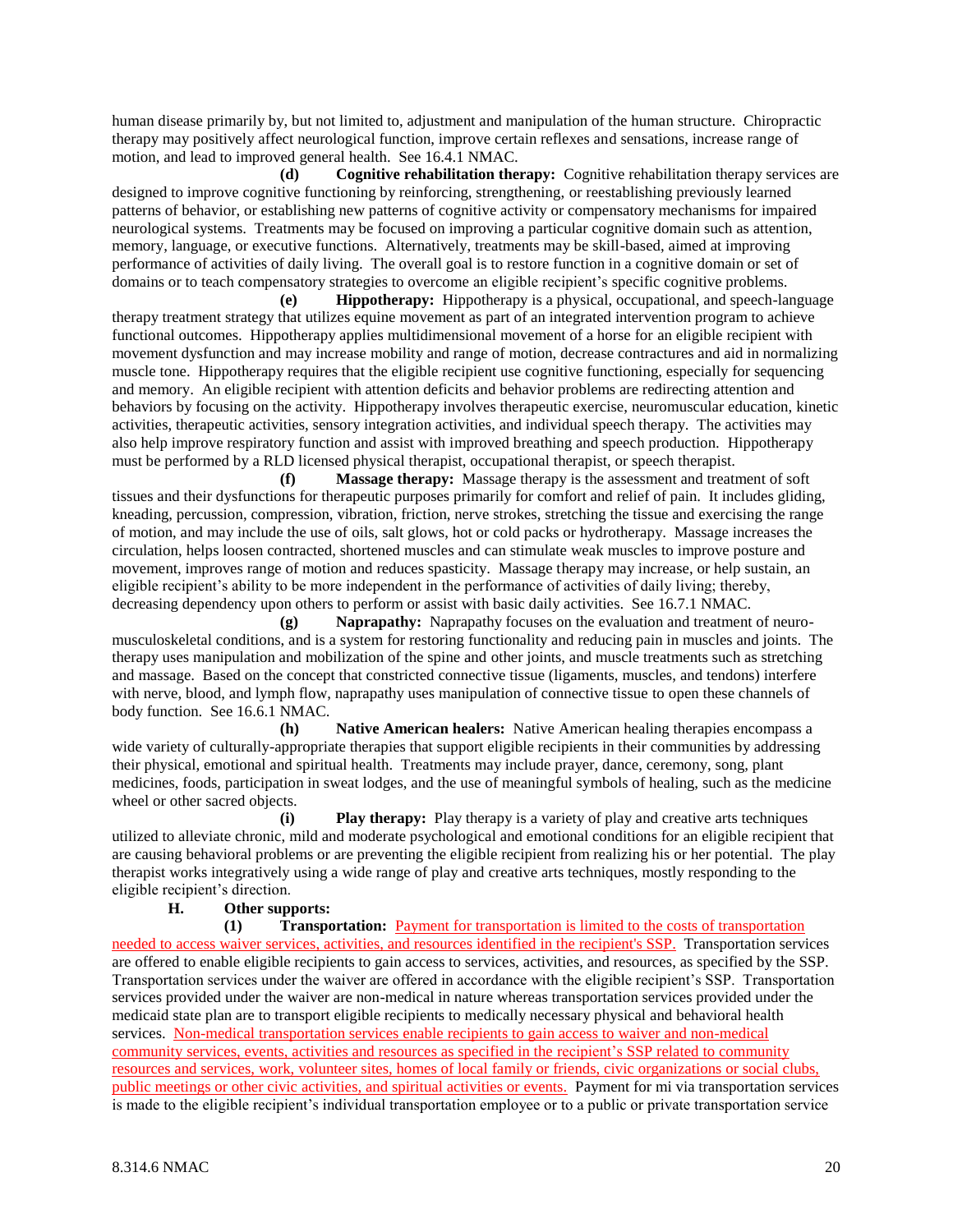vendor. Payment cannot be made to the eligible recipient. Whenever possible, family, neighbors, friends, or community agencies that can provide this service without charge shall be identified in the SSP and utilized. [Transportation services for minors are not a covered service as these are services that a LRI would ordinarily provide for household members of the same age who do not have a disability or chronic illness.] Transportation services for minors cannot be provided by a LRI as these are services a LRI would ordinarily provide for household members of the same age who do not have a disability of chronic illness.

**(2) Emergency response services:** Emergency response services provide an electronic device that enables the eligible recipient to secure help in an emergency at home and avoid institutionalization. The eligible recipient may also wear a portable help button to allow for mobility. The system is connected to the eligible recipient's phone and programmed to signal a response center when a help button is activated. The response center is staffed by trained professionals. Emergency response services include:

|                                | (a) | testing and maintaining equipment;                                               |
|--------------------------------|-----|----------------------------------------------------------------------------------|
|                                | (b) | training eligible recipients, caregivers and first responders on use of the      |
| equipment;                     |     |                                                                                  |
|                                | (c) | 24-hour monitoring for alarms;                                                   |
|                                | (d) | checking systems monthly or more frequently, if warranted by electrical          |
| outages, severe weather, etc.; |     |                                                                                  |
|                                | (e) | reporting emergencies and changes in the eligible recipient's condition that may |
| affect service delivery; and   |     |                                                                                  |
|                                | (f) | ongoing emergency response service is covered, but initial set up and            |
| installation is not.           |     |                                                                                  |

**(3) Respite:** Respite is a flexible family support service, the primary purpose of which is to [give the primary, unpaid caregiver time away from his or her duties] provide intermittent support to the recipient and give the unpaid primary caregiver relief from his or her duties on a short-term basis. Respite is provided on a short-term basis to allow the recipient's primary unpaid caregiver a limited leave of absence in order to reduce stress, accommodate a caregiver illness, or meet a sudden family crisis or emergency. Services must only be provided on an intermittent or short-term basis because of the absence or need for relief of those persons normally providing care to the recipient. If there is a paid primary caregiver residing with the eligible recipient providing living supports or community membership supports, or both, respite services cannot be utilized. Respite services include assisting the eligible recipient with routine activities of daily living (e.g., bathing, toileting, preparing or assisting with meal preparation and eating), enhancing self-help skills, and providing opportunities for leisure, play and other recreational activities; assisting the eligible recipient to enhance self-help skills, leisure time skills and community and social awareness; providing opportunities for community and neighborhood integration and involvement; and providing opportunities for the eligible recipient to make his or her own choices with regard to daily activities. Respite services are furnished on a short-term basis and can be provided in the eligible recipient's home, the provider's home, in a community setting of the family's choice (e.g., community center, swimming pool and park) or at a center in which other individuals are provided care. FFP is not claimed for the cost of room and board as part of respite services. Respite cannot be used for purposes of day-care nor can it be provided to school age children during school (including home school) hours.

**(4)** [**Related goods] Individual directed goods and services:** [Related goods] Individual directed goods and services are equipment, supplies or [fees and memberships] services, not otherwise provided through mi via, the medicaid state plan, or medicare. [Related goods] Individual directed goods and services must directly relate to the member's qualifying condition or disability. [Related goods] Individual directed goods and services must explicitly address a clinical, functional, medical, or habilitative need and:

**(a)** [Related goods] Individual directed goods and services must address a need identified in the eligible recipient's SSP and meet the following requirements: **(i)** supports the eligible recipient to remain in the community and reduces the risk for institutionalization; and **(ii)** promote personal safety and health; and afford the eligible recipient an accommodation for greater independence; and

**(iii)** decrease the need for other medicaid services; and  $(iv)$  accommodate the eligible recipient in managing his or her household  $\frac{1}{x}$  $\Theta$ F or facilitate activities of daily living.

**[(v)** facilitate activities of daily living.]

**(b)** [Related goods] Individual directed goods and services must be documented in the SSP, comply with Subsection D of 8.314.6.17 NMAC, and be approved by the TPA. The cost and type of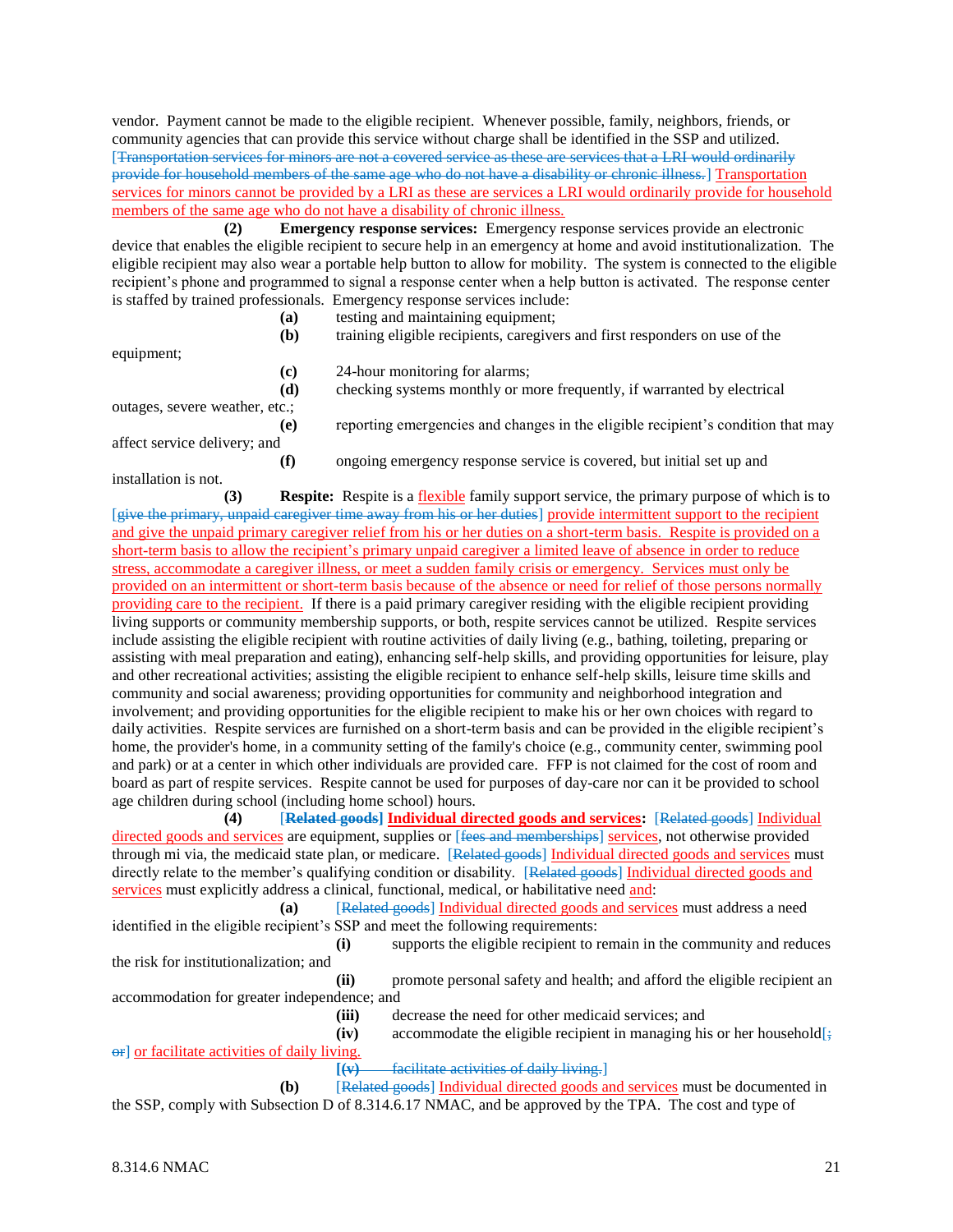related good is subject to approval by the TPA. Eligible recipients are not guaranteed the exact type and model of [related good] individual directed good or service that is requested. If the eligible recipient requests a good or service, the consultant TPA and MAD can work with the eligible recipient to find other, including less costly, alternatives.

**(c)** The [related goods] individual directed goods and services must not be available through another source and the eligible recipient must not have the personal funds needed to purchase the goods or services.

**(d)** These items are purchased from the eligible recipient's AAB and advance outcomes in the eligible recipient's SSP.

**(e)** Experimental or prohibited treatments and goods are excluded.

**(f)** Services and goods that are recreational or diversional in nature are excluded. Recreational and diversional in nature is defined as inherently and characteristically related to activities done for enjoyment.

[**(f)] (g)** Goods and services purchased under this coverage may not circumvent other restrictions on the claiming of federal financial participation (FFP) for waiver services.

**(5) Environmental modifications:** Environmental modification services include the purchase and installation of equipment or making physical adaptations to the eligible recipient's residence that are necessary to ensure the health, safety, and welfare of the eligible recipient or enhance the eligible recipient level of independence.

**(a)** Singular or in combination of adaptations include:

**(i)** the installation of ramps and grab-bars;

**(ii)** widening of doorways and hallways;

**(iii)** installation of specialized electric and plumbing systems to

**(vi)** specialized accessibility and safety adaptations or additions;

**(vii)** trapeze and mobility tracks for home ceilings; automatic door openers

**(viii)** voice-activated, light-activated, motion-activated, and other such

accommodate medical equipment and supplies;

**(iv)** installation of lifts or elevators; modifications of a bathroom facility, such as roll-in showers, sink, bathtub, and toilet modifications, water faucet controls, floor urinals, bidet adaptations and plumbing;

**(v)** turnaround space adaptations;

and doorbells;

electronic devices;

**(ix)** fire safety adaptations;

**(x)** air filtering devices; heating and cooling adaptations;

**(xi)** glass substitute for windows and doors;

**(xii)** modified switches, outlets or environmental controls for home devices; and alarm and alert systems or signaling devices.

**(b)** All services shall be provided in accordance with applicable federal, state, and local building codes.

**(c)** Excluded are those adaptations or improvements to the home that are of general utility and are not of direct medical or remedial benefit to the eligible recipient, such as fences, storage sheds or other outbuildings. Adaptations that add to the total square footage of the home are excluded from this benefit except when necessary to complete an adaptation.

**(d)** The environmental modification provider must:

the adaptation;

**(i)** ensure proper design criteria is addressed in the planning and design of

**(ii)** be a licensed and insured contractor or approved vendor that provides construction and remodeling services;

**(iii)** provide administrative and technical oversight of construction projects;

**(iv)** provide consultation to family members, mi via providers and

contractors concerning environmental modification projects to the eligible recipient's residence; and

**(v)** inspect the final environmental modification project to ensure that the adaptations meet the approved plan submitted for environmental adaptation.

**(e)** Environmental modifications are managed by professional staff available to provide technical assistance and oversight to environmental modification projects.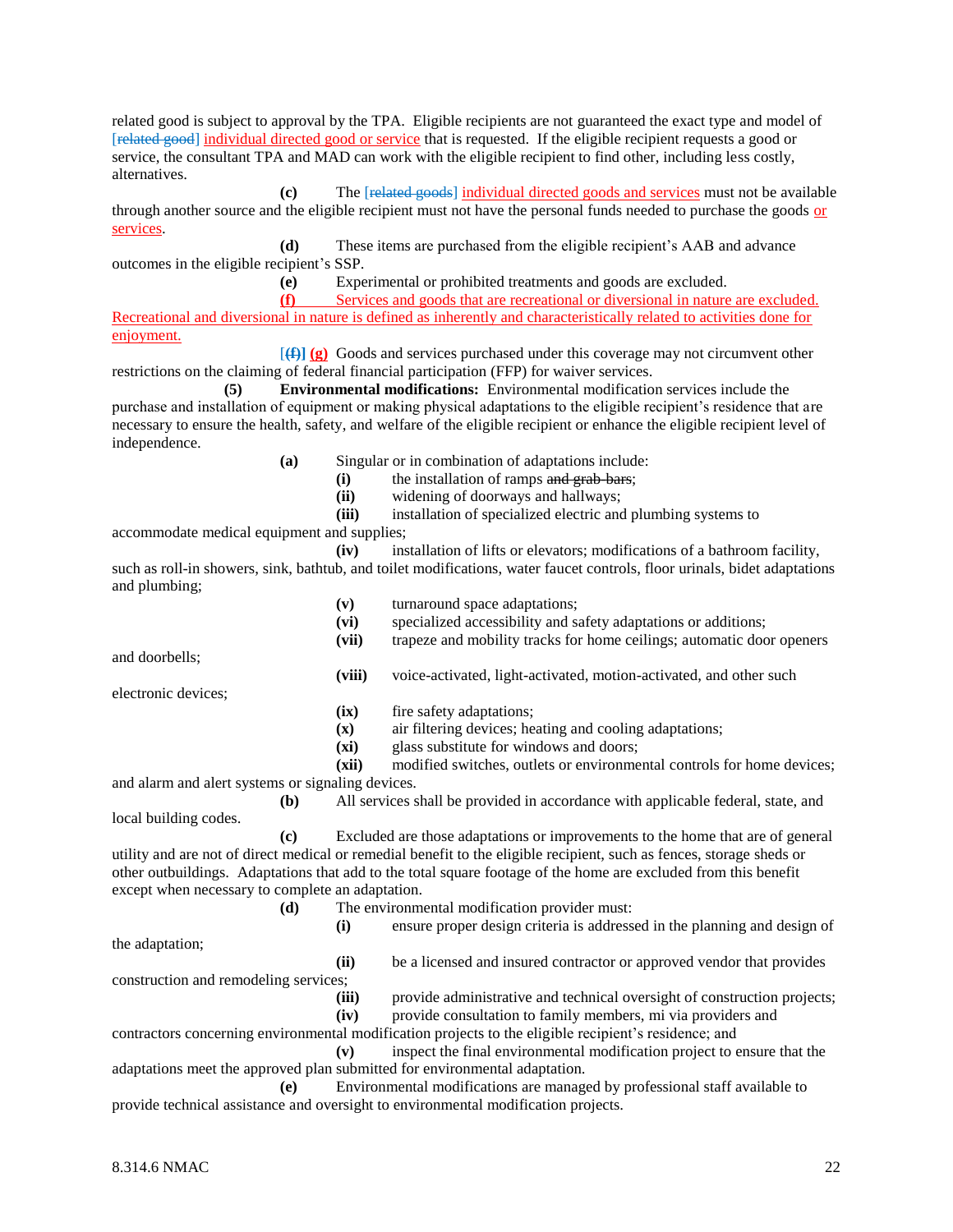**(f)** Environmental modification services are limited to \$5,000 every five years. An eligible recipient transferring into the mi via program will carry his or her history for the previous five years of MAD reimbursed environmental modifications. Environmental modifications must be approved by the TPA.

**(g)** Environmental modifications are paid from a funding source separate from the AAB.

[8.314.6.15 NMAC - Rp, 8.314.6.15 NMAC, 3/1/2016; A, xx/xx/xxxx]

**8.314.6.16 NON-COVERED SERVICES:** The waiver does not pay for the purchase of goods or services that a household without a person with a disability would be expected to pay for as a routine household or personal expense. Non-covered services include, but are not limited to the following:

**A.** services covered by the medicaid state plan (including EPSDT), MAD school-based services, medicare and other third-parties; the TPA may verify that a good or service is not covered by another payor source by requesting a denial letter;

**B.** any service or good, the provision of which would violate federal or state statutes, regulations, rules or guidance;

**C.** formal academic degrees or certification-seeking education, educational services covered by IDEA or vocational training provided by the public education department (PED), division of vocational rehabilitation (DVR);

**D.** food and shelter expenses:

**(1)** including property-related costs, such as rental or purchase of real estate and furnishing, maintenance, utilities and utility deposits; and

**(2)** related administrative expenses; utilities include gas, electricity, propane, fire wood, wood pellets, water, sewer, and waste management;

**E.** experimental or investigational services, procedures or goods, as defined in [8.325.6] 8.310.2 NMAC;

**F.** home schooling materials or related supplemental materials and activities;

**G.** any goods or services that are considered  $\overrightarrow{primarily}$  recreational or diversional in nature as defined in Subparagraph (f) of Paragraph (4) of Subsection (H) of 8.314.6.15 NMAC including but not limited to tickets for movies, theatrical and musical performances, sporting events; zoos, or museums;

**H.** personal goods or items not related to the disability;

**I.** animals and costs of maintaining animals including the purchase of food, veterinary visits,

grooming and boarding but with the exception of training and certification for service dogs;

**J.** gas cards and gift cards;

**K.** purchase of insurance, such as car, cell phone, health, life, burial, renters, home-owners, service warrantees or other such policies;

L. purchase of a vehicle, and long-term lease or rental of a vehicle;

**M.** purchase of recreational vehicles, such as motorcycles, campers, boats or other similar items;

**N.** firearms, ammunition or other weapons;

**O.** gambling, games of chance (such as bingo or lottery), alcohol, tobacco, or similar items;

**P.** vacation expenses, including airline tickets, cruise ship or other means of transport, guided tours,

meals, hotel, lodging or similar recreational expenses; mileage or driver time reimbursement for vacation travel by automobile;

**Q.** purchase of usual and customary furniture and home furnishings, *unless* adapted to the eligible recipient's disability or use, or of specialized benefit to the eligible recipient's condition; requests for adapted or specialized furniture or furnishings must include a recommendation from the eligible recipient's health care provider and, when appropriate, a denial of payment from any other source;

**R.** regularly scheduled upkeep, maintenance and repairs of a home and addition of fences, storage sheds or other outbuildings, *except* upkeep and maintenance of modifications or alterations to a home which are an accommodation directly related to the eligible recipient's qualifying condition or disability;

**S.** regularly scheduled upkeep, maintenance and repairs of a vehicle, or tire purchase or replacement, *except* upkeep and maintenance of modifications or alterations to a vehicle or van, which is an accommodation directly related to the eligible recipient's qualifying condition or disability; requests must include documentation that the adapted vehicle is the eligible recipient's primary means of transportation;

**T.** clothing and accessories, except [specialized] adaptive clothing or accessories based on the eligible recipient's disability or condition;

**U.** training expenses for paid employees;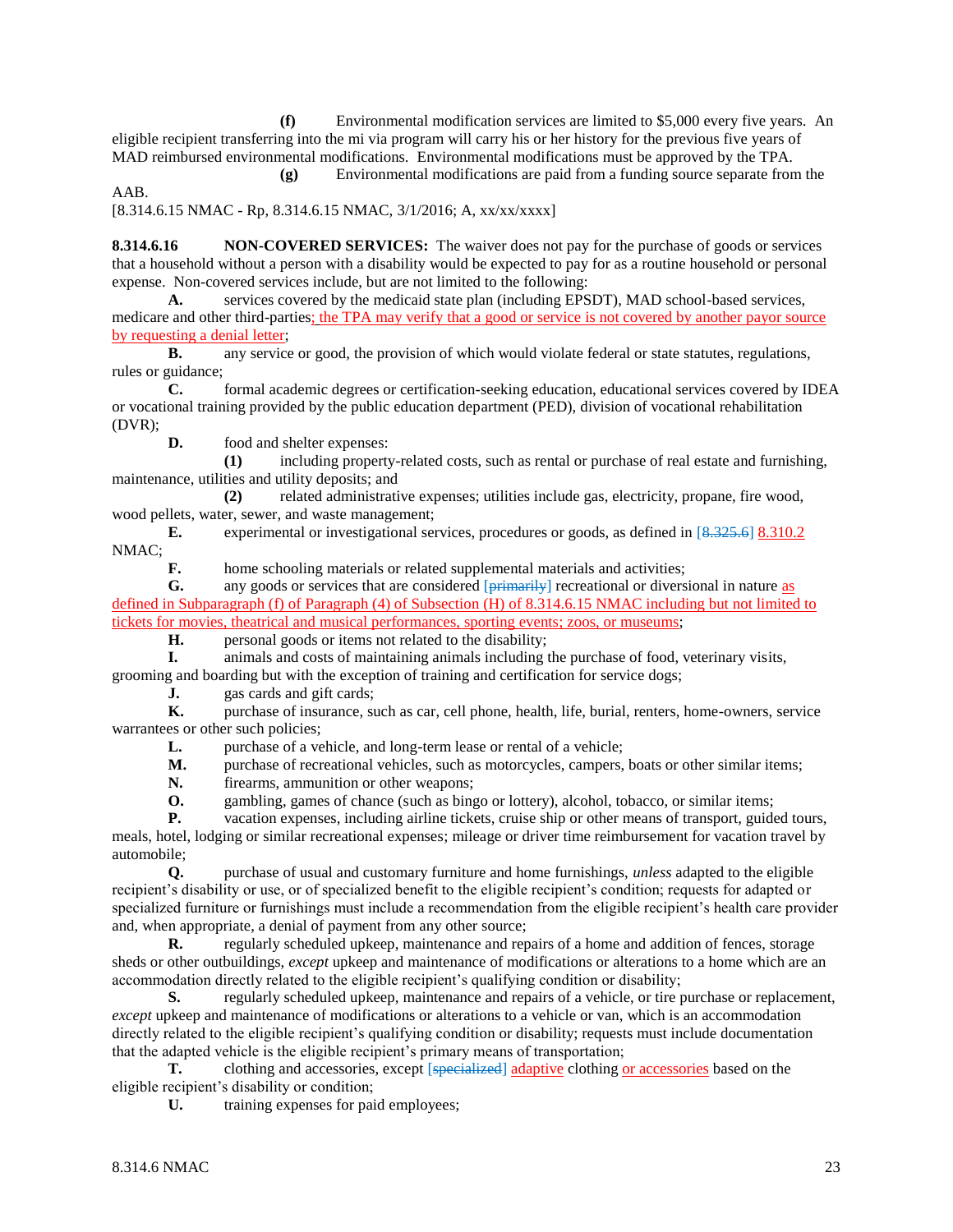**V.** conference or class fees may be covered for eligible recipients or unpaid caregivers, but costs associated with such conferences or class cannot be covered, including airfare, lodging or meals;

**W.** consumer electronics such as computers, including laptops or any electronic tablets, printers and fax machines, or other electronic equipment that does not meet the criteria specified in Subsection A of 8.314.6.15 NMAC; no more than one of each type of item may be purchased at one time; and consumer electronics may not be replaced more frequently than once every three years; an eligible recipient transferring into the mi via program will carry his or her history for the previous three years of MAD reimbursed consumer electronics;

**X.** cell phone services that include more than one cell phone line per eligible recipient; cell phone service, including cell phone service that includes data, is limited to the cost of one hundred dollars per month;

**Y.** dental services utilizing mi via individual budgetary allotments.

[8.314.6.16 NMAC - Rp, 8.314.6.16 NMAC, 3/1/2016; A, xx/xx/xxxx]

## **8.314.6.17 SERVICE AND SUPPORT PLAN (SSP) AND AUTHORIZED ANNUAL BUDGET(AAB):**

A SSP and an annual budget request are developed at least annually by the eligible recipient in collaboration with the eligible recipient's consultant and others that the eligible recipient invites to be part of the process. The consultant serves in a supporting role to the eligible recipient, assisting the eligible recipient to understand the mi via program, and with developing and implementing the SSP and the AAB. The SSP and annual budget request are developed and implemented as specified in 8.314.6 NMAC and mi via service standards and submitted to the TPA for final approval. Upon final approval the annual budget request becomes an AAB.

**A. SSP development process:** For development of the participant-centered service plan, the planning meetings are scheduled at times and locations convenient to the eligible recipient. This process obtains information about eligible recipient strengths, capacities, preferences, desired outcomes and risk factors through the LOC assessment and the planning process that is undertaken between the consultant and eligible recipient to develop his or her SSP. If the eligible recipient chooses to purchase personal plan facilitation services, that assessment information would also be used in developing the SSP.

## **(1) Assessments:**

**(a)** Assessment activities that occur prior to the SSP meeting assist in the development of an accurate and functional plan. The functional assessments conducted during the LOC determination process address the following needs of a person: medical, behavioral health, adaptive behavior skills, nutritional, functional, community/social and employment; LOC assessments are conducted in person and take place in the eligible recipient's home, or in a HSD approved location.

**(b)** Assessments occur on an annual basis or during significant changes in circumstance or at the time of the LOC determination. After the assessments are completed, the results are made available to the eligible recipient and his or her consultant for use in planning.

**(c)** The eligible recipient and the consultant will assure that the SSP addresses the information and concerns, if any, identified through the assessment process.

**(2) Pre-planning:**

**(a)** The consultant contacts the eligible recipient upon his or her choosing enrollment in the mi via program to provide information regarding this program, including the range and scope of choices and options, as well as the rights, risks, and responsibilities associated with self-direction.

**(b)** The consultant discusses areas of need to address on the eligible recipient's SSP. The consultant provides support during the annual re-determining process to assist with completing medical and financial eligibility in a timely manner.

**(c)** Personal plan facilitators are optional supports. To assist in pre-planning, the eligible recipient is also able to access an approved provider to develop a personal plan.

**(3) SSP components:** The SSP contains:

**(a)** the mi via services that are furnished to the eligible recipient, the projected amount, frequency and duration, and the type of provider who furnishes each service;

**(i)** the SSP must describe in detail how the services or goods relate to the eligible recipient's qualifying condition or disability;

**(ii)** the SSP must describe how the services and goods support the eligible recipient to remain in the community and reduce his or her risk of institutionalization; and

**(iii)** the SSP must specify the hours of services to be provided and payment arrangements;

**(b)** other services needed by the mi via eligible recipient regardless of funding source, including state plan services;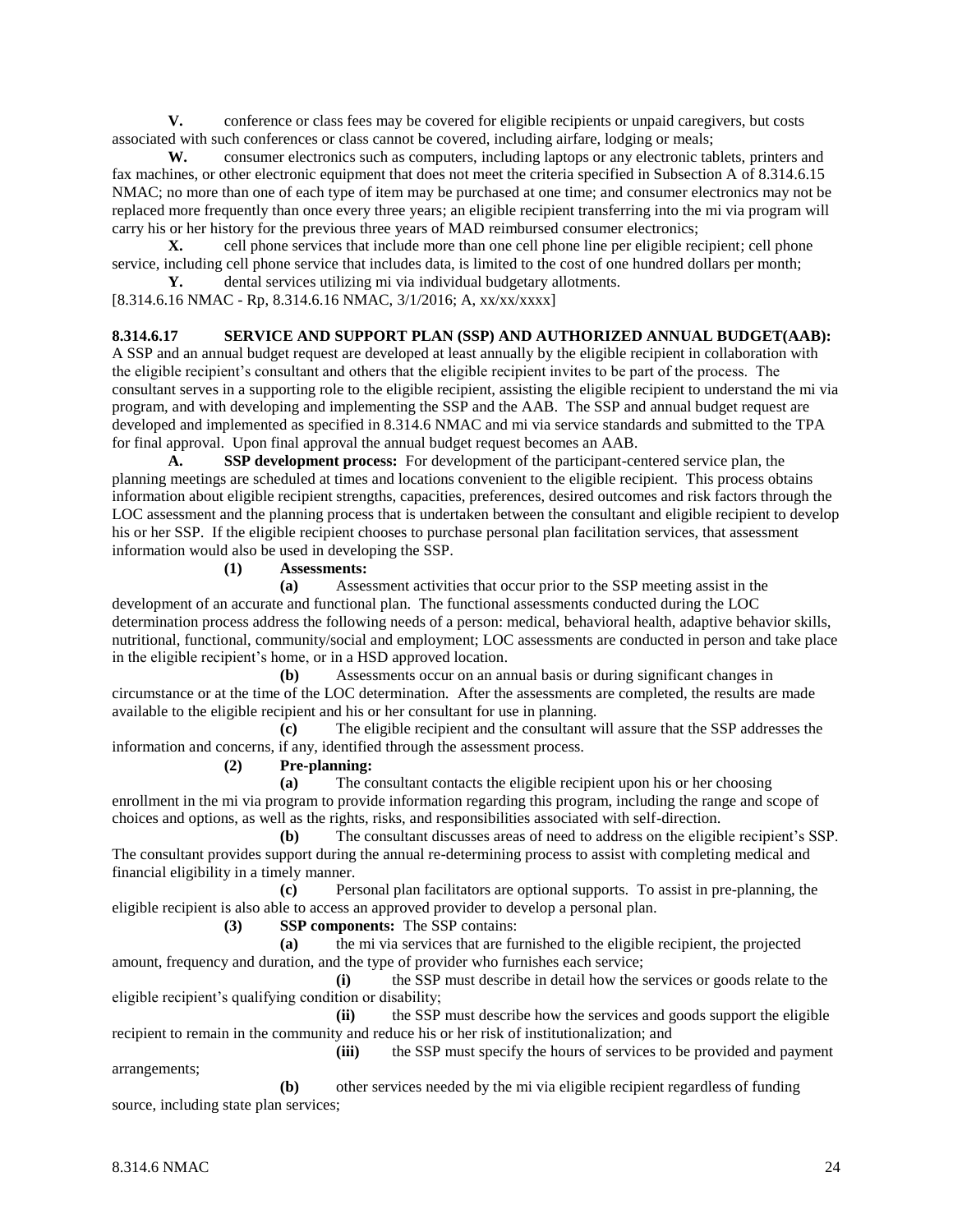|                                                              | (c)                         | informal supports that complement mi via services in meeting the needs of the                                                                                                                                                           |
|--------------------------------------------------------------|-----------------------------|-----------------------------------------------------------------------------------------------------------------------------------------------------------------------------------------------------------------------------------------|
| eligible recipient;                                          | (d)                         | methods for coordination with the medicaid state plan services and other public                                                                                                                                                         |
| programs;                                                    |                             |                                                                                                                                                                                                                                         |
|                                                              | (e)                         | methods for addressing the eligible recipient's health care needs when relevant;                                                                                                                                                        |
|                                                              | (f)                         | quality assurance criteria to be used to determine if the services and goods meet                                                                                                                                                       |
|                                                              |                             | the eligible recipient's needs as related to his or her qualifying condition or disability;<br>information, resources or training needed by the eligible recipient and service                                                          |
| providers;                                                   | (g)                         |                                                                                                                                                                                                                                         |
|                                                              | (h)                         | methods to address the eligible recipient's health and safety, such as emergency                                                                                                                                                        |
| and back-up services; and                                    |                             |                                                                                                                                                                                                                                         |
|                                                              | (i)                         | the IBA.                                                                                                                                                                                                                                |
| (4)                                                          |                             | Service and support plan meeting:                                                                                                                                                                                                       |
|                                                              | (a)                         | The eligible recipient receives an LOC assessment and local resource manual                                                                                                                                                             |
| prior to the SSP meeting.                                    |                             |                                                                                                                                                                                                                                         |
|                                                              | (b)                         | The eligible recipient may begin planning and drafting the SSP utilizing those                                                                                                                                                          |
| tools prior to the SSP meeting.                              | $\left( \mathbf{c} \right)$ | During the SSP meeting, the consultant assists the eligible recipient to ensure                                                                                                                                                         |
|                                                              |                             | that the SSP addresses the eligible recipient's goals, health, safety and risks. The eligible recipient and his or her                                                                                                                  |
|                                                              |                             | consultant will assure that the SSP addresses the information and concerns identified through the assessment                                                                                                                            |
|                                                              |                             | process. The SSP must address the eligible recipient's health and safety needs before addressing other issues. The                                                                                                                      |
| consultant ensures that:                                     |                             |                                                                                                                                                                                                                                         |
|                                                              |                             | the planning process addresses the eligible recipient's needs and goals<br>(i)                                                                                                                                                          |
|                                                              |                             | in the following areas: health and wellness and accommodations or supports needed at home and in the community;                                                                                                                         |
|                                                              |                             | services selected address the eligible recipient's needs as identified<br>(ii)                                                                                                                                                          |
|                                                              |                             | during the assessment process; needs not addressed in the SSP will be addressed outside the mi via program;                                                                                                                             |
| considered in the plan;                                      |                             | the outcome of the assessment process for assuring health and safety is<br>(iii)                                                                                                                                                        |
|                                                              |                             | (iv)<br>services do not duplicate or supplant those available to the eligible                                                                                                                                                           |
| recipient through the medicaid state plan or other programs; |                             |                                                                                                                                                                                                                                         |
|                                                              |                             | services are not duplicated in more than one service code;<br>(v)                                                                                                                                                                       |
|                                                              |                             | job descriptions are complete for each provider and employee in the<br>(vi)                                                                                                                                                             |
|                                                              |                             | plan; a job description will include frequency, intensity and expected outcomes for the service;                                                                                                                                        |
|                                                              |                             | the quality assurance section of the SSP is complete and specifies the<br>(vii)                                                                                                                                                         |
|                                                              |                             | roles of the eligible recipient, consultant and any others listed in this section;                                                                                                                                                      |
|                                                              |                             | the responsibilities are assigned for implementing the plan;<br>(viii)                                                                                                                                                                  |
|                                                              |                             | the emergency and back-up plans are complete; and<br>(ix)<br>the SSP is submitted to the TPA after the SSP meeting, in compliance<br>$(\mathbf{x})$                                                                                     |
| with mi via rules and service standards.                     |                             |                                                                                                                                                                                                                                         |
| <b>B.</b>                                                    |                             | Individual budgetary allotment (IBA): Each eligible recipient's annual IBA is determined by                                                                                                                                             |
| MAD or its designee as follows.                              |                             |                                                                                                                                                                                                                                         |
| (1)                                                          |                             | Budgetary allotments are based on calculations developed by MAD for each mi via                                                                                                                                                         |
|                                                              |                             | population group, utilizing historical traditional waiver care plan authorized budgets within the population, minus                                                                                                                     |
| the case management costs, and minus a ten percent discount. |                             |                                                                                                                                                                                                                                         |
| (2)                                                          |                             | The determination of each eligible recipient's sub-group is based on a comprehensive                                                                                                                                                    |
| recipient's age.                                             |                             | assessment. The eligible recipient then receives the IBA available to that category of need, according to the eligible                                                                                                                  |
| (3)                                                          |                             | An eligible recipient has the authority to expend the IBA through an AAB that is to be                                                                                                                                                  |
|                                                              |                             | expended on a monthly basis and in accordance with the mi via rules and program service standards.                                                                                                                                      |
|                                                              | (a)                         | [The current mi via rate schedule, available on the HSD website under fee                                                                                                                                                               |
|                                                              |                             | schedules as well as on the DOH website under mi via, shall be used as a guide in evaluating proposed payment                                                                                                                           |
|                                                              |                             | rates for services that are currently covered or similar to currently covered services. The eligible recipient must                                                                                                                     |
|                                                              |                             | justify in writing the rate that he or she wishes to pay when that rate exceeds the rate schedule. The eligible<br>recipient must include this justification with the SSP and annual budget request when it is submitted for approval.] |
|                                                              |                             |                                                                                                                                                                                                                                         |

The state and CMS approves a range of rates, as applicable, for mi via services wherein each recipient or EOR can self-direct and establish his or her own rate with a particular provider of a service. The current rate schedule is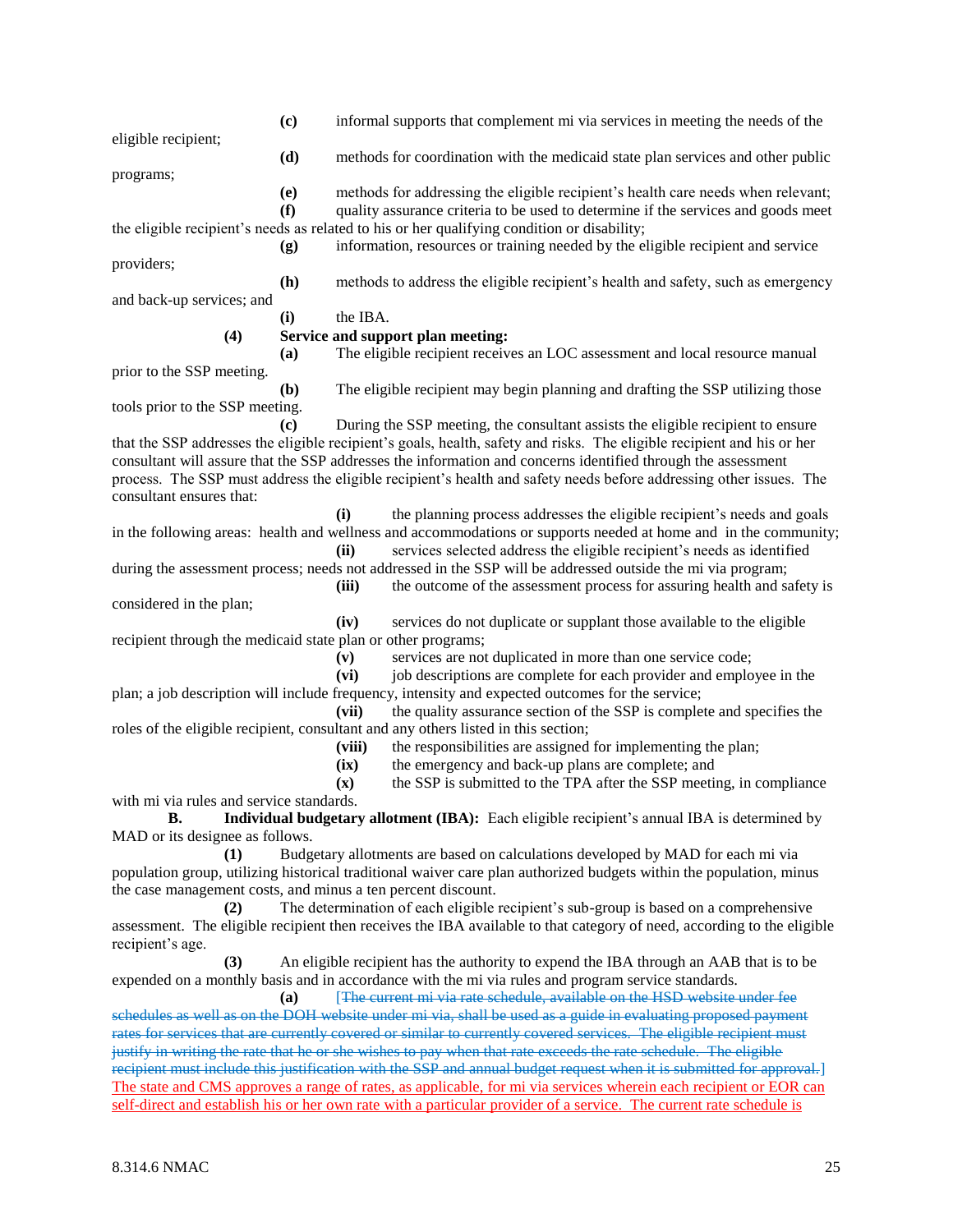available on the HSD and DOH websites. Mi via recipients, or EORs, are required to negotiate and determine the rate for their employees and services within the range of rates established by the state. Justification for paying more than the established rates must be submitted, in writing, to the TPA for consideration. The established rate may not be exceeded in order to pay for additional services the employee or provider may provide which are outside the scope of the specific service for which the employee or provider is approved; nor can a rate exception be approved for credentials that exceed those required to provide the service unless the credentials specifically meet criteria below. To exceed the established range of rates the following criteria must be met:

**(i)** behavioral conditions: the recipient's behaviors are of a severity that pose considerable risk to the eligible recipient, caregivers or the community; and require a frequency and intensity of assistance to ensure the eligible recipient's health and safety in the home or the community or supervision or consultation requiring specialized or unique behavioral supports; these services cannot be accessed through other services; or

**(ii)** medical conditions: the recipient has ongoing need for intense medical supports including oxygen monitoring, diabetic monitoring, skin breakdown, J and G tube feedings, ostomy and

urology care, catheter insertion, digital extractions, suctioning, nebulizer treatments, routine order treatments in the prevention of infections, and responsive awareness to severe allergic reactions; or

**(iii)** specialized supports: in order to support the recipient's inclusion in the community the recipient requires specialized support that can enhance communicative or functional skills such as american sign language or programming of adaptive communication devices; or

**(iv)** location: the recipient lives in a geographic location, within New Mexico, with limited providers. The recipient, or guardian, has researched multiple providers and has been unable to identify another provider in the geographic location available to provide the service within the range of rates. The service goal must specify the recipient's need for this service and contact with available local provider within six months of the date of request including reason why alternate providers are not available.

**(b)** The AAB shall contain goods and services necessary for health and safety (i.e., direct care services and medically related goods) which will be given priority over goods and services that are nonmedical or not directly related to health and safety. This prioritization applies to the IBA, AAB, and any subsequent modifications.

**C. SSP review criteria:** Services and related goods identified in the eligible recipient's requested SSP may be considered for approval if the following requirements are met:

**(1)** the services or goods must be responsive to the eligible recipient's qualifying condition or disability and must address the eligible recipient's clinical, functional, medical or habilitative needs; and

**(2)** the services or goods must accommodate the eligible recipient in managing his or her household; or

**(3)** the services or goods must facilitate activities of daily living; or

**(4)** the services or goods must promote the eligible recipient's personal health and safety;

and

**(5)** the services or goods must afford the eligible recipient an accommodation for greater independence; and

**(6)** the services or goods must support the eligible recipient to remain in the community and reduce his/her risk for institutionalization; and

**(7)** the services or goods must be documented in the SSP and advance the desired outcomes in the eligible recipient's SSP; and

**(8)** the SSP contains the quality assurance criteria to be used to determine if the service or goods meet the eligible recipient's need as related to the qualifying condition or disability; and

**(9)** the services or goods must decrease the need for other MAD services; and

**(10)** the eligible recipient receiving the services or goods does not have the funds to purchase the services or goods; or

**(11)** the services or goods are not available through another source; the eligible recipient must submit documentation that the services or goods are not available through another source, such as the medicaid state plan or medicare; and

**(12)** the service or good is not prohibited by federal regulations, NMAC rules, billing instructions, standards, and manuals; and

**(13)** each service or good must be listed as an individual line item whenever possible; however, when a service or a good are 'bundled' the SSP must document why bundling is necessary and appropriate.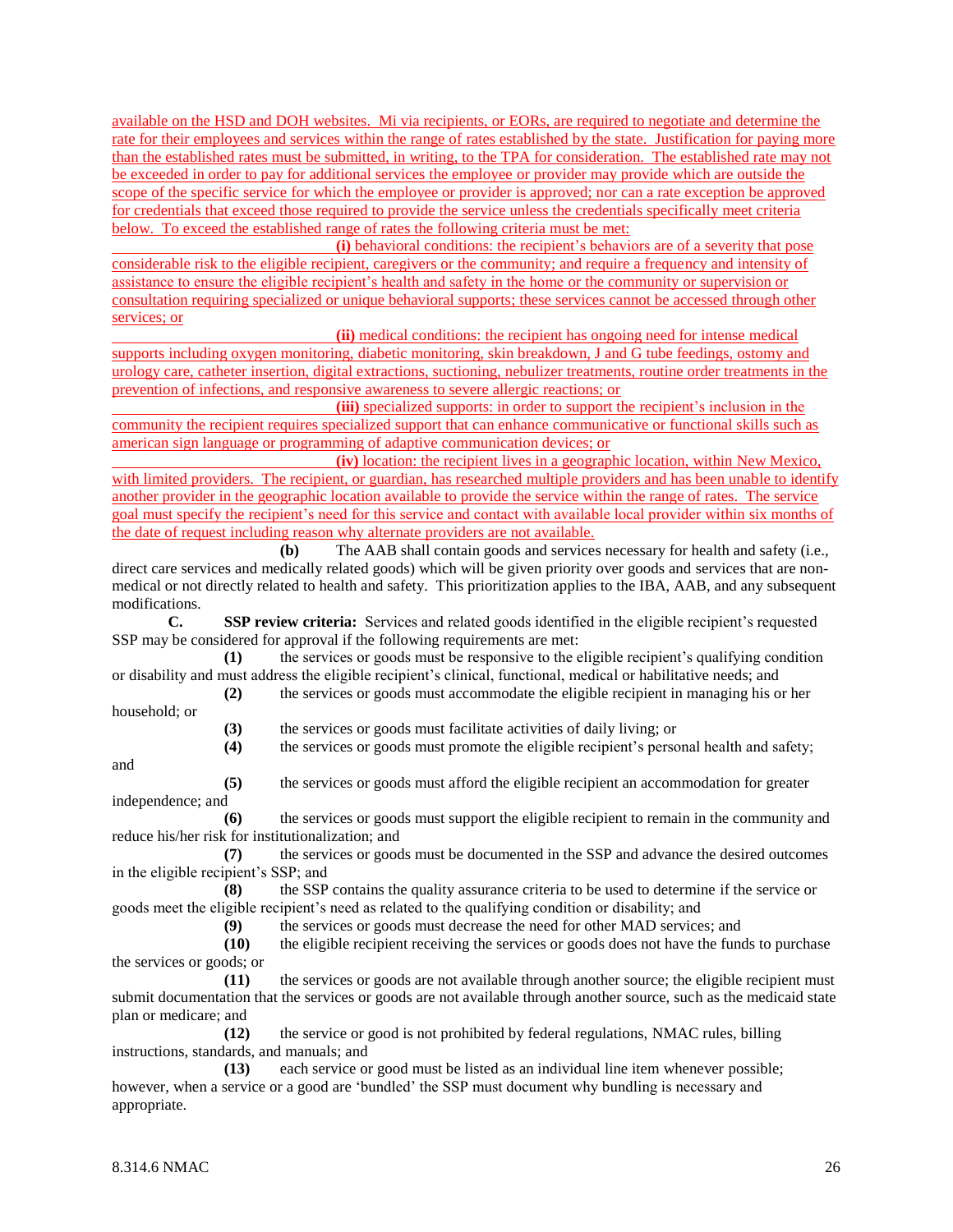**D. Budget review criteria:** The eligible recipient's proposed annual budget request may be considered for approval, if all of the following requirements are met:

**(1)** the proposed annual budget request is within the eligible recipient's IBA; and

**(2)** the proposed rate for each service is within the mi via range of rates for that chosen service; and

**(3)** the proposed cost for each good is reasonable, appropriate and reflects the lowest available cost for that chosen good; and

**(4)** the estimated cost of the service or good is specifically documented in the eligible recipient's budget worksheets; and

**(5)** no employee exceeds 40 hours paid work in a consecutive seven-day work week.

**E. Modification of the SSP:**

**(1)** The SSP may be modified based upon a change in the eligible recipient's needs or circumstances, such as a change in the eligible recipient's health status or condition or a change in the eligible recipient's support system, such as the death or disabling condition of a family member or other individual who was providing services.

**(2)** If the modification is to provide new or additional services than originally included in the SSP, these services must not be able to be acquired through other programs or sources. The eligible recipient must document the fact that the services are not available through another source.

**(3)** The eligible recipient must provide written documentation of the change in needs or circumstances as specified in the mi via service standards. The eligible recipient submits the documentation to the consultant. The consultant initiates the process to modify the SSP by forwarding the request for modification to the TPA for review.

**(4)** The SSP must be modified before there is any change in the AAB.

**(5)** The SSP may be modified once the original SSP has been submitted and approved. Only one SSP revision may be submitted at a time, e.g., a SSP revision may not be submitted if an initial SSP request or prior SSP revision request is under initial review by the TPA. This requirement also applies to any re-consideration of the same revision request. Other than for critical health and safety reasons, neither the SSP nor the AAB may be modified within 60 calendar days of expiration of the current SSP.

**F. Modifications to the eligible recipient's annual budget:** Revisions to the AAB may occur within the SSP year, and the eligible recipient is responsible for assuring that all expenditures are in compliance with the most current AAB in effect. The SSP must be amended first to reflect a change in the eligible recipient's needs or circumstances before any revisions to the AAB can be requested.

**(1)** Budget revisions involve requests to add new goods or services to a budget or to reallocate funds from any line item to another approved line item. Budget revisions must be submitted to the TPA for review and approval. Other than for critical health and safety reasons for the eligible recipient, budget revisions may not be submitted to the TPA for review within the last 60 calendar days of the budget year.

**(2)** The amount of the AAB cannot exceed the eligible recipient's annual IBA. The rare exception would be the eligible recipient whose assessed or documented needs, based on his or her qualifying condition, cannot be met within the annual IBA, in which case the eligible recipient would initiate a request for an adjustment through his or her consultant.

**(3)** Mi via budgets are developed by service. A recipient may request an increase to his or her budget above his or her annual IBA, or AAB, as applicable if services necessary for health and safety cannot be met within the IBA, or AAB. Prioritization, as described in Subparagraph (b) of Paragraph (3) of Subsection B of 8.314.6.17 NMAC applies. Requests for additional funding are built in the annual budget and are specific to the service that is being requested. If the eligible recipient requests an increase in his or her budget above his or her annual IBA, or AAB, as applicable, the eligible recipient must show at least one of the following four circumstances related to the specific service for which an increase to the additional funding is being requested:

**(a)** chronic physical condition: the eligible recipient has one or more chronic physical conditions, which are identified during the initial or reevaluation of the LOC, that result in a prolonged dependency on medical services or care, for which daily intervention is medically necessary; and the eligible recipient's needs cannot be met within the assigned IBA or other current resources, including natural supports, medicaid state plan services, medicare or other sources; the eligible recipient must submit a written, dated, and signed evaluation or letter from a medical doctor (MD), doctor of osteopathy (DO), a certified nurse practitioner (CNP) or a physician assistant (PA) that documents the chronic physical condition in the eligible recipient's health status relevant to the criteria; the evaluation or letter must have been completed after the last LOC assessment or less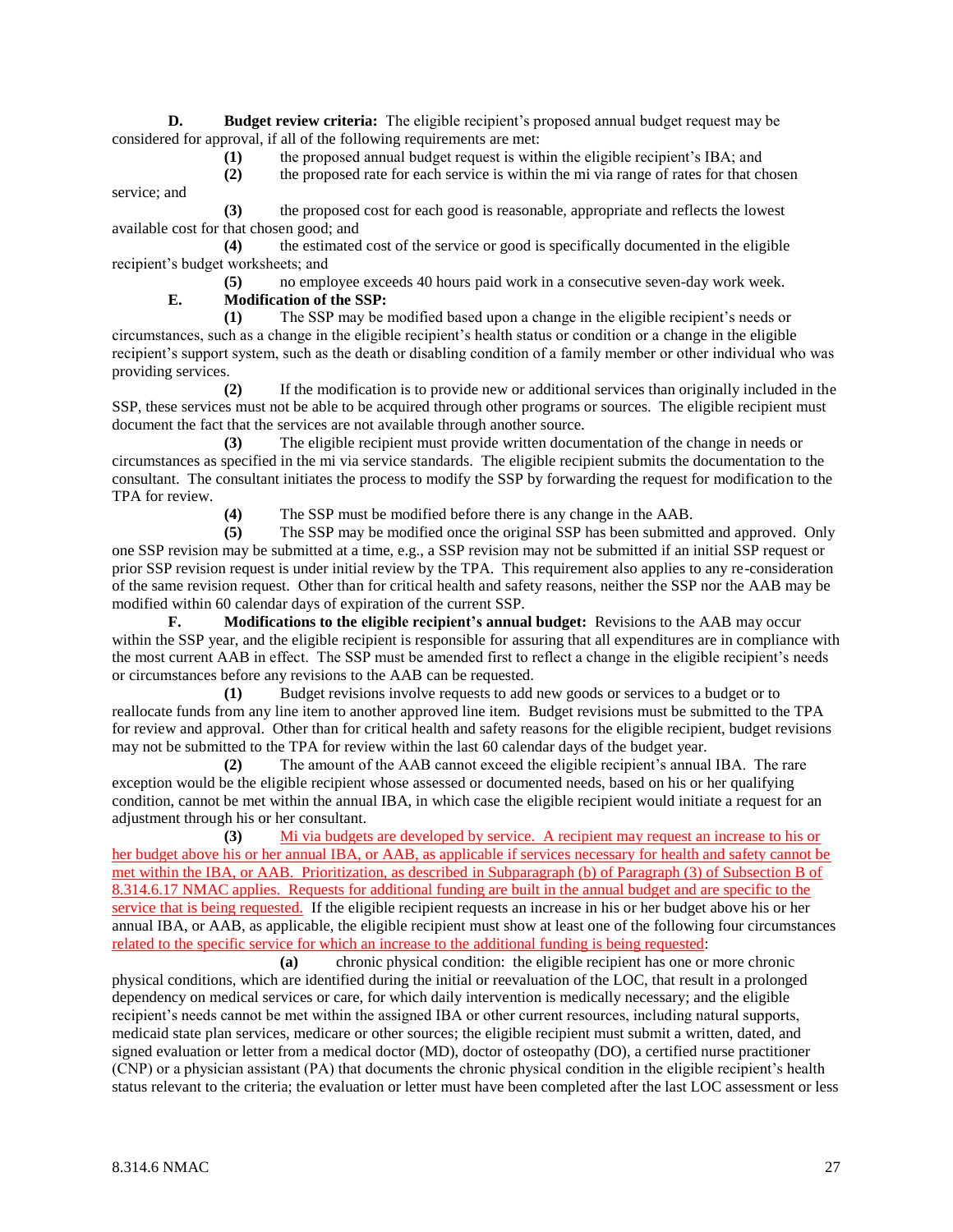than one year from the date the request is submitted, whichever is most recent; the chronic physical conditions are characterized by at least one of the following:

**(i)** a life-threatening condition with frequent or constant periods of acute exacerbation that places the eligible recipient at risk for institutionalization; that could result in the eligible recipient's inability to remember to self-administer medications accurately even with the use of assistive technology devices; or that requires a frequency and intensity of assistance, supervision, or consultation to ensure the eligible recipient's health and safety in the home or in the community; or which, in the absence of such skilled intervention, assistance, medical supervision or consultation, would require hospitalization or admission to a NF or ICF-IID;

**(ii)** the need for administration of specialized medications, enteral feeding or treatments that are ordered by a medical doctor, doctor of osteopathy, certified nurse practitioner or physician's assistant; which require frequent and ongoing management or monitoring or oversight of medical technology;

**(b) change in physical status:** the eligible recipient has experienced a deterioration or permanent change in his or her health status such that the eligible recipient's needs for services and supports can no longer be met within the IBA, current AAB or other current resources, including natural supports, medicaid state plan services, medicare or other sources; the eligible recipient must submit a written, dated, and signed evaluation or letter from a MD, OD, CNP, or PA that documents the change in the eligible recipient's health status relevant to the criteria; the evaluation or letter must have been completed after the last LOC assessment or less than one year from the date the request is submitted, whichever is most recent; the eligible recipient may submit additional supportive documentation by others involved in the eligible recipient's care, such as a current individual service plan (ISP) if the eligible recipient is transferring from another waiver, a recent evaluation from a specialist or therapist, a recent discharge plan, relevant medical records or other documentation or recent statements from family members, friends or other support individuals; types of physical health status changes that may necessitate an increase in the IBA or current AAB are as follows:

**(i)** the eligible recipient now requires the administration of medications via intravenous or injections on a daily or weekly basis;

**(ii)** the eligible recipient has experienced recent onset or increase in

**(v)** the eligible recipient now requires suctioning every two hours, or more

**(iii)** the eligible recipient now requires external feedings, e.g. naso-gastric, percutaneous endoscopic gastrostomy, gastric-tube or jejunostomy-tube;

**(iv)** the eligible recipient is newly dependent on a ventilator;

frequently, as needed;

aspiration of saliva, foods or liquids;

**(vi)** the eligible recipient now has seizure activity that requires continuous monitoring for injury and aspiration, despite anti-convulsant therapy; or

**(vii)** the eligible recipient now requires increased assistance with activities of daily living as a result of a deterioration or permanent changes in his or her physical health status;

**(c) chronic or intermittent behavioral conditions or cognitive difficulties:** the eligible recipient has chronic or intermittent behavioral conditions or cognitive difficulties, which are identified during the initial or reevaluation LOC assessment, or the eligible recipient has experienced a change in his or her behavioral health status, for which the eligible recipient requires additional services, supports, assistance, or supervision to address the behaviors or cognitive difficulties in order to keep the eligible recipient safe; these behaviors or cognitive difficulties are so severe and intense that they result in considerable risk to the eligible recipient, caregivers or the community; and require a frequency and intensity of assistance, supervision or consultation to ensure the eligible recipient's health and safety in the home or the community; in addition, these behaviors are likely to lead to incarceration or admission to a hospital, nursing facility or ICF-IID; require intensive intervention or medication management by a doctor or behavioral health practitioner or care practitioner which cannot be effectively addressed within the IBA, current AAB or other resources, including natural supports, the medicaid state plan services, medicare or other sources;

**(i)** examples of chronic or intermittent behaviors or cognitive difficulties are such that the eligible recipient injures him or herself frequently or seriously; has uncontrolled physical aggression toward others; disrupts most activities to the extent that his or her SSP cannot be implemented or routine activities of daily living cannot be carried out; withdraws personally from contact with most others; or leaves or wanders away from the home, work or service delivery environment in a way that puts him or herself or others at risk;

**(ii)** the eligible recipient must submit a written, dated, and signed evaluation or letter from a licensed MD, doctor of osteopathy (DO), CNP, physician assistant (PA), psychiatrist, or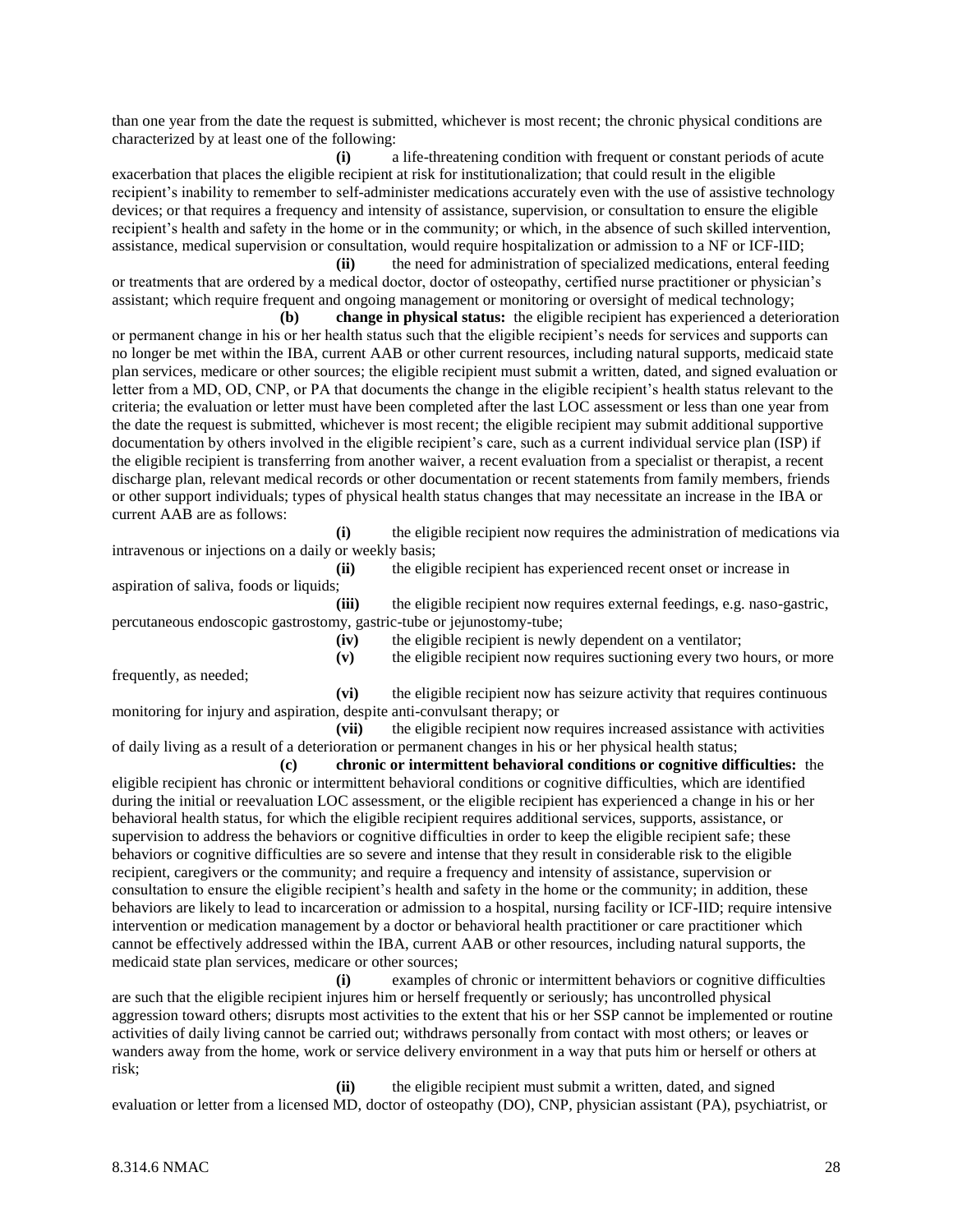RLD licensed psychologist that documents the change in the eligible recipient's behavioral health status relevant to the criteria; the evaluation or letter must have been completed after the last LOC assessment or less than one year from the date the request is submitted, whichever is most recent; the eligible recipient may submit additional supportive documentation including a current ISP if the eligible recipient is transferring from another waiver, a positive behavioral support plan or assessment, recent notes, a summary or letter from a behavioral health practitioner or professional with expertise in intellectual or developmental disabilities, recent discharge plan, recent recommendations from a rehabilitation facility, any other relevant documentation or recent statements from family members, friends or other support individuals involved with the eligible recipient.

**(d) change in natural supports:** the eligible recipient has experienced a loss, as a result of situations such as death, illness, or disabling condition, of his or her natural supports, such as family members or other community resources that were providing direct care or services, whether paid or not. This absence of natural supports or other resources is expected to continue throughout the period for which supplemental funds are requested. The type, intensity or amount of care or services previously provided by natural supports or other resources cannot be acquired within the IBA and are not available through the medicaid state plan services, medicare, other programs or sources in order for the eligible recipient to live in a home and community-based setting.

**(4)** The eligible recipient is responsible for tracking all budget expenditures and assuring that all expenditures are within the AAB. The eligible recipient must not exceed the AAB within any SSP year. The eligible recipient's failure to properly allocate the expenditures within the SSP year resulting in the depletion of the AAB, due to mismanagement of or failure to track the funds, prior to the calendared expiration date does not substantiate a claim for a budget increase (i.e., if all of the AAB is expended within the first three months of the SSP year, it is not justification for an increase in the annual budget for that SSP year). Amendments to the AAB may occur within the SSP year and the eligible recipient is responsible for assuring that all expenditures are in compliance with the most current AAB in effect. Amendments to the AAB must be preceded by an amendment to the SSP.

**(5)** The AAB may be revised once the original annual budget request has been submitted and approved. Only one annual budget revision request may be submitted at a time, e.g., an annual budget revision request may not be submitted if a prior annual budget revision request is under initial review by the TPA. The same requirement also applies to any reconsideration of the same revision request.

**G. SSP and annual budget supports:** As specified in 8.314.6 NMAC and its service standards, the eligible recipient is assisted by his or her consultant in development and implementation of the SSP and AAB. The FMA assists the eligible recipient with implementation of the AAB. [Once implemented, a debit card will be utilized for related good listed on an IBA. The process for loading funding on the debit card is as follows:

**(1)** following the approval of the SSP by the TPA, the eligible recipient must submit an invoice to the FMA;

**(2)** the FMA will verify the accuracy of the invoice, then load the funding onto the debit card for use by the eligible recipient;

**(3)** the eligible recipient must utilize the funding for the approved related good only and maintain the receipt of purchase for a period of up to six years;

**(4)** the FMA shall schedule and perform random audits of purchases;

**(5)** if requested, the eligible recipient must provide verification of the purchase to the FMA within three working days.]

**H. Submission for approval:** The TPA must approve the SSP and associated annual budget request (resulting in an AAB). The TPA must approve certain changes in the SSP and annual budget request, as specified in 8.314.6 NMAC and mi via service standards and in accordance with 8.302.5 NMAC*.*

**(1)** At any point during the SSP and associated annual budget utilization review process, the TPA may request additional documentation from the eligible recipient. This request must be in writing and submitted to both the eligible recipient and the consultant provider. The eligible recipient has [15] seven working days from the date of the initial request to respond with additional documentation. The TPA will issue a second request for information on the seventh day if information was not received and issue a final request for information 14 working days after the initial request. The eligible recipient has a total of 21 working days to respond with additional documentation. Failure by the eligible recipient to submit the requested information may subject the SSP and annual budget request to denial.

**(2)** Services cannot begin and goods may not be purchased before the start date of the approved SSP and AAB or approved revised SSP and revised AAB.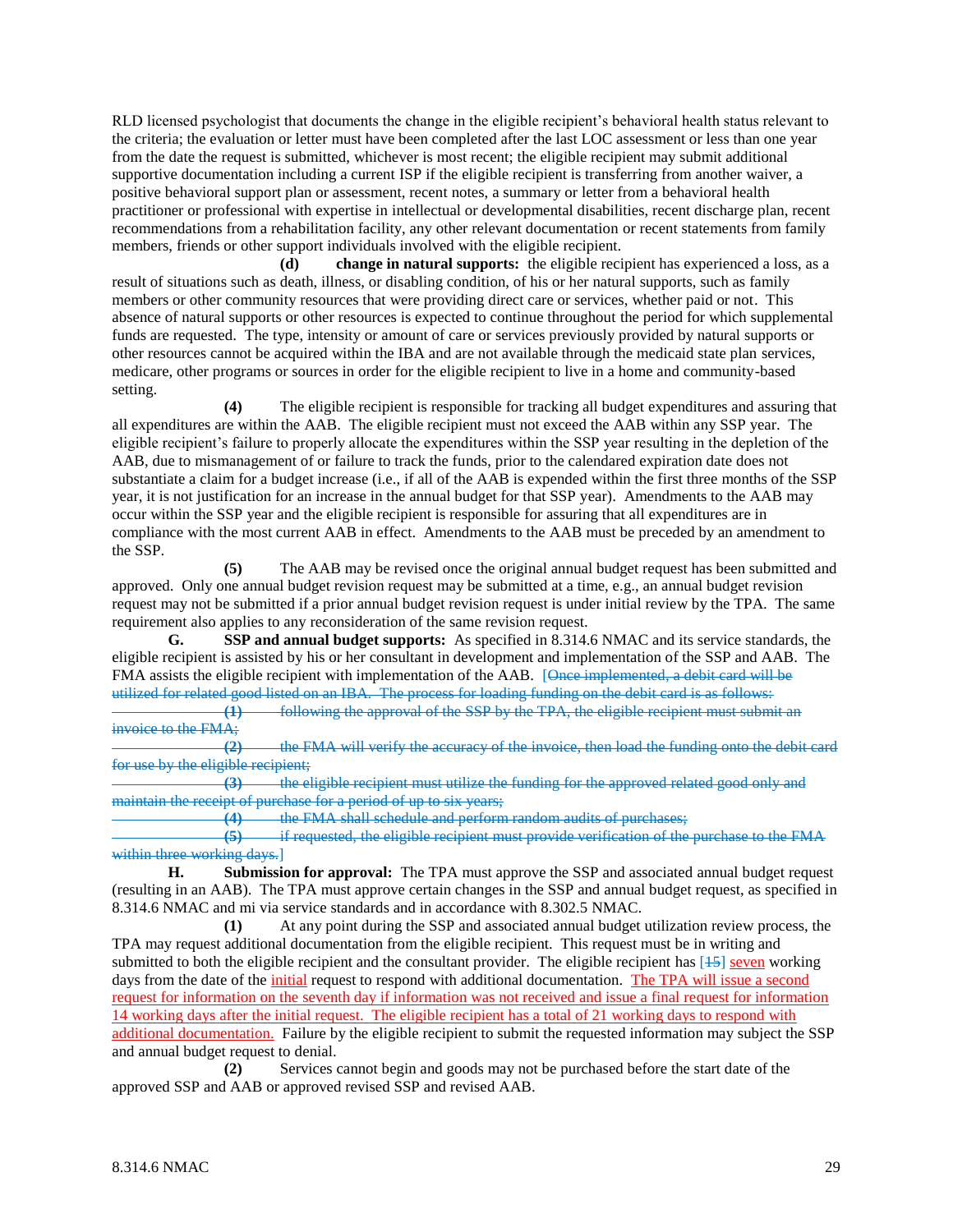**(3)** Any revisions requested for other than critical health or safety reasons within 60 calendar days of expiration of the SSP and AAB are subject to denial for that reason. [8.314.6.17 NMAC - Rp, 8.314.6.17 NMAC, 3/1/2016; A, xx/xx/xxxx]

**8.314.6.18 PRIOR AUTHORIZATION AND UTILIZATION REVIEW:** All MAD services, including services covered under the mi via program, are subject to utilization review for medical necessity and program requirements. Reviews by MAD or its designees may be performed before services are furnished, after services are furnished, before payment is made, or after payment is made in accordance with 8.310.2 NMAC.

**A. Prior authorization:** Services, supports, and goods specified in the SSP and AAB require prior authorization from HSD/MAD or its designee. The SSP must specify the type, amount and duration of services. Services for which prior authorization was obtained remain subject to utilization review at any point in the payment process.

**B. Eligibility determination:** To be eligible for mi via program services, eligible recipients must require the LOC of services provided in an ICF-IID. Prior authorization of services does not guarantee that applicants or eligible recipients are eligible for MAP or mi via services.

**C. Reconsideration:** If there is a disagreement with a prior authorization denial or other review decision, the consultant provider on behalf of the eligible recipient, can request reconsideration from the TPA that performed the initial review and issued the initial decision. Reconsideration must be requested within 30-calendar days of the date on the denial notice, must be in writing and provide additional documentation or clarifying information regarding the eligible recipient's request for the denied services or goods.

**D. Denial of payment:** If a service, support, or good is not covered under the mi via program, the claim for payment may be denied by MAD or its designee. If it is determined that a service is not covered before the claim is paid, the claim is denied. If this determination is made after payment, the payment amount is subject to recoupment or repayment.

[8.314.6.18 NMAC - Rp, 8.314.6.18 NMAC, 3/1/2016]

## **8.314.6.19 REIMBURSEMENT:**

**A.** Mi via eligible recipients must follow all billing instructions provided by the FMA to ensure payment of service providers, employees, and vendors.

**B.** Claims must be billed to the FMA per the billing instructions. Reimbursement to a service provider and a vendor in the mi via program is made, as follows:

**(1)** mi via service provider and vendor must enroll with the FMA;

**(2)** the eligible recipient receives instructions and documentation forms necessary for a service provider's and a vendor's claims processing;

**(3)** an eligible recipient must submit claims for payment of his or her mi via service provider and vendor to the FMA for processing; claims must be filed per the billing instructions provided by the FMA;

**(4)** the eligible recipient and his or her mi via service provider and vendor must follow all FMA billing instructions; and

**(5)** reimbursement of a mi via service provider and vendor is made at a predetermined reimbursement rate negotiated by the eligible recipient with the mi via service provider or vendor, approved by the TPA contractor, and documented in the SSP and in the mi via provider or vendor agreement; at no time can the total expenditure for services exceed the eligible recipient's AAB.

**C.** The FMA must submit claims that have been paid by the FMA on behalf of eligible recipient to the MAD fiscal contractor for processing.

**D.** Reimbursement may not be made directly to the eligible recipient, either to reimburse him or her for expenses incurred or to enable the eligible recipient to pay a service provider directly. [8.314.6.19 NMAC - Rp, 8.314.6.19 NMAC, 3/1/2016]

## **8.314.6.20 RIGHT TO A HSD ADMINISTRATIVE HEARING:**

**A.** MAD must grant an opportunity for a HSD administrative hearing as described in 8.314.6.20 NMAC in the following circumstances and pursuant to 42 CFR Section 431.220(a)(1) and (2), Section 27-3-3 NMSA 1978 and 8.352.2 NMAC:

**(1)** when an applicant has been determined not to meet the LOC requirement for mi via program services;

**(2)** when an applicant has not been given the choice of HCBS as an alternative to institutional care;